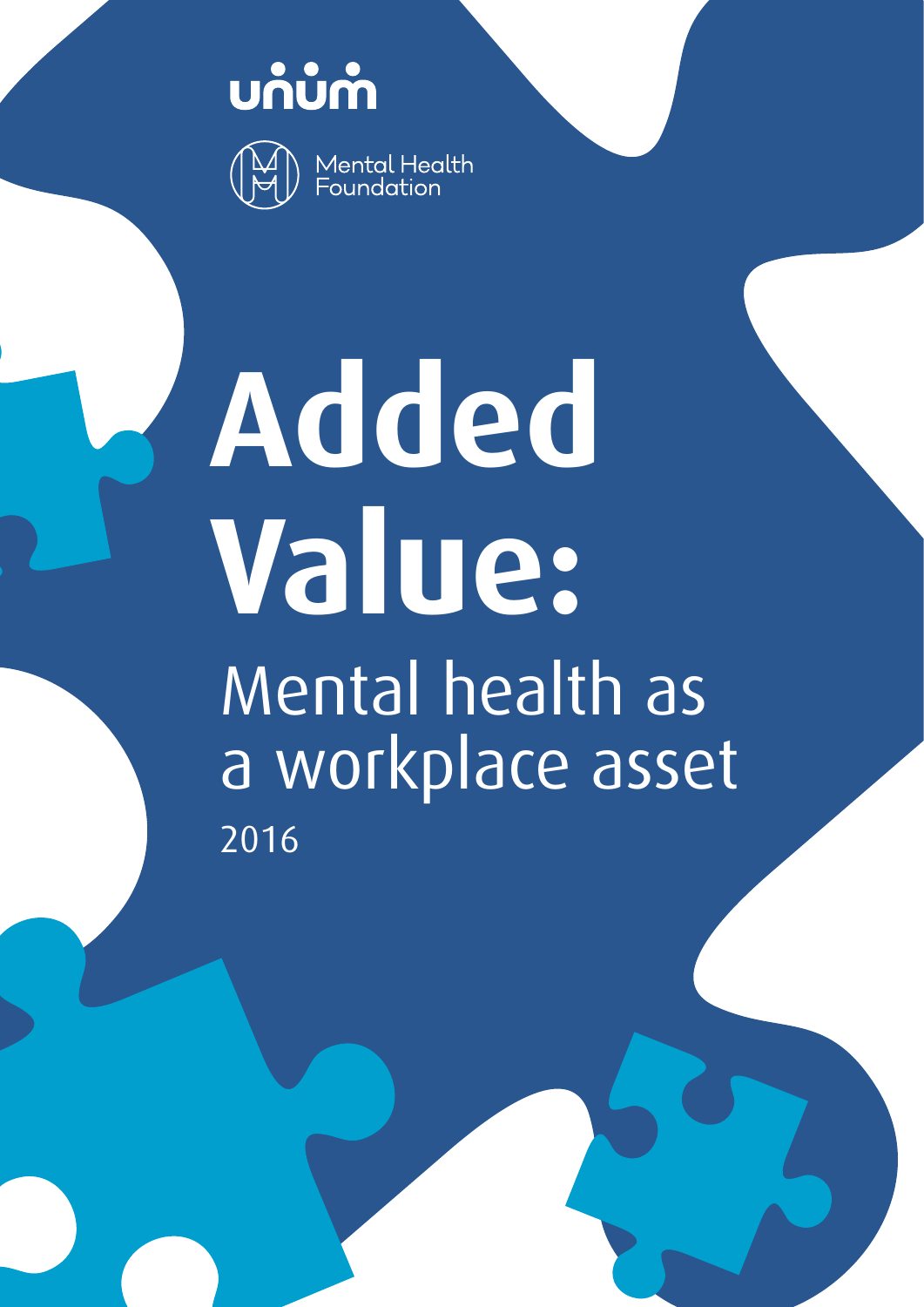



## **Contents**

| Introduction                                                                     | 5              |
|----------------------------------------------------------------------------------|----------------|
| Sample and methodology                                                           | 6              |
| Findings                                                                         | $\overline{7}$ |
| 1. The economic case for change                                                  | $\overline{7}$ |
| 2. The benefits of work to mental health                                         | 8              |
| 3. Experiences of mental health at work                                          | 9              |
| 4. Barriers to disclosure                                                        | 12             |
| 5. Supporting people at work                                                     | 24             |
| Recommendations                                                                  | 38             |
| Appendix: The economic importance of safeguarding mental health in the workplace | 40             |
| Conclusions                                                                      | 42             |
| Appendix                                                                         | 43             |
| Economic contribution of people with mental health problems                      | 44             |
| Foregone contributions to UK GDP                                                 | 46             |
| How mental health problems will affect the UK economy in 2030                    | 51             |
| Sources and endnotes                                                             | 53             |



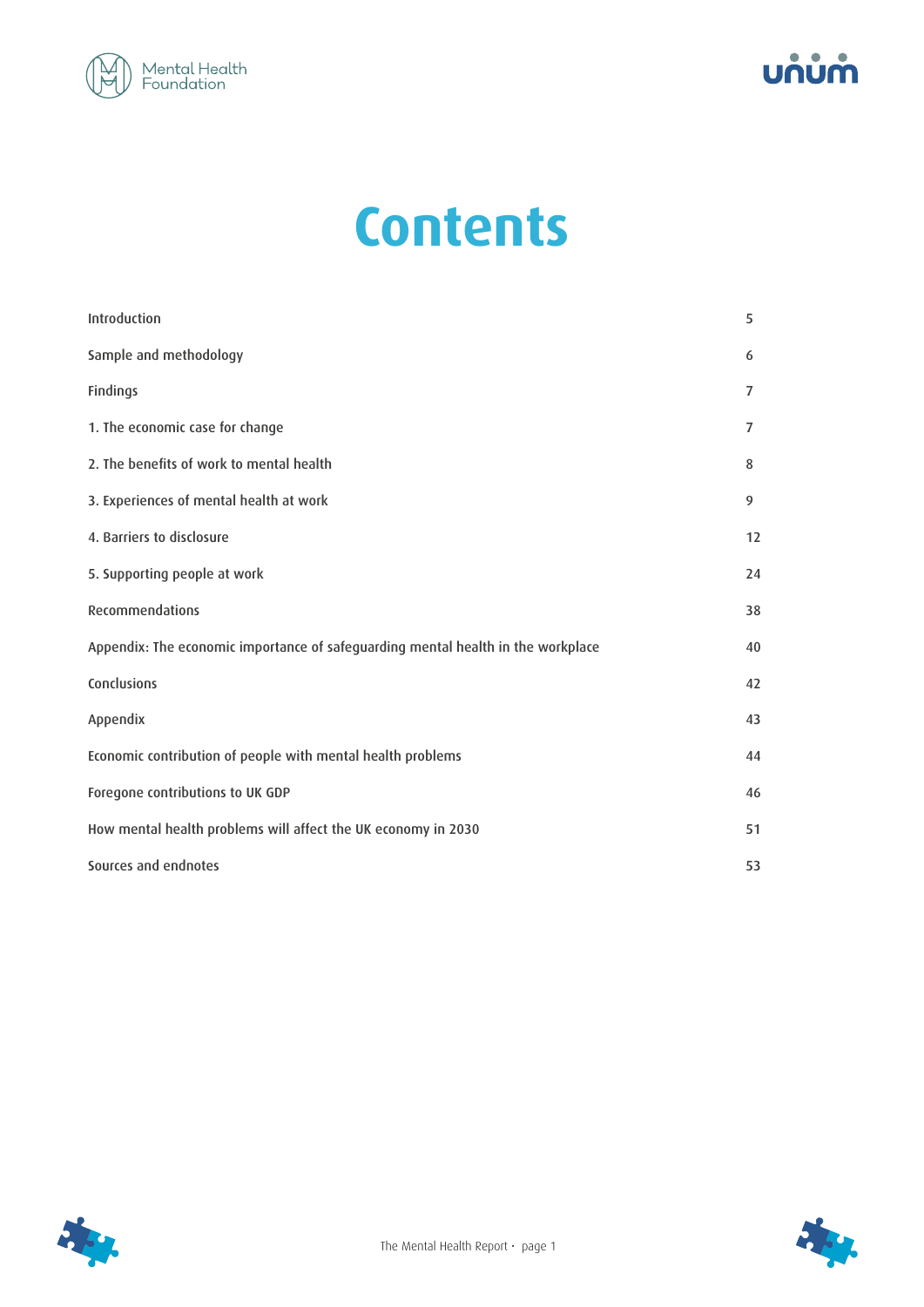



## **Foreword**

#### Jenny Edwards, CBE, Chief Executive, Mental Health Foundation

There is a growing awareness of the importance of good mental health and wellbeing in the workplace. Line managers report a growing need for help and support. At a strategic level, and of concern to HR professionals and senior managers, there is a need for organisations not only to address the challenge of staff absence and presenteeism, but also to maximise the opportunities to recruit, tap into and retain talent. Wise leaders are conscious that their organisations are strongest and most resilient when they have a diverse workforce, fully engaged with their work.

This is an issue of fundamental importance to society as a whole. For this report, Oxford Economics estimates that people living with mental health problems contributed £226 billion gross value to UK GDP in 2015 - 12.1% of the country's economic output. This is nine times more than the cost of mental health problems to economic output – an estimated £25 billion in foregone gross value added that the UK economy missed out on because people with mental health problems could not join the labour force, were less productive at work, took sick days or required informal carers to leave employment for them.

Mental health is a universal asset – for individuals, organisations and society as a whole. We all have mental health. Like our physical health, there are challenges in life that can harm our mental health, along with protective factors that allow us to manage the times when our resilience is challenged.

As the UK's charity for mental health, the Mental Health Foundation focuses on prevention. We believe that the best way to prevent the profound impact mental problems can have is to seek to understand the factors that contribute to them, and to identify and apply effective solutions.

Through engaging with businesses and workplaces, we can take steps to minimise the chances of mental health problems developing for people in general (primary prevention); for people who, for various reasons, face higher risks (selective prevention); and for people where problems are already present or starting to emerge (indicated prevention).

This report, for the first time, brings together an analysis of the positive contribution people with lived experience of mental health problems make to the economy; an authoritative survey of both line managers and people with lived experience of mental health problems; and qualitative research that delves into more detail on some of the key issues raised.

Disclosure is a key issue in workplace mental health. We need people to feel safe and comfortable in disclosing distress, but we must recognise that this is not currently the case in all workplaces.

Of the respondents to our survey, only half who had been diagnosed with a mental health problem in the last five years had chosen to disclose it to an employer in that period; of those, just over half had a mainly positive experience of doing so. A small majority of those who disclosed did so because they wanted to. Others felt that they had to disclose in order to get something they needed, or were unable to hide their mental health problem because of an episode at work.

A common cause of people not disclosing was fear or experience of discrimination or harassment, showing that we still have some distance to travel in addressing stigma. The fact that 41% of those choosing not to disclose cited shame as a reason shows that we need to take on self-stigma too, and to give individuals a reason to be proud of living with and through distress – as we do with those living with and through physical health challenges, such as cancer.

Reported experiences of support at work vary, some relating excellent practice, and others describing very challenging experiences. Though those in our research who disclosed living with a mental health problem reported receiving the best support (compared with those who didn't disclose), they also reported the most discrimination, and were most likely to feel that their career or job security would be jeopardised by their mental health problem.

When considering what might help, both respondents to the survey and participants in the qualitative research highlighted the fact that valuing, protecting and improving mental health required a consistent commitment from top to bottom across the whole organisation – rather than just a piecemeal approach.



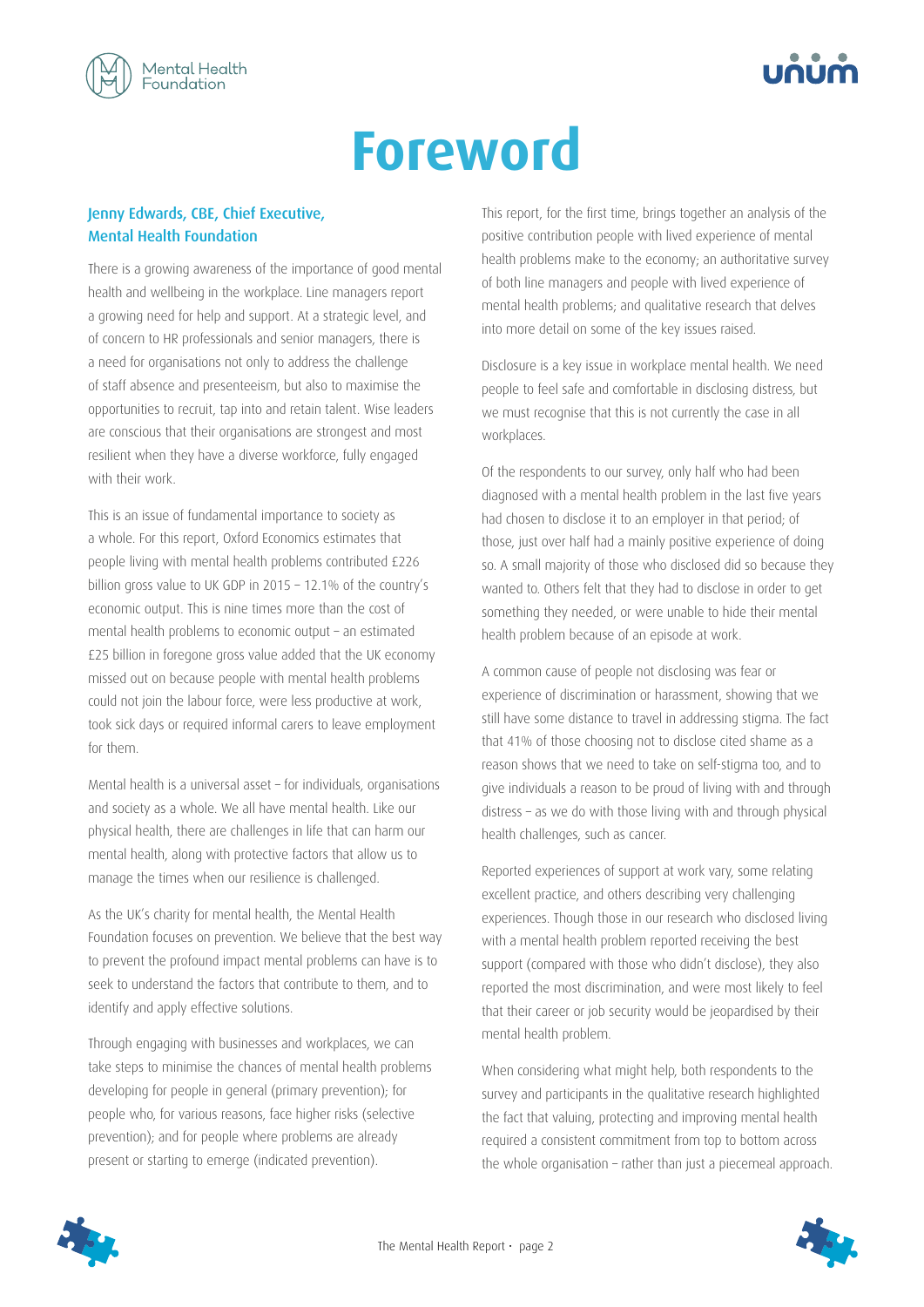



It was no surprise to discover that relationships with line managers were key, but that line managers could only build good relationships at work if given the necessary time, training and support. Mental health policies were seen as important – better still, the integration of mental health across HR practice – but only if implementation was monitored, and continuous improvement undertaken.

Line managers and people with lived experience identified the same three success factors for achieving a sustained positive impact on mental health at work: culture, leadership and policy.

We need to create a culture in which mental health is valued. where disclosure is encouraged, support is present, and everyone feels that their work and the benefits they receive contribute to their wellbeing.

Workplaces need leadership that demonstrates commitment to mental health as an asset of the organisation, and one that is critical to achieving business results or strategic outcomes. This needs to cascade from board champions and senior leadership to middle management and then first line supervisors. At each level, leaders need to feel that investing in mental health is a valuable use of their time. At every touch point – whether analysing absence figures in the boardroom or in appraisal and performance management in frontline supervision – leaders need to understand how to engage with mental health.

This research points out that business is right to be concerned about mental health at work – with discrimination, fear and shame in play, it is very hard for the massive potential of mental health as an asset to be realised, and it is time this changed. Workplaces need systems and policies that support mental health. And consistency is critical. It can be achieved with well-implemented policies shaped both by leadership and by those with lived experience. Support is only effective if people know it is available, can utilise it without fear, and find it helpful.

We hope that this report becomes an important resource for all interested and engaged in improving workplace wellbeing. By working with Unum and Oxford Economics on this research, we have been able to reach new audiences on a large scale, and to explore areas that demand much greater attention and understanding. The scale and significance of mental health in the UK's workplaces must be recognised. Everyone takes their mental health state to work and is affected by the

circumstances they find there. We see enormous untapped potential for most workplaces to contribute positively to mental health. Getting this right could also produce substantial benefits for businesses, getting the most out of workforce talent and improving the lives of millions of working people.



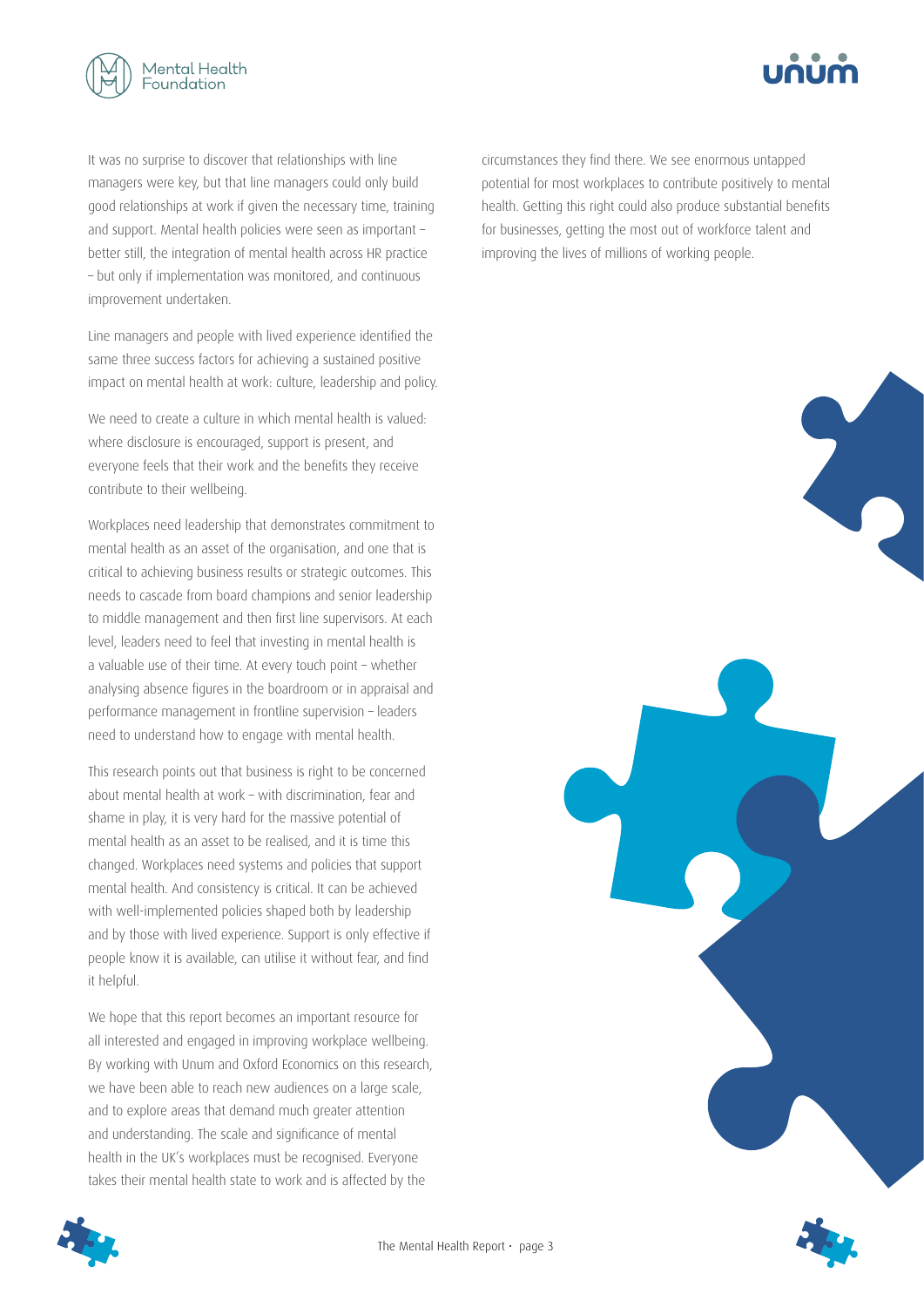

#### Liz Walker, HR Director, Unum UK

Due to advances in technology, work is no longer restricted to the workplace. Smartphones allow employees to be contactable 24/7, and Unum's 'Future Workplace' report identified that 73% of British workers feel they are expected to be available for work at all times. As the office is now in the palm of our hands, it is harder and harder to escape work completely. This can turn stress into distress, impacting both performance and wellbeing.

Employee wellbeing is rising up the agenda of employers in the UK, and a fundamental aspect of this is safeguarding the mental health of staff. Organisations are responsible for ensuring practices are put in place to support those who live with mental health problems, as well as those who may do so in the future. By embedding a culture that is led by senior management, organisations can encourage a healthier work–life balance that is beneficial for both employee and employer.

Society depends on a healthy workforce, and protecting mental health is central to employees' wellbeing. As a result of increased mental health awareness, organisations have now been encouraged to adopt a more rounded approach to health and wellbeing that also addresses the psychological risks affecting the health of staff. Line management plays a critical role in this, by educating staff on mental health, by communicating the support that is available, and by providing that support to those who may need it.

At Unum, we realise that training is crucial, not only for a healthy workplace but also to the success of a business. We have undertaken a number of initiatives for staff, including mental-health first-aid training and an online training module on stress awareness. We believe it is essential that employers provide HR and line managers with the necessary tools and time to help identify, manage and prevent poor mental health in the workplace. Our partnership with the Mental Health Foundation is vital proof of this, showing that we are committed to creating a culture in which mental health is taken seriously





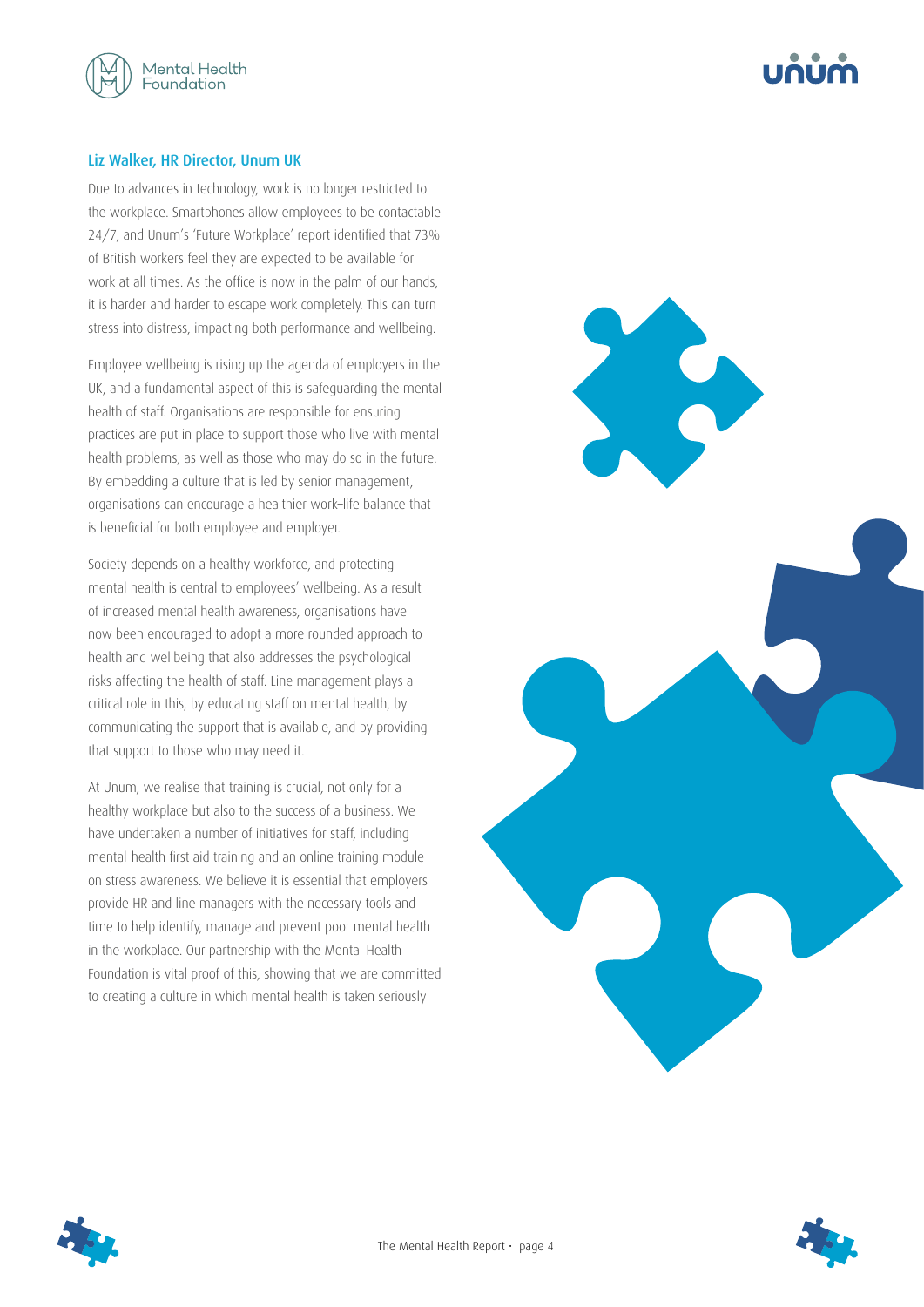<span id="page-5-0"></span>

## **Introduction**

The Mental Health Foundation, Oxford Economics and Unum undertook this research to help businesses to value, improve and protect mental health in the workplace.

We want to shift the narrative on workplace mental health from discussion of the financial burden of mental health problems to one of the value of mental health as an asset: of individuals, of companies and of the economy. For any business to fulfil its potential, it is necessary to understand the factors that affect its value, both positively and negatively. By doing this, it is possible to implement strategies for growth, to recognise and mitigate risk, and to ensure that legal and ethical standards are maintained throughout. Here we demonstrate the case for businesses to approach mental health in exactly this way, developing a strategic approach that connects best practice with company mission and values.

We start from a baseline acknowledgement that most people in employment recognise that their work is an important factor in maintaining their mental health. Financially, socially and for our identity, our work is often a key part of our selfworth. Our research supports this across the board. Critically, we found that people with mental health problems regard their work as especially important to their mental health.

For business to address mental health, it is important that mental health continues to be given greater priority, moving from being solely a HR matter to being included in the overall metrics of company performance, and to framing the objectives of senior management. For people with mental health problems to recover and to then thrive at work, it is important that they feel able to disclose, and that they feel supported. It is not enough to just ask people to be open and honest; a workplace must support safe disclosure.

A period of distress can be defined as a time when a person is not coping. Distress may arise from a mental health problem, but it may also be a result of stress, life events or a combination of factors.

In this research, we have taken a specific interest in the experience of distress in the workplace. With one in six adults experiencing a common mental health problem in the last week (APMS, 2014), we seek to widen the perspective on

mental health at work from a discussion of mental illness to the recognition that most of us experience distress that affects our work.

Supporting people with early signs of distress – and enabling those with existing mental health problems to recover and avoid relapse – is a prevention model that mitigates impact both for individuals and for businesses.

#### **Our aims with this work were threefold:**

- to understand the experiences of people working while experiencing distress
- to explore the ways that managers and organisations respond to distress expressed by staff
- to recommend whole-workplace strategies that support those who experience mental health problems and maximise the overall mental health of the workplace

#### **The research combines three approaches:**

- Qualitative research undertaken by the Mental Health Foundation. This includes 25 in-depth qualitative interviews with people with mental health problems; with line managers; and with HR directors, collecting detailed accounts of personal experience that help to frame the quantitative work.
- A cost analysis by Oxford Economics. This uses publicly available data to demonstrate the value added to the economy by employing people with mental health problems. Additionally, Labour Force Survey (LFS) data is used to analyse the composition of the labour force with regard to mental health problems.
- A workplace mental health and wellbeing survey commissioned from YouGov PLC by Unum and Mental Health Foundation. This combines a sample of around 1,000 people who have self-defined as having mental health problems with a further sample of around 1,000 people with line-management responsibilities.

The report summarises the findings from this data and suggests recommendations for action.



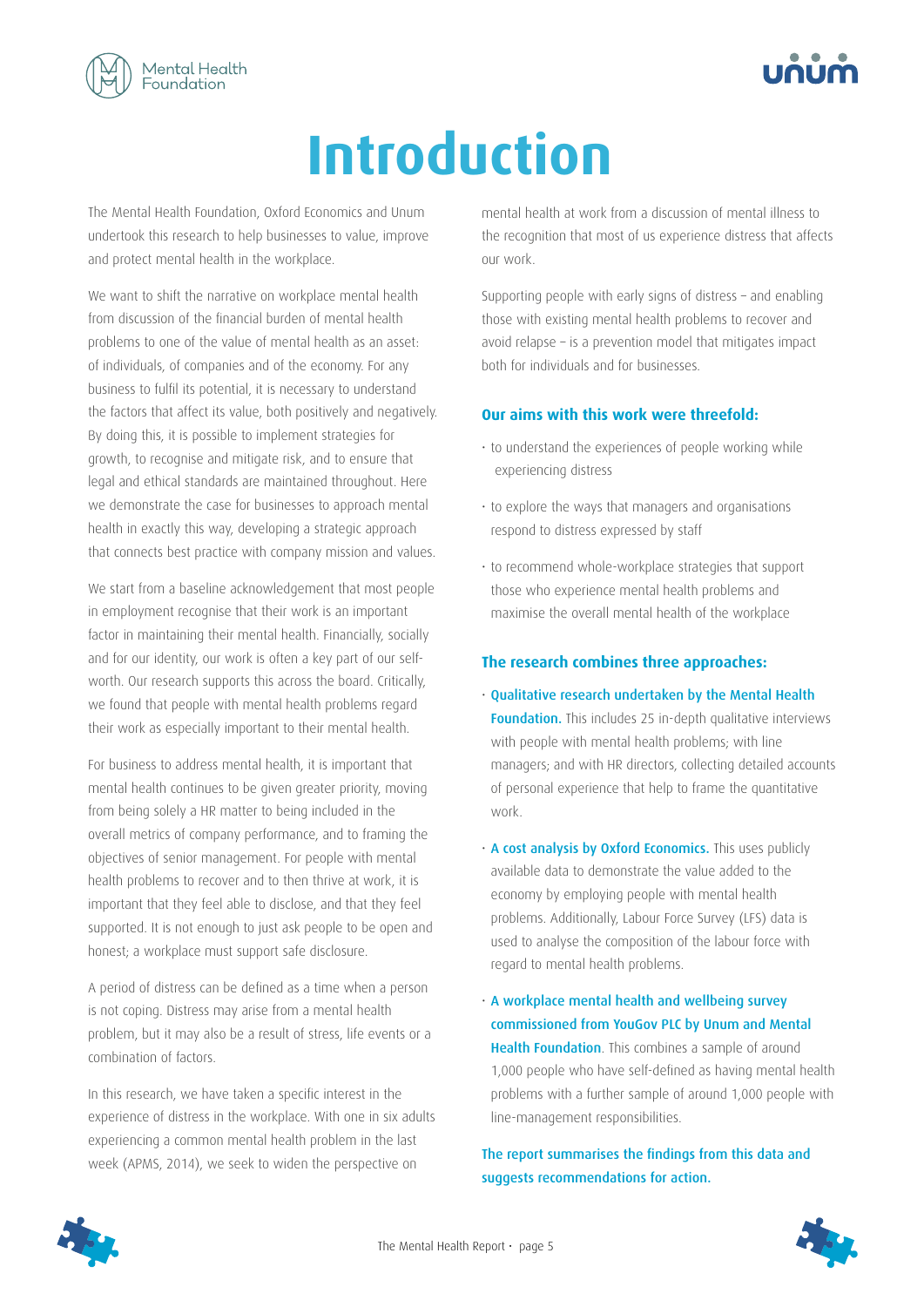<span id="page-6-0"></span>

## **Sample and methodology**

This study used two data collection strategies to gather both detailed personal data and large-scale survey data, using qualitative interviews and focus groups for the former and a bespoke survey conducted by YouGov for the latter. The methodologies for both are summarised below.

#### **Qualitative research**

For the qualitative study, a mixture of semi-structured interviews and focus groups were conducted in order to explore experiences of mental health in the workplace. A range of participants with varying experiences and perspectives were recruited.

The groups included in the study were:

- 1. individuals with personal experience of living with a mental health problem, particularly those in work (with the aim of exploring the barriers to employment, staying in work and getting back to work, as well as coping strategies, what helps and the support structures currently available)
- 2. **line managers** who manage people with mental health problems
- 3. HR managers or HR leads (with the aim of discovering the barriers they face, as well as what best practice looks like)

A non-probability, snowball-sampling technique was used to recruit participants, with a call for participants outlining the inclusion and exclusion criteria on the Mental Health Foundation website. Participants were invited to contact the research team, who then screened for suitability. As participants were recruited from across the UK, they were given the choice of a telephone interview or a focus group that would take place in London. By using telephone interviews as a data collection method, a wider range of participants was recruited.

A total of 25 participants took part in the study, coming from a variety of employment backgrounds and sectors, and with a range of experiences. Fourteen participants had experience of having a mental health problem (accounting for 56% of the sample). HR leads accounted for 24% (n=6) and line

managers for 20% (n=5). Most participants interviewed were female (80%, or n=20).

Interviews and focus groups were transcribed and analysed, and the results then presented. The preliminary findings from the qualitative study informed the development of the questions used for the quantitative survey.

#### **Quantitative research**

YouGov PLC conducted a survey of working adults with lived experience of mental health problems and working adults with line-management responsibilities. Fieldwork was undertaken between 12 and 24 August 2016. The survey was carried out online.

The target sample size was 1,000 working adults with lived experience of mental health problems and 1,000 adults with line-management responsibilities.

The total sample size achieved was 2,019 adults, and it comprised 1,375 adults with lived experience of mental health problems and 1,099 line managers. A total of 1,265 of the 1,375 had been diagnosed by a health professional within the last five years as having a mental health problem.

A total of 455 respondents had both lived experience of mental health problems and line management responsibilities, thus providing unique insight.

Of the sample, there were 628 managers who had no experience of mental health problems. They provide a useful comparison as a population with no recent mental health problems (although care should be taken in regarding this population as representative of the general population).

Overall, the sample was gender balanced and achieved a reasonable diversity in terms of age of respondent. The sample was strongly biased towards respondents in ABC1 social groups (77%, vs 23% in C2DE). The sample was strongly biased towards employees in the private sector (73%); this may increase the relevance of the findings for business audiences, but care must be taken in generalising these findings to the population as a whole.

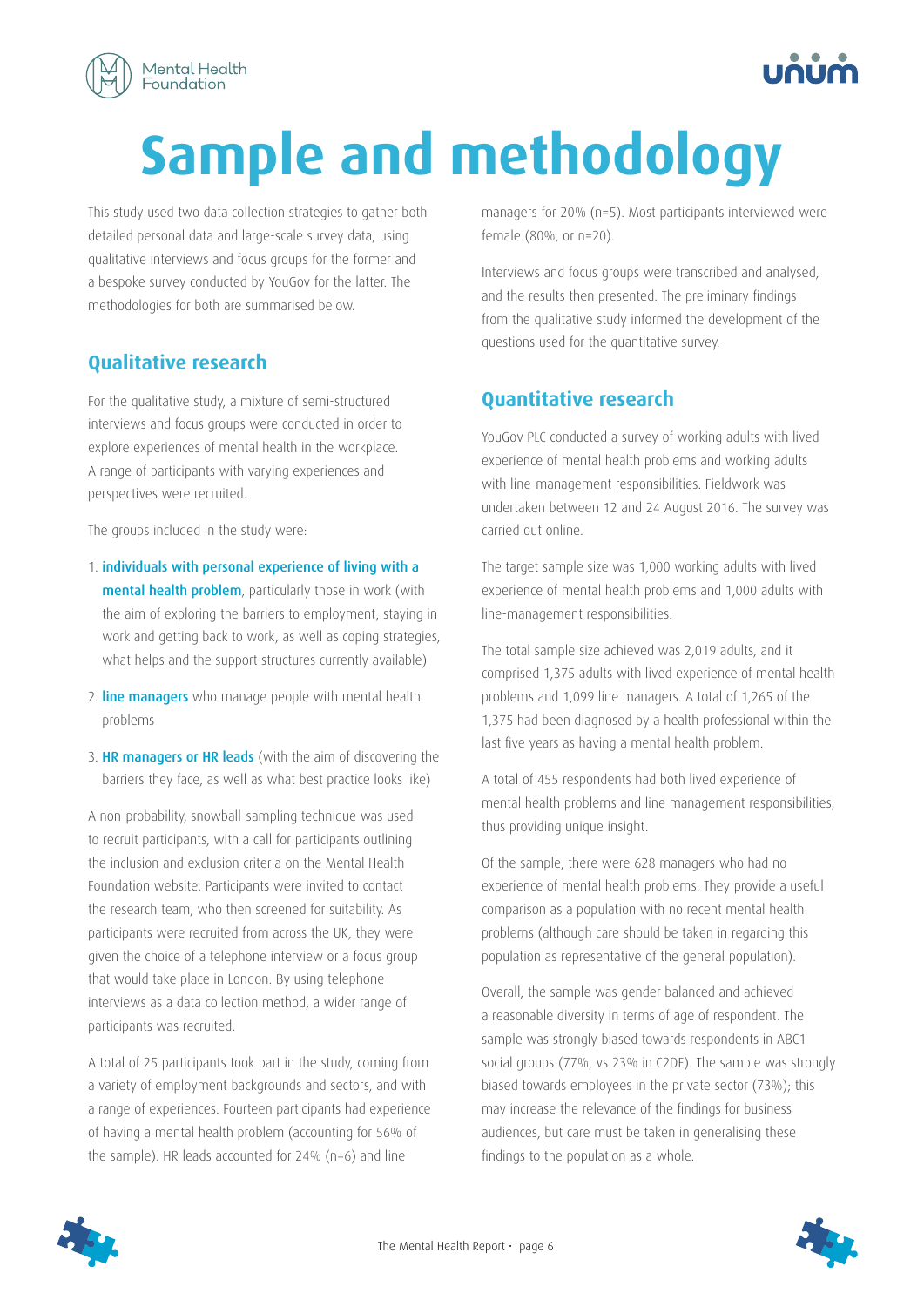<span id="page-7-0"></span>



## **Findings**

### **The findings of the study are presented in five sections:**

- 1. the economic importance of safeguarding mental health in the workplace: the business case for change, including a cost analysis by Oxford Economics
- 2. the benefits of work to mental health, exploring the extent to which people feel that their working life is important in protecting and maintaining their mental health, drawing on both the qualitative interviews and the survey results
- 3. people's experiences of mental health at work, focusing primarily on survey data to present findings of respondents' experiences of distress at work, of absence patterns, and of supporting others
- 4. barriers to disclosure, focusing on disclosure of distress and on stigma and discrimination
- 5. supporting mental health at work, exploring the support people with mental health problems have received in the workplace, looking at what people feel their employers did well, and what they feel their company could do to improve the mental health of the workforce

#### **1. The economic case for change**

A detailed economic analysis was conducted for this study by Oxford Economics, and is presented in its entirety as a standalone document and appended to this report. The economic analysis presents a breakdown of the composition of the workforce who reported having experience of a mental health problem in the Labour Force Survey, and undertakes an economic analysis of the value added to the economy by this workforce, contrasting this with the costs. The key findings are presented in summary here:

#### People with mental health problems deliver significantly more benefits than costs for the UK economy

People with mental health problems – working in a wide range of industries, from construction to entertainment – made an estimated £226-billion gross value added contribution to

UK GDP in 2015 (12.1% the country's economic output). This is greater than the contribution to GDP made by all industries located in the East and West Midlands combined. Nearly three quarters of the total was created in the private sector.

That contribution is nine times more than the cost of mental health problems to economic output.

Nevertheless, businesses should pay attention to the costs to business and individuals arising from mental health problems. An estimated £25 billion in foregone gross value added to the UK economy is missed out on because of the cost of mental health problems to individuals and to business. This includes the cost of absence and staff turnover, lost productivity, carers leaving the workforce, and people with mental health problems not being employed.

An estimated £19 billion (or 76%) of this total foregone gross value added is estimated to affect the private sector.

#### **The majority of those with common mental health problems are employed, and they work across all industrial sectors**

In 2015, an estimated 8.6 million people aged 16 or older in the UK were affected by a common mental health problem such as stress, depression or anxiety, and nearly 4.9 million of these were in work (15.3% of the total employed population in 2015).

A further 590,000 people aged 16 or older had a serious mental health problem such as bipolar disorder or schizophrenia, and an estimated 130,000 of these were in work (1.1% of the total employed population in 2015).

In total, people with mental health problems made up an estimated 15.9% of total employment in 2015. Of these, 75% worked in the private sector.

Among the working-age population (16–64 years), 64% of people with a common mental health problem and 26% of people with a serious mental health problem were employed.

People with mental health problems work in every industrial sector of the economy, although they are relatively more prevalent in the healthcare and education sectors and relatively less prevalent in agriculture, forestry, fishing and real estate.



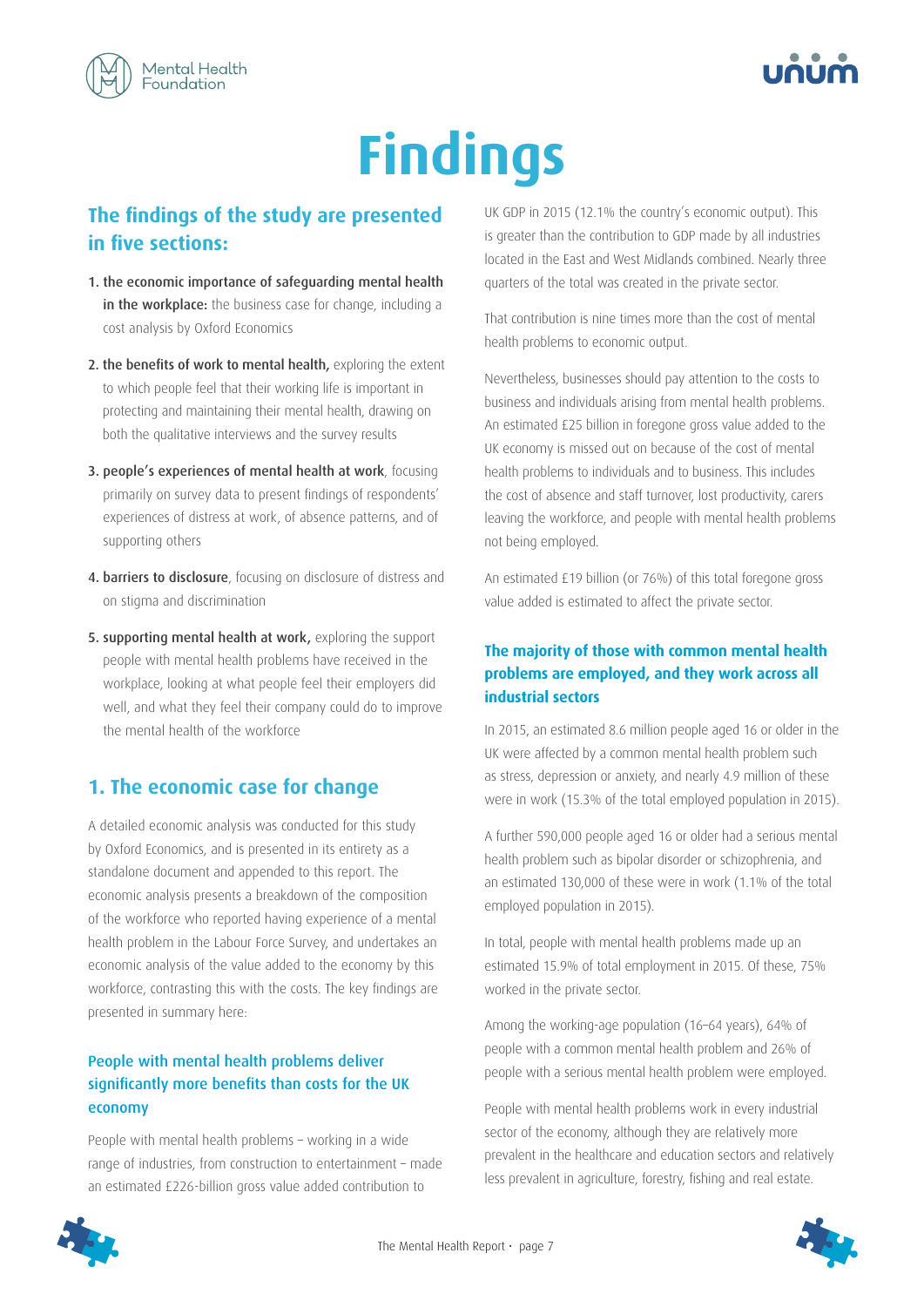

#### <span id="page-8-0"></span>**Reducing the costs of mental health problems could bring substantial benefits in the future**

By 2030, the foregone gross value added due to the challenges arising from staff mental health problems is predicted to rise to £32.7 billion.

Some businesses have shown that it is possible to reduce the costs associated with staff mental health problems. If just 10% of the costs were mitigated, the UK economy could be £3.3 billion larger than it otherwise would be in 2030 (0.1% of forecasted GDP that year).

### **2. The benefits of work to mental health**

**Work is a key factor in supporting and protecting mental health. It is even more important for people who have lived experience of mental health problems. Many people with mental health problems want to be at work, and they value the part it plays in their lives.**

A strong majority of respondents across the survey sample (n=2,019) said that their job and their being at work was important to protecting and maintaining their mental health:

- 47% of all respondents said employment was very important to their mental health;
- 39% said it was fairly important;
- 12% either said it was not very important (8%) or not important at all (4%).

People who had been diagnosed with a mental health problem within the last five years (n=1,265) were significantly (p=<0.05) more likely than those who had not (n=628) to regard their job as very important to their mental health (49% vs 43%). Line managers who also had lived experience of mental health problems (n=455) were significantly (p=>0.05) more likely to regard their work as very important to protecting and maintaining their mental health than those without lived experience (52% vs 43%).

The qualitative research undertaken echoed these themes. Participants reported that work had a positive influence on their recovery, wellbeing, self-esteem, social connectedness, and identity. The majority said that they enjoyed their work and that it was empowering for them because they are good at what they do.

Participants with mental health problems also felt that returning to work following absence or periods of being unwell was necessary and beneficial for their own wellbeing.

**In a way, work keeps me well. 9** 

 I found being off work very frustrating. I felt that I had lost my identity for about two months into my period off… Returning to work was a big part of my recovery.

 Work is my identity. If I hadn't got work, I don't know what I am!  $\bullet$ 

Even where participants identified that the stress they experienced at work was related to the impact of their mental health problem, they noted that work was still a necessary element of their lives, providing a routine, as well as their source of income.

 For me, it's a case of I need to pay the rent so I need to be in work<sup>9</sup>

Consequently, it was clear that sickness absence or leaving work altogether was considered a last resort for most individuals. For many, the considerable benefits that work brought to their lives meant that absence was not even an option to consider.

Most HR directors and line managers agreed that keeping people healthy and in work also had benefits for the individual in their process of recovery.



Work is stressful, but coming to work, having a structure, having the support of colleagues, or having that human social contact… you know, can be very beneficial for people.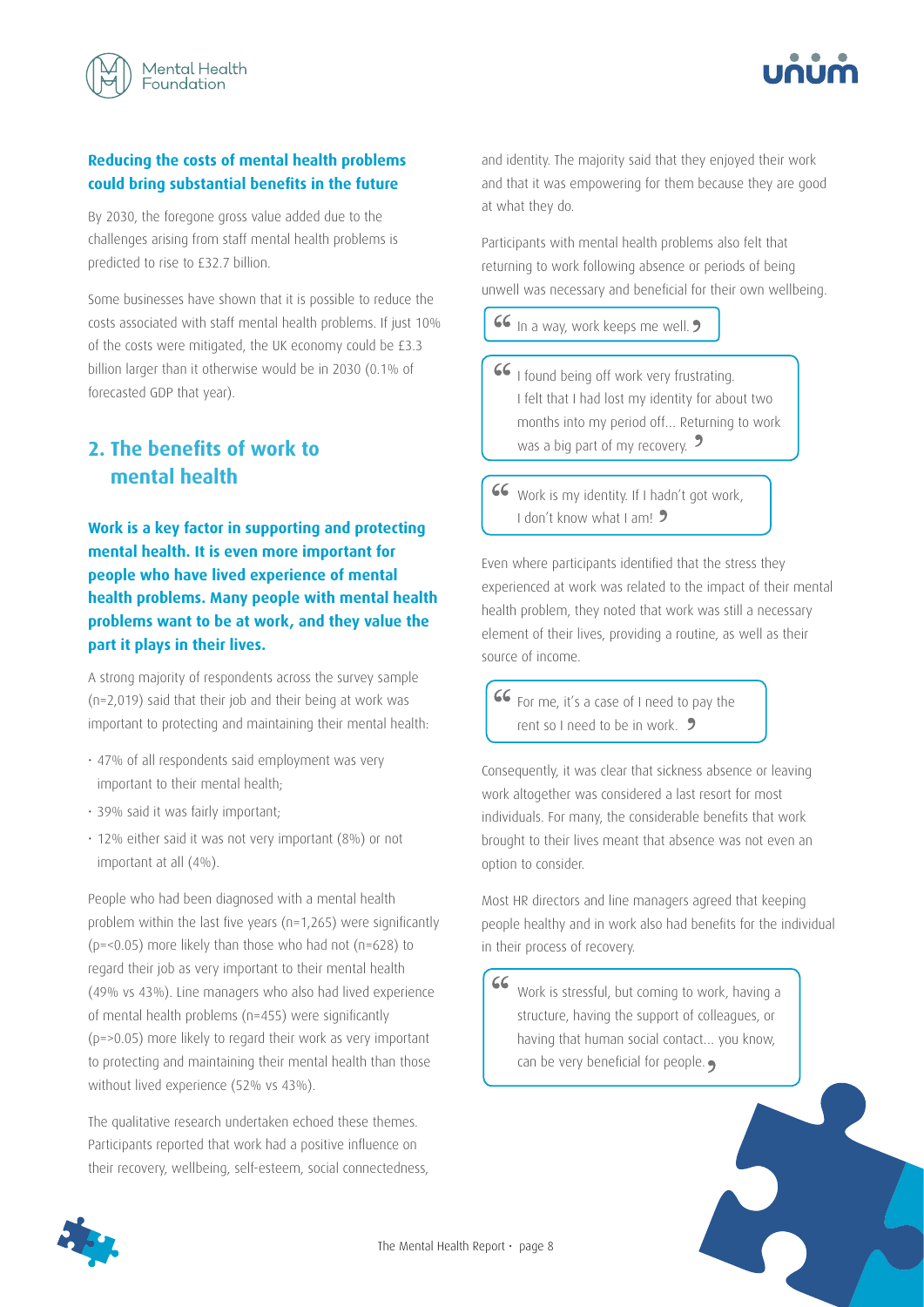<span id="page-9-0"></span>



The research findings complement guidelines by the National Institute for Health and Care Excellence (NICE) on workplace health, which highlight the important role that good work can play in promoting mental wellbeing, due to the role of employment in identity formation, building self-esteem and providing opportunities for social interaction.

Work was key to promoting and preserving mental health and wellbeing for respondents across the sample, and was regarded as even more so by those who have experienced mental health problems and are working. This is a key finding for making the case for 'proportionally universal' strategies for workplace mental health – strategies that include everyone within a company community but that focus on those at greater risk of distress, or who have already experienced mental health problems.

We know that people who are in work and who have experience of mental health problems play a vital part in the economy. For those consulted for this research, absence was a last resort, and maintaining a good work life was important.

### **3. Experiences of mental health at work**

The Mental Health Foundation defines distress at its most basic level as 'having trouble coping, for whatever reason'. Most of us therefore experience distress at some level from time to time. The responses highlight the wide range of distress that an employee can experience while at work, whether or not this is obvious or known to colleagues or managers. **Line managers with the conduct of distance that** 

Respondents to the survey were asked about their personal experiences of mental health and wellbeing at work, and to identify which statements from a list of options applied to them. The questions were split into three themes relating to the experience of distress; to supporting other people; and to absence from work.

Figures 1 and 2 present respondents' self-reported experience of distress.

Across the whole sample (n=2,019) the majority of respondents signified that they had at some time experienced distress, with 73% selecting 'I have been through times where I felt stressed, overwhelmed or had trouble coping, for whatever reason.' Among those who had been diagnosed with a mental health problem in the last five years, this rose to 88%. Nearly four in ten line managers who had no history of mental health problems (39%) indicated that they had experienced distress. **All manuforms** of

**All diagnosed with a MHP in last five years (n=1265) 88%**   $\Box$ I have been through **Line managers with no experience of MHP (n=628) 39%**  times when I have felt stressed, overwhelmed or had trouble coping, for **Line managers with lived experience of a MHP (n=455) 85%**  whatever reason**All who chose to disclose a MHP to an employer 93% (n=753) 89% All who chose not to disclose (n=634)** 

#### Figure 1: Proportion of respondents who selected the statement 'I have been through times when I felt stressed, overwhelmed or had trouble coping, for whatever reason'

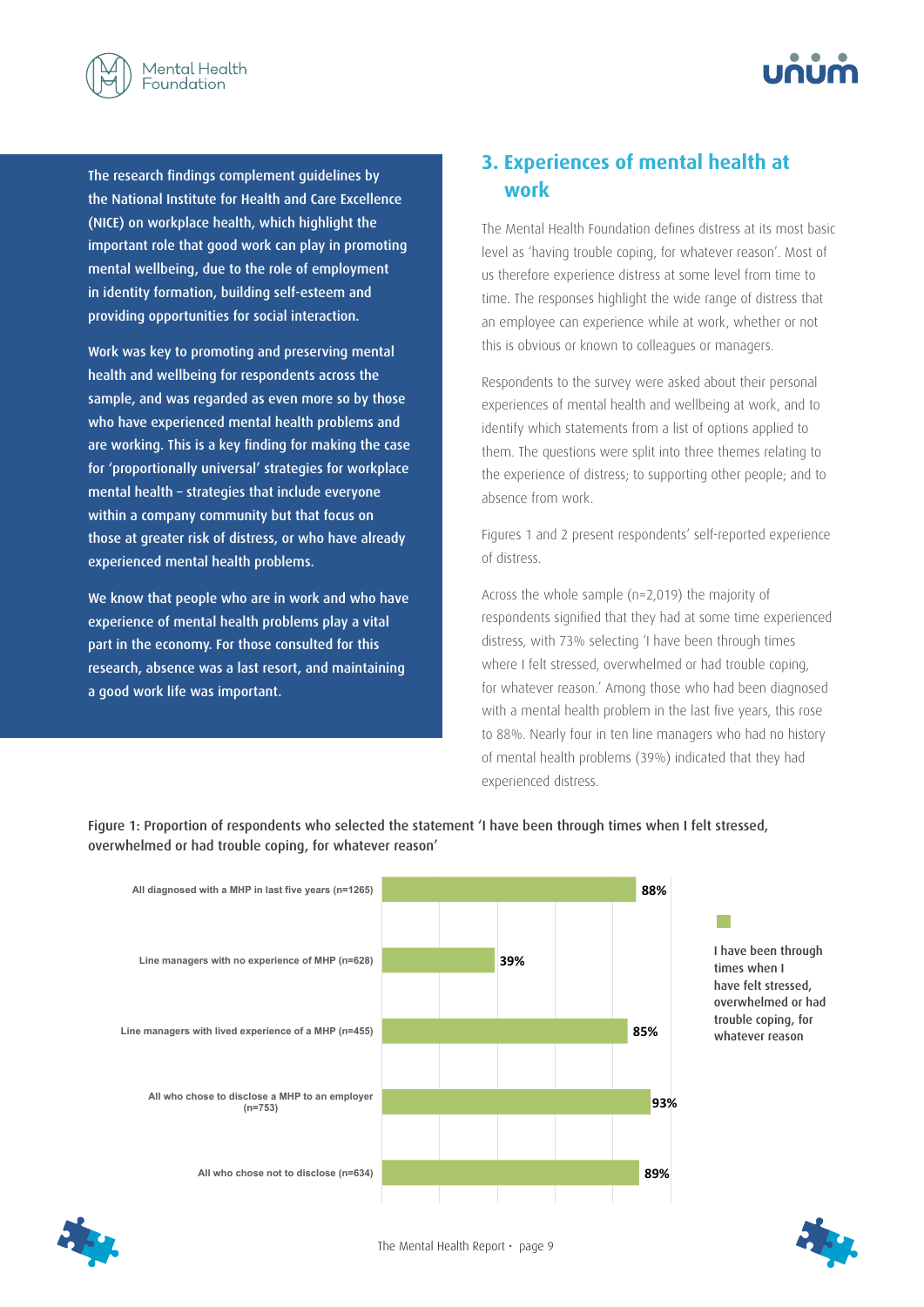



#### Figure 2: Proportions of survey respondents who selected statements relating to personal experience of distress in the workplace



Overall, 89% of respondents who had been diagnosed with a mental health problem in the last five years selected the statement 'I have been to work whilst feeling stressed, depressed or upset and been less productive than I would have liked because of these feelings.' **would** be a straight of the control of the control of the control of the control of the control of the control of the control of the control of the control of the control of the control of the control of the control of th If a critispondents who had been didghosed with **Durings Middle Hought** 

39% of line managers with no experience of mental health problems also reported that the statement applied to them.

It is clear from the data that distress is an issue that affects a major proportion of the workforce, whether or not they have experienced a mental health problem.

With 39% of respondents who have no experience of mental health problems indicating that distress has left them less productive than they would like, there is a potential association with Presenteeism if distress is leaving them less productive that they would have liked. We know that the costs to employers of presenteeism can be substantially higher than that of absenteeism, and this alone demonstrates the need to address mental health and wellbeing as a whole-company priority.

#### **Suicidal thoughts and feelings at work**

Respondents were also asked whether they had been to work when experiencing suicidal feelings or thoughts. This question was intended to provide a clear indicator of the number of people going to work while severely distressed – whether because of a mental health problem or not.

Nearly half of respondents who had been diagnosed with a mental health problem in the last five years (49%) reported going to work while experiencing suicidal thoughts or feelings. Five per cent of respondents who had not experienced a mental health problem had nevertheless gone to work while experiencing suicidal thoughts or feelings.

#### **Sickness absence**

We wanted to find out more about employees: in particular, whether they discussed concerns about their mental health with a health professional, and how this connected with the reasons they gave their employers for sickness absence. Do employees disclose the true nature of time off for mentalhealth-related matters, or do they give other reasons?

The data is summarised in figure 3.



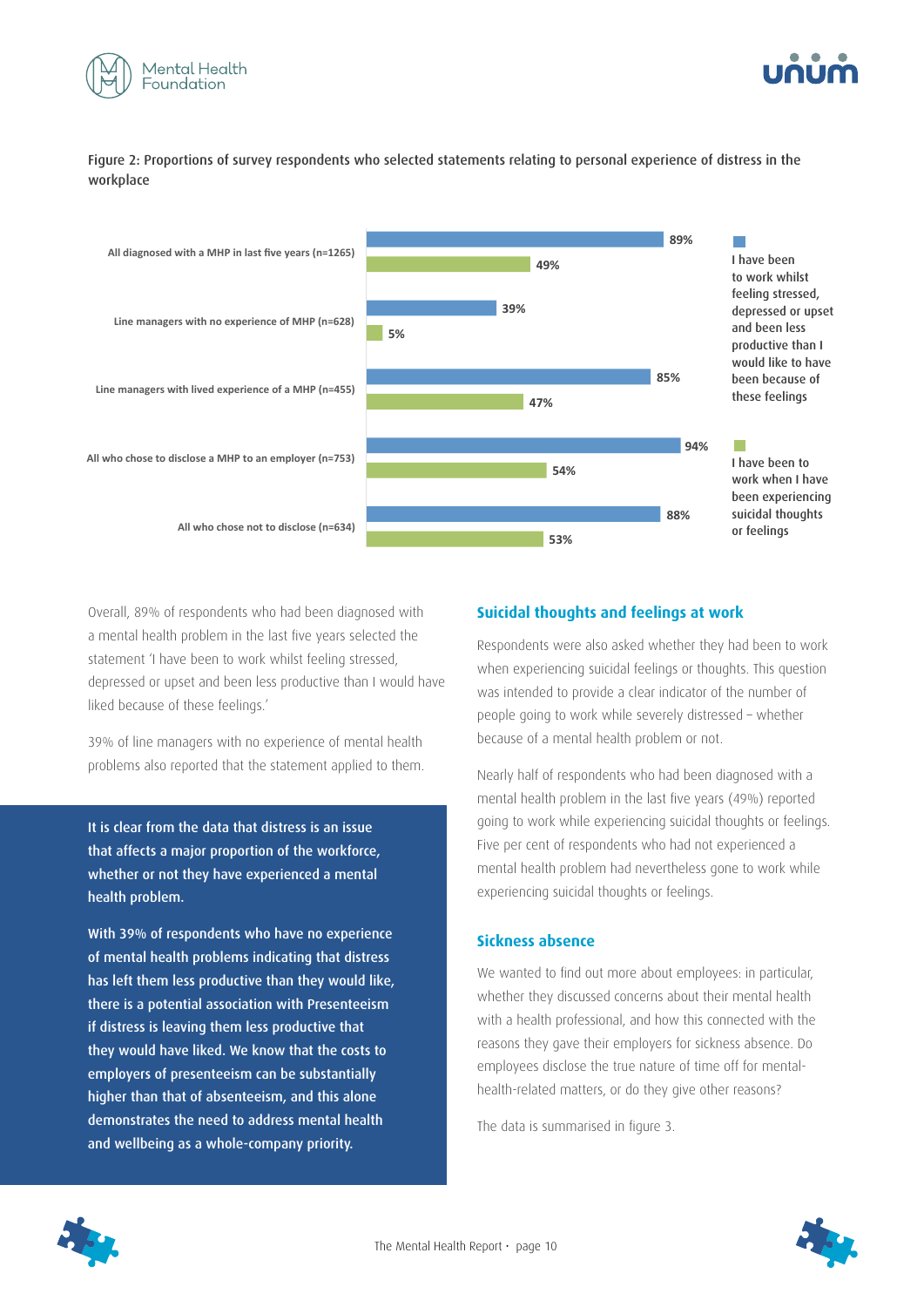

## **All diagnosed with a last**  $\theta$  **and**  $\theta$

The Adult Psychiatric Morbidity Survey of 2014 indicates that a fifth of adults (20.6%) have had thoughts of suicide at some point, indicating that thoughts of suicide are relatively frequent in the population. We cannot conclude from our data that half of people with experience of

mental health problems are actively suicidal, but this **problems are solutional assets a** data does indicate that suicidal thoughts or feelings are a **(n=455)**  concern in workplaces today – and not just for those who<br>. have a recent history of mental health problems.<br>———————————————————— **Line British School**<br>Line and Managers with the settlement of the settlement of the settlement of the settlement of the settlement o

Figure 3: Proportions of survey respondents who selecting statements relating to help seeking and disclosed and undisclosed sickness absence related to mental health



**I** is a concernstable  $\mathbf{A}$  is a concernstable  $\mathbf{A}$  is a concernstable  $\mathbf{A}$ 

Forty-nine per cent of people who had been diagnosed with a **I** mental health problem in the last five years had taken mental-<br>**In the amental health problem in the last five years had taken mental-<br><b>I** health-related sickness absence, while 45% of those people **in time off from w** reported having taken time off but giving another reason. Among line managers with lived experience of mental health problems, 43% had taken a disclosed mental-health-related absence and 39% had taken mental-health-related absence but given other reasons. **upset** and the paper

Sixty-four per cent of those who had disclosed a mental health problem to an employer had taken a disclosed mental-healthrelated absence, compared with 36% of those who had chosen not to disclose a mental health problem. Sixty-four per cent of those who had chosen not to disclose a mental health problem had taken mental-health-related absence but given another reason, compared to 34% of those who had disclosed their mental health problem. This clearly demonstrates an increased willingness of people who have disclosed to take the time off when they need, and that people who had chosen to disclose were far more likely than those who had not to be open about reasons for absence ; this issue is therefore critical for creating a positive culture and for gathering accurate data about absence.

Only around half of those people who had experienced a mental health problem in the last five years had taken time off from work and given mental health reasons for this. This may indicate that while mental health is a component of many absences, the experience of mental ill health doesn't always lead to absence – indeed, from the qualitative research, we know that people value staying in work for as long as they can.

Across most sample groups, a sizeable proportion of respondents had taken absence for mental health reasons but had given another reason – essentially lying. In many companies, this would be regarded as a disciplinary matter, but many people still feel the need to lie about some or all of their absences. Responding to this matter needs to be a priority in addressing discrimination and disclosure. Disclosure and comfort with disclosing is key to ensuring that companies can accurately assess the scale of the problem.

As one put it: "We are not in the position yet where you can phone in to work sick with a mental health issue."



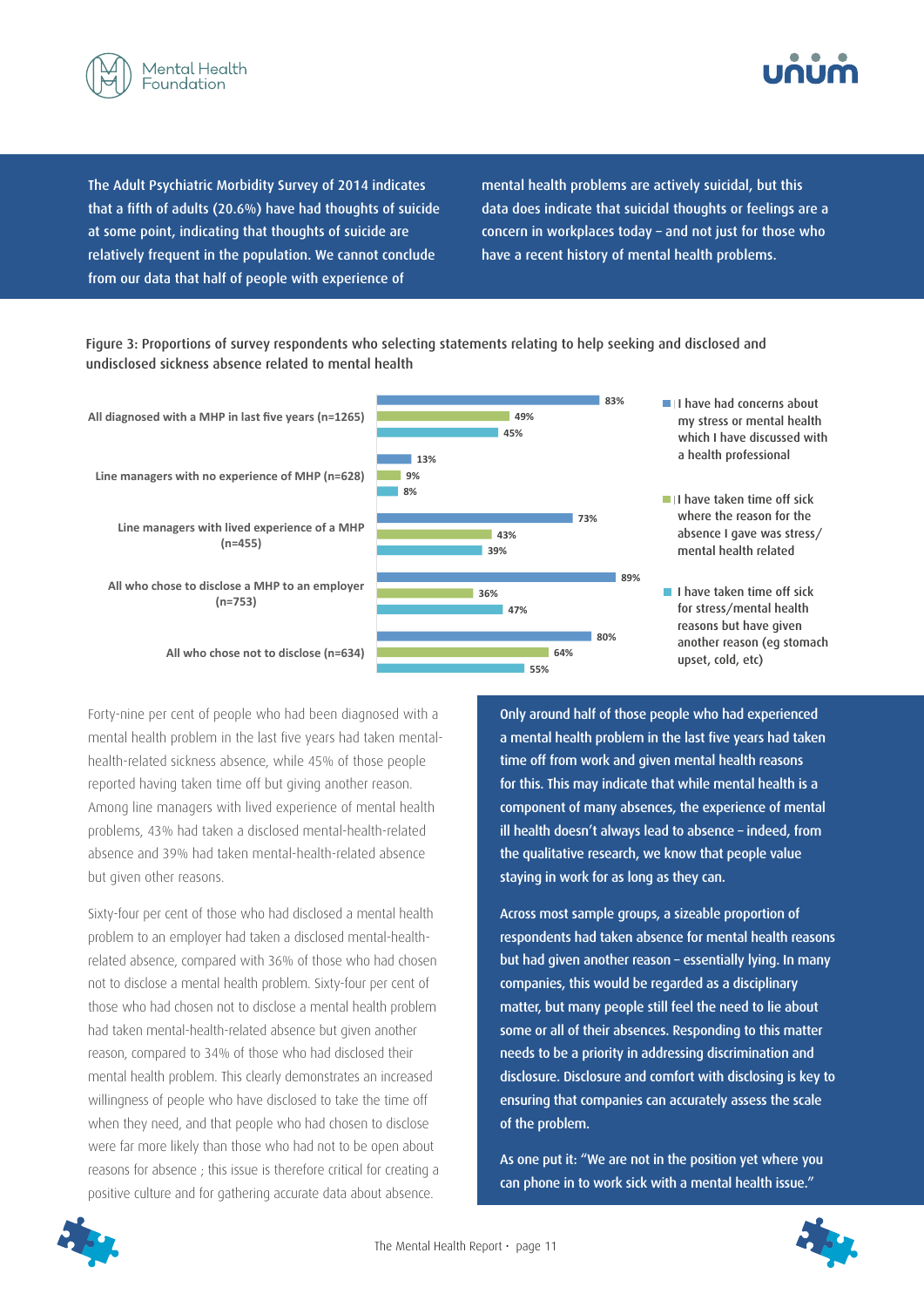<span id="page-12-0"></span>



#### **4. Barriers to disclosure**

Recognising distress and disclosing it to others is one of the most complex challenges in addressing mental health at work. Disclosure of a mental health problem is, for many people, considered as different to disclosure of other health concerns. What can we learn about why people either do or do not disclose?

We know that early disclosure of distress can enable people to find their way to calmer times without the need for health service involvement, and before distress becomes a mental health problem. However, for many, the workplace is an inherently competitive environment, where personal performance is under scrutiny and where we invest a lot into trying to be at our best.

For people with mental health problems, the fear of discrimination – which evidence suggests is well founded – can deter them from disclosure until the point of absolute necessity, by which time problems both in terms of health and in terms of work relationships may be too entrenched to achieve good outcomes.

Disclosure seems to be changing, however. Among those diagnosed with a mental health problem in the last five years nearly three out of every five surveyed (58%) had disclosed their problem to an employer in this time, and over half (54%) of those choosing to disclose had a net positive experience. However, it should be noted that a large percentage of these disclosures were not out of choice but perceived necessity.

Despite this, stigma and discrimination is still a major factor in the workplace; fear of discrimination or harassment, as well as previous negative experiences, are major inhibitory factors in deciding whether to disclose. This fear is justified: discrimination is relatively common, and so this understandably leads to a fear of disclosing, underpinning the feelings of shame and self-stigma that can inhibit people with lived experience of mental health problems from reaching their full potential.

There appears to be a 'disclosure premium': that those who have disclosed seem to have a better understanding of what support is available, and a better appreciation of it. Equally, managers and HR directors point out that disclosure is still the filter through which support has to pass, so companies need to look at ways of improving the disclosure experience and the 'payback' that it provides in terms of support. We have sought through this research to form a more detailed picture of the reasons why people disclose, or choose not to.

#### **Choosing to disclose**

We asked all survey respondents who indicated that they had lived experience of a mental health problem whether they had disclosed this to an employer.

Nearly three in five respondents (58%) who had been diagnosed with a mental health problem in the past five years had chosen to disclose it to an employer in this time. This was lower for line managers with lived experience (n=455), among whom 47% had disclosed. This is worthy of further research, but it may relate to age, experience or perceptions of employer expectations among managers, or the perception of having too much to lose to risk a negative experience.

Just under half of respondents (45%) who had been diagnosed with a mental health problem had chosen not to disclose this to an employer in the past five years. Among responding line managers who also had lived experience of mental health problems, 43% had chosen not to disclose.

Disclosure is not a binary decision, with people choosing to disclose to some employers but not others. Of those people who had chosen not to disclose to an employer, 35% had in fact disclosed at another time in the past five years, perhaps because they have changed employer or moved within an organisation. Of those who had chosen to disclose to an employer, 27% had chosen not to disclose at another point.

In the qualitative research, a lack of knowledge about what happens when one does disclose was often discussed by individuals:

 I haven't talked [to work] … I have always worried that if it goes in any kind of personnel record or any kind of written thing where someone might access my medical report so it would mean that I would have difficulties with getting another job or promotion or anything like [that], so I don't tend to talk about it.



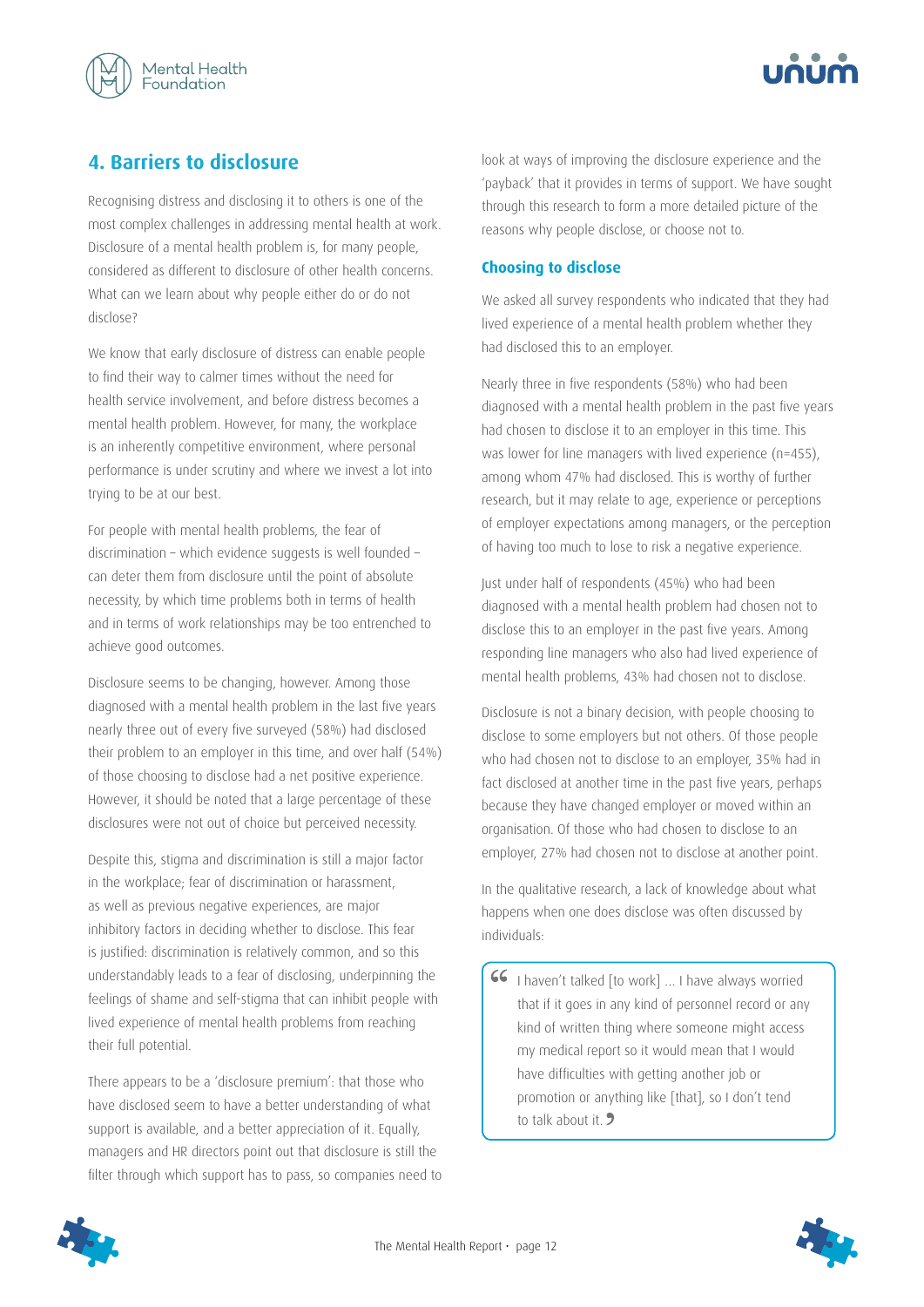

HR leads and directors recognised that the challenge lies in enabling staff to feel safe disclosing, citing a perceived belief among staff that disclosure would jeopardise their job. One HR manager managing several teams providing employability services for people with mental health problems said:

 The majority do not like to disclose that they have a mental health condition. We try and advise people to discuss it, we spend time doing disclosure statements with the employees because we think it's better for their wellbeing, their health, if the employer is aware … but the majority of people decide not to do that, whether it is past experience or what they have heard … to be honest, the majority of people don't choose that option.

Disclosure is a decision made according to circumstance, with around a third of people having chosen both to disclose and to not disclose at different times within the past five years, to different employers.

This implies that disclosure is a decision carefully made according to perception of the risk of doing so when moving between employers or between teams or business units in a company. Mental health problems fluctuate; for many people, even a severe episode can be a one-off. Privacy must be considered when encouraging disclosure. People rightly want to be identified by their skills rather than their history, if it is not relevant. Conversely, some people will require

adjustments throughout their career, but these needs may change.

British Telecom (BT) has more than a decade of experience of company-wide mental health and wellbeing programmes. They use a 'BT Passport' system so that employees with long-term conditions, mental health problems or caring responsibilities can note and communicate needs to managers. The passport can then be used to communicate efficiently with other areas of the business when the need arises.

#### **Experiences of disclosure at work**

Employees face a dilemma about disclosing a mental health problem at work, and about who they should disclose to. If employees do disclose, what are their experiences? What can we learn from who they chose to disclose to?

Respondents who said that they had chosen to disclose their mental health problems to an employer in the last five years 753 respondents were asked to describe whether the experience had been mainly positive, mainly negative or mainly neutral. As figure 4 shows (below), the majority of respondents had a positive experience of disclosure, with 84% overall having a mainly positive (54%) or neutral (30%) experience.

Nevertheless, 14% of respondents had experienced a mainly negative response.



Figure 4: Reported experiences of disclosure in respondents who had declared a mental health problem to an employer in the past five years (753 respondents)



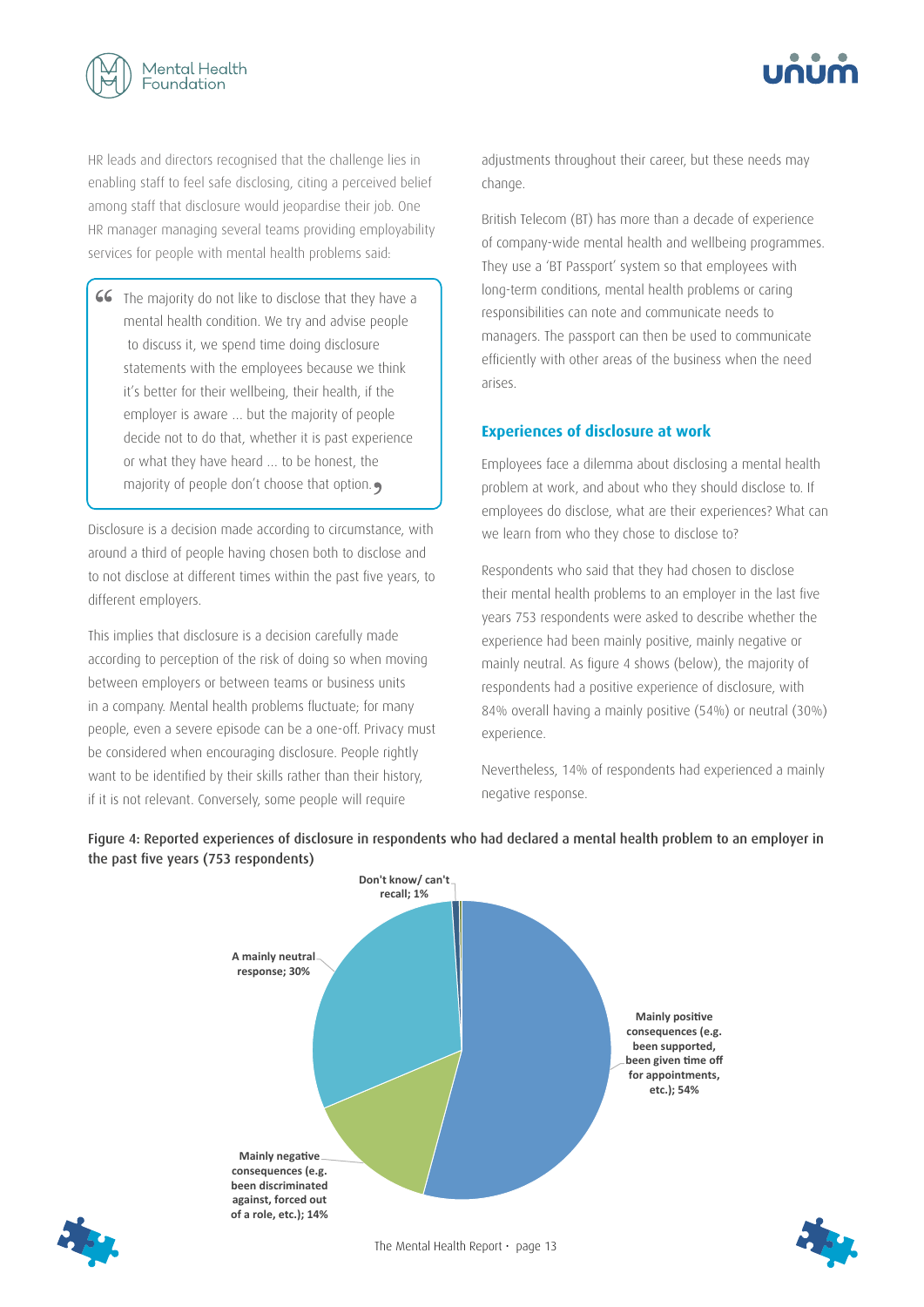

Line managers who also had lived experience of mental health problems, and who had disclosed (215 respondents), were more likely to report a mainly positive experience (61%) and less likely to report a mainly negative experience (11%) than people with lived experience of mental health problems as a whole (51% mainly positive and 16% mainly negative).

Respondents were also asked to identify the people or agencies at work that they had disclosed to. Figure 5 (below) shows the main people those choosing to disclose to an employer had made that disclosure to. The most popular

recipients of disclosure – for those who have disclosed in the past five years – were line managers, and by a considerable margin (75% disclosing to a line manager). This was followed by disclosure to colleagues outside the line-management chain (58%), then HR (31%) and senior managers (28%).

Just 9% of respondents who had disclosed had done so to an employee assistance programme (EAP). Among those who had chosen not to disclose in the past five years, this was halved, with only 4% of those choosing not to disclose at work having spoken to an EAP.

#### Figure 5: People or agencies to whom respondents that have disclosed in the past five years have ever disclosed a mental health problem (753 respondents)



Line managers are the most likely people to receive a disclosure of a mental health problem. This is probably both because they are the first line of official connection between employee and employer and because the opportunity arises in the course of line-management interactions. Line managers also have the authority to grant discretionary leave, and are most likely to see impacts of distress on a day-to-day basis. With 58% of those disclosing discussing their mental health with a work colleague outside the chain of management, the need to ensure all staff are comfortable and capable of discussing distress is clear. There is a strong argument for ensuring that promoting and protecting mental health at work is seen as a universal responsibility, and not just a welfare or performance issue within individual management relationships.

Disclosures to HR and occupational health services are perhaps lower than may be expected. It is not possible to know if this is because these services are not available to respondents, although this is a factor, particularly in SMEs. Equally, it may indicate that while some mental health problems at work require HR support and occupationalhealth advice, most periods of distress do not, and can be addressed and supported through line manager relationships. Enabling managers to provide this support confidently enables HR and occupational health support to be directed to the management of complex cases, as well as making the early and effective addressing of distress feel like a more normal and everyday process.



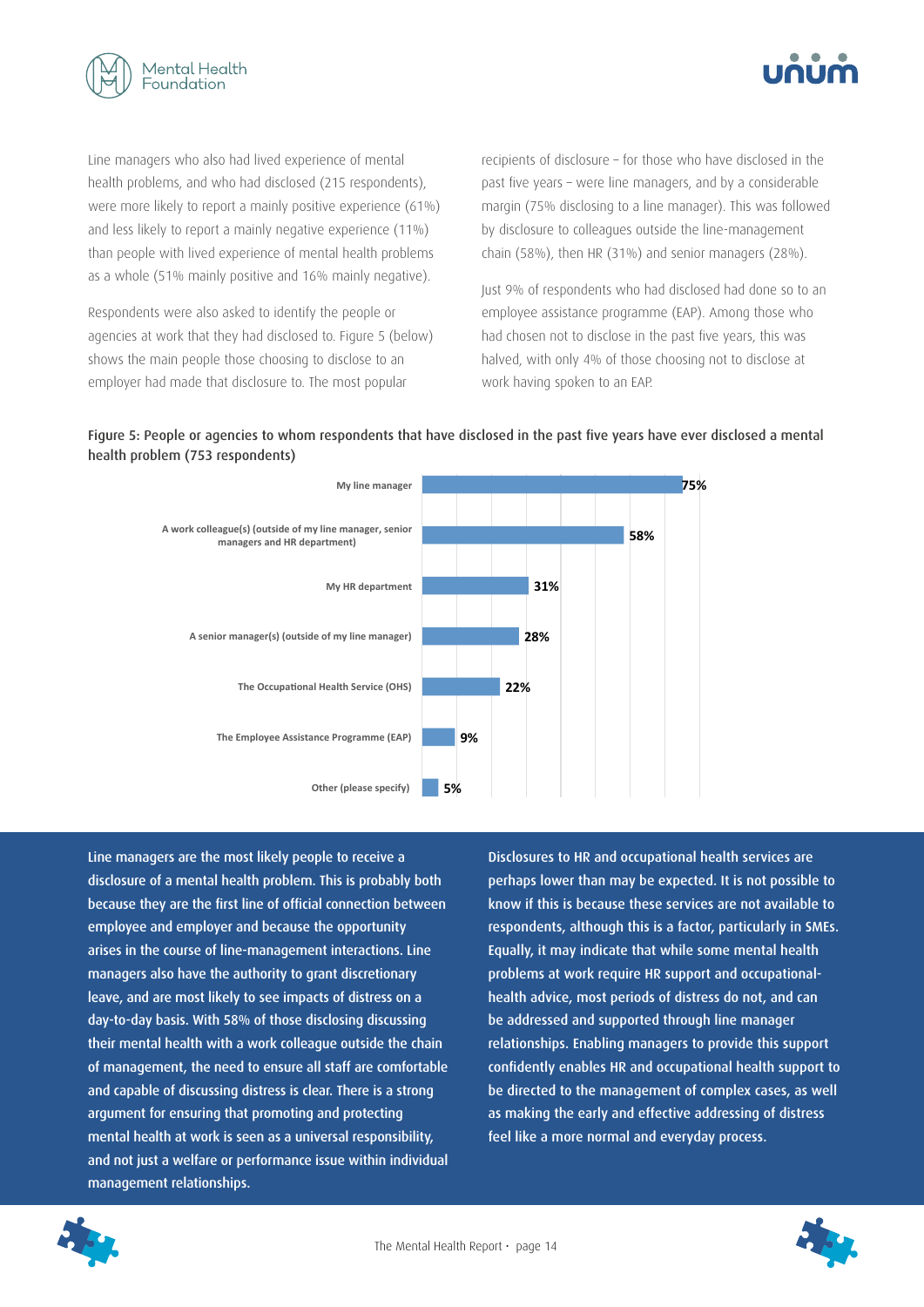



#### **Reasons for disclosing**

What motivates an employee to disclose a mental health problem? Do employees feel that they are able to do so of their own accord, or is it a reaction to external necessity?

The survey also asked people who had disclosed a mental health problem to their employer in the last five years (n=754) to share their reasons for making that disclosure. This data is summarised in figure 6, below.

place and manner of disclosure may be taken out of their hands, and where they may not have the time or insight to plan what to say.

Seventeen per cent of respondents who had disclosed selected the reason 'because the consequences of not disclosing were worse than the consequences of disclosing (e.g. because I was being bullied, I was facing disciplinary action, etc.)'. This indicates that for some people disclosure is a last-ditch option – something that had to be done.





For many people, choosing to disclose was something they wanted to do, 55% of those who had disclosed selecting the option 'because I wanted to'. This is an ideal situation, the decision and the terms of disclosure being in the hands of the individual.

Forty-one per cent of respondents had disclosed because they had to – for instance, because they needed time off or an adjustment to be made. Around a third of respondents (31%) reported that they had disclosed because they didn't have a choice – for example, they were taken into hospital or had an episode of distress at work. These results highlight that many people do not disclose until they reach crisis, where the time,

The majority of those participating in the qualitative research, however, reported that they didn't tell anyone in work until they needed to take time off as a result of their mental health problem. Only a small number of participants had openly disclosed their experience when applying for jobs, or at an early stage of becoming unwell.

#### G They weren't aware until they got the medical report.

For almost all the qualitative participants with personal experience of having a mental health problem, disclosure was described as reactive, with almost all participants noting that they didn't disclose until they reached a crisis point in their

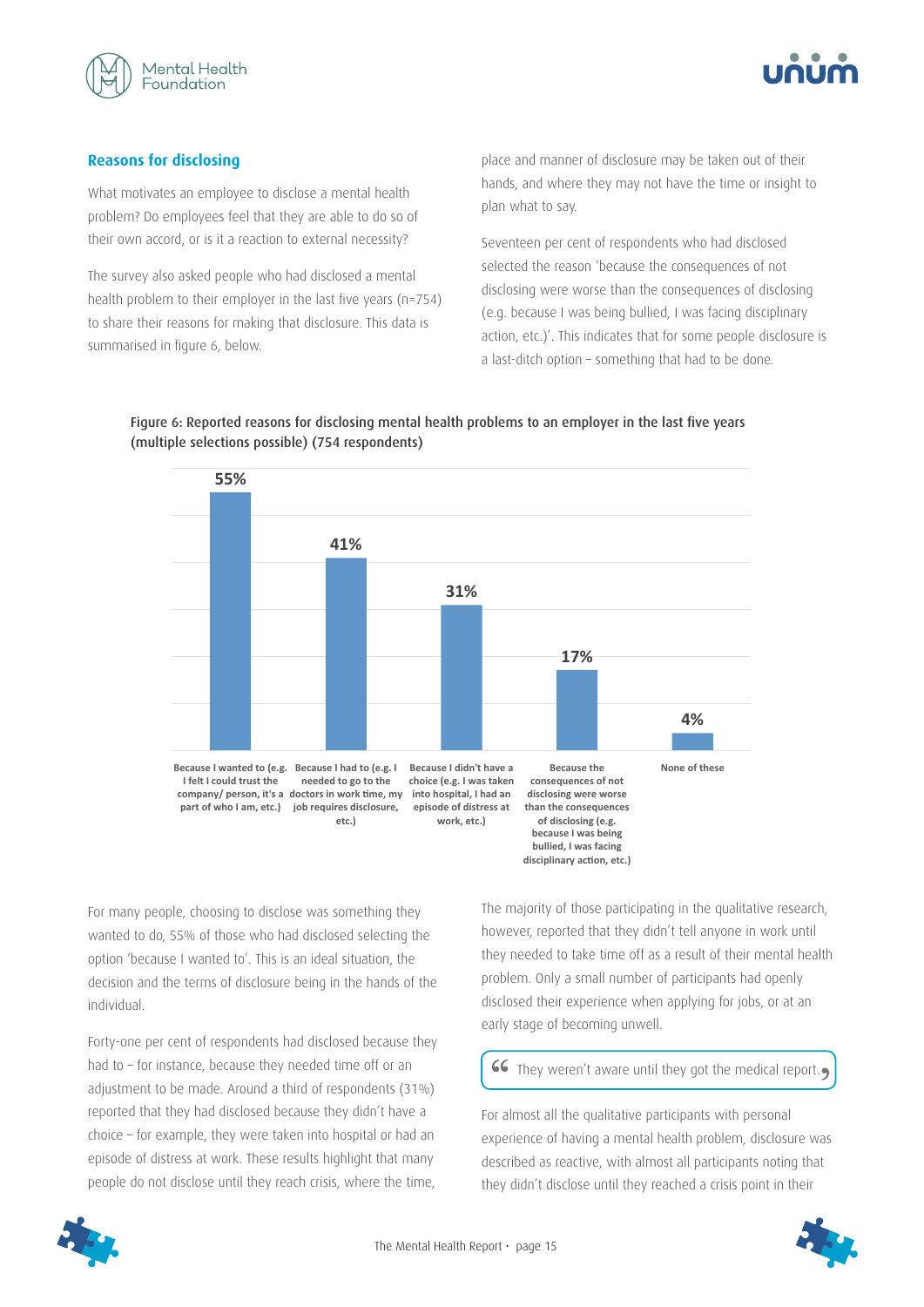



mental health experience, for example hospitalisation.

While it was recognised that disclosure at these reactive crisis points is too late, the challenges of disclosing continued to pose considerable problems for individuals – preventing them from acting on this awareness.

While a majority of those who had chosen to disclose gave personal choice as a reason for doing so, it appears that a wider range of disclosure reasons arises from circumstances where disclosure is reactive.

It is clear that disclosure is not a decision taken lightly, and as such it is something best considered carefully and rationally – and not at a time of crisis. Employers should adopt an approach where disclosure is encouraged and supported, which is most likely to be in an environment where people feel engaged and able to be authentic.

#### **Reasons for choosing not to disclose**

What reasons do employees have for choosing not to disclose a mental health problem to their employer? Do employees believe it is even necessary?

The survey also asked people who had chosen not to disclose a mental health problem to their employer in the last five years (n=634) to share their reasons for making that disclosure. This data is summarised in figure 7 below.

Several of the reasons frequently selected by respondents for choosing not to disclose a mental health problem were connected with stigma, discrimination and self-stigma. The most commonly reported reason for not disclosing – among respondents who had chosen not to do so in the past five years – was the fear of being discriminated against or harassed by colleagues, with 46% of respondents selecting this reason. Forty-one per cent of respondents reported not disclosing 'because I feel or felt ashamed to do so', and 27% reported not disclosing 'because previous experiences of disclosure have made me nervous about doing so'.

The second most frequently selected response was 'because



Some 4% of respondents reported not disclosing 'because I would be unable to continue in my job due to regulations or contract'. It is not possible to determine the proportion of these respondents whose professional regulations compel disclosure (e.g. in medical or veterinary practice, or in safetycritical roles) or whose contracts of employment stipulate that mental ill health may be grounds for dismissal (e.g. the financial services sector).



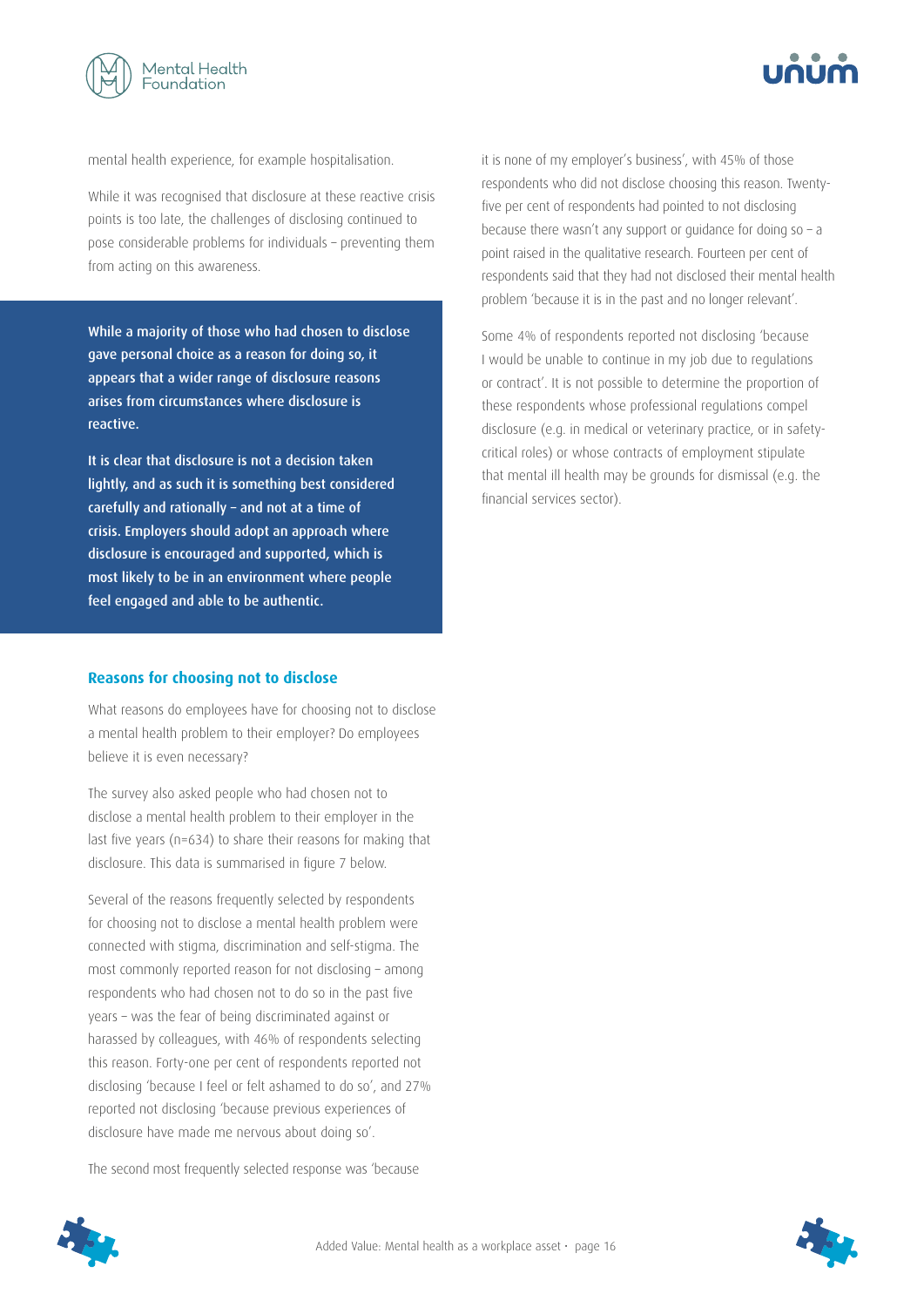



Figure 7: Reasons given for not disclosing a mental health problem in the last five years (multiple selections possible) (634 respondents)



It may be considered a strength that 45% of people choosing not to disclose felt that their mental health was none of their employer's business, and that 14% felt that it was in the past and no longer relevant. Certainly, people have a right to their privacy when there is no legal obligation to disclose. That said, it may be possible that by making the benefits of disclosure more clear – and by celebrating the value that people with lived experience of mental health problems bring – more people may feel that their mental health is in fact their employer's business. For many people, an experience of mental ill health is a one-off episode. Equally, even people with ongoing mental health conditions often regard them as resolved and under control. As such, it is to be expected that some people regard them as in the past.

Within the qualitative research, lack of disclosure was highly linked to the issue of stigma and lack of understanding about mental health, as well as to lack of knowledge regarding how to disclose at work. This was difficult for individuals as it meant that their mental health was a hidden burden that they could not share, or for which they could not access appropriate support.

GG It has felt like a millstone around my neck in many ways because obviously in itself it [depression] is tiring, and trying to keep things together and make certain I can hold it together has actually taken a lot out of me. **2** 

In contrast, a number of participants felt that they had learnt from experiences in previous roles in which they did not disclose, thus changing their position on disclosure. They felt that moving forward for their own wellbeing meant disclosure of their mental health problems to new employers. As a result, those participants felt that their anxieties surrounding disclosure reduced and that more appropriate support was made available to them. This was found to be empowering but was only pursued because the work environment felt safe enough for them to do so. This safety was necessary for people to disclose, and was seen as central to the work environment.

 I don't think people will be more open about it until they know that someone will understand.

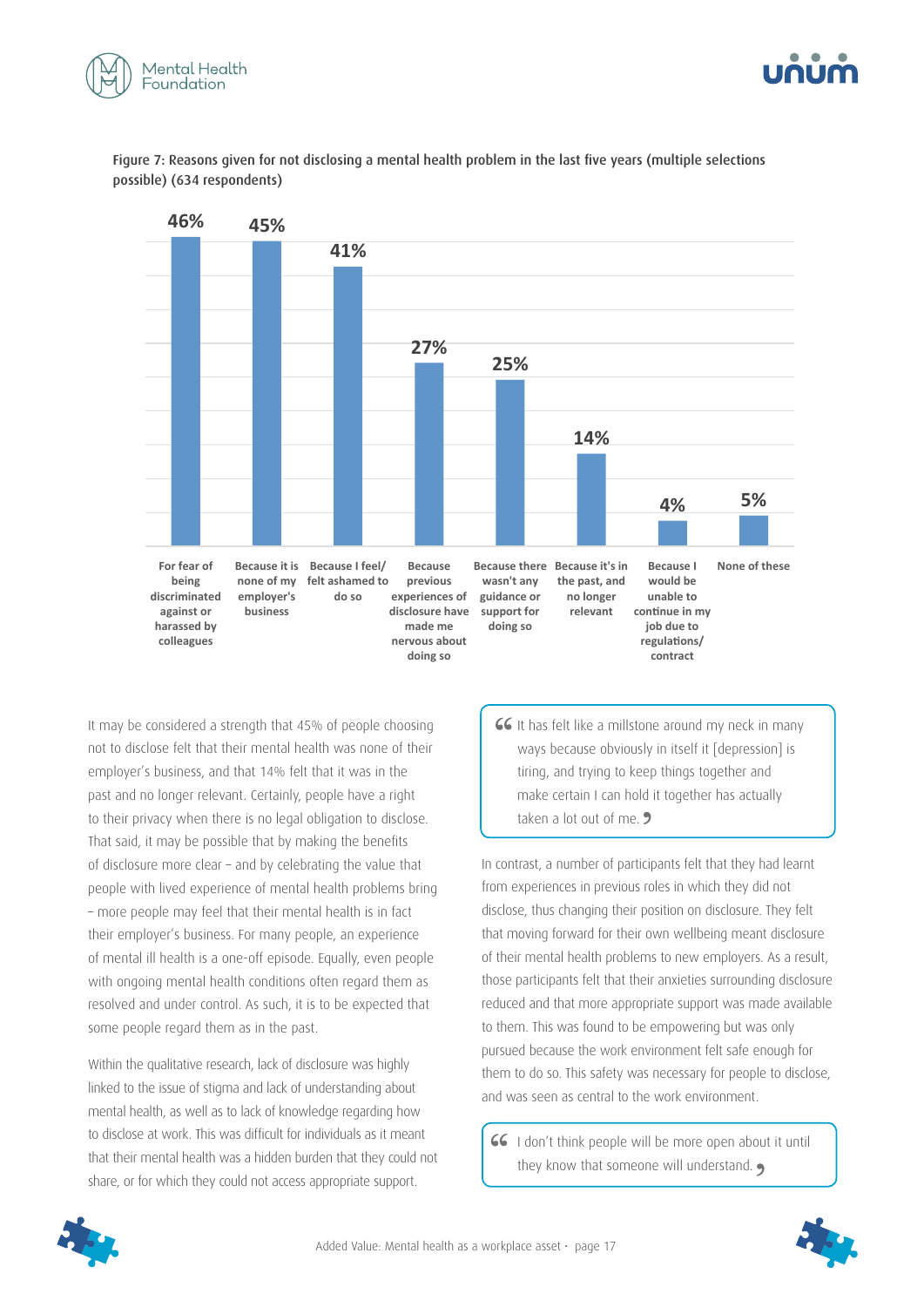

Respondents selected a range of reasons for having chosen not to disclose to an employer. Anticipated discrimination and self-stigma were very strongly represented. Nearly half of respondents feared that they would face discrimination or harassment at work, with 27% saying that a previous experience of disclosure made them wary of doing so. This presents a compelling case for addressing stigma and discrimination strongly, and ensuring that this is seen to be done. There is an opportunity for companies that do well in this area to make their standpoint and policies clear to applicants who may have previous bad experiences. With 25% of people saying that they had chosen not to disclose because there wasn't any guidance or support for doing so, it should be relatively simple to provide this guidance – and

#### **Stigma and discrimination**

Efforts to address stigma and discrimination on grounds of mental health have been in place in the UK for over a decade. While progress has certainly been made, especially in increasing the awareness of mental ill health and distress, there is still some distance to go to achieve sustained behaviour change.

Our findings present an up-to-date picture of the experience of work-based discrimination on grounds of mental ill health. However, it is important to state that the qualitative findings also highlight the role that wider societal attitudes play in determining workplace discrimination – and self-stigma in particular, where social attitudes and beliefs about mental health are internalised.

Participants in the qualitative research noted that the stigma that exists in the workplace is a symptom of the wider social stigma faced by people who experience mental health problems. It was seen as impossible to change the culture of stigma observed by some in the workplace without tackling the negative culture around mental health more widely.

**CG** The fact [is] that this is not a workplace issue so much as it is a societal-level issue.

One senior HR director working for a large global corporation reflected that, for their organisation, the biggest obstacle to addressing mental health problems in the workplace was the



The proportion of respondents citing shame as a reason for not disclosing is of concern. This indicates both a high level of self-stigma (internalisation of stereotypes about mental ill health) and a concerning level of distress – it is unlikely that going to work ashamed and unable to be open is conducive to being at one's best. Simply put, people should not routinely go to work ashamed of themselves. There is much to be learnt from the LGBT-rights movement in terms of building a sense of pride and strength through solidarity among peers who share an invisible, but highly stigmatised, protected characteristic.

stigma around talking about how people are feeling in this context.

**I think there is still quite a big stigma around either** they [members of staff] are feeling stressed, anxious or depressed but they don't really want to talk about that with their manager and equally the managers I think are still reluctant to or quite nervous about, oh somebody has mentioned the stress word and where that potentially could end up from the employeerelations side of things. **9** 

#### **Stigma and discrimination at work**

Participants in both the qualitative research and the quantitative survey frequently reported that they had experienced mental health stigma or discrimination in the workplace. What can we learn from these experiences?

Experiences of discrimination highlighted by the qualitative interviews and focus groups varied. For some, the discrimination was from colleagues, while for others it arose from structural factors or management – for example, where people had faced disciplinary procedures for absence due to their mental health condition. Many of those who had not disclosed their mental health condition reported that their decision not to disclose arose from a fear of stigmatisation in the workplace. Anticipated discrimination was a factor, with fears such as 'Will I lose my job because of this?' being a concern for many people.



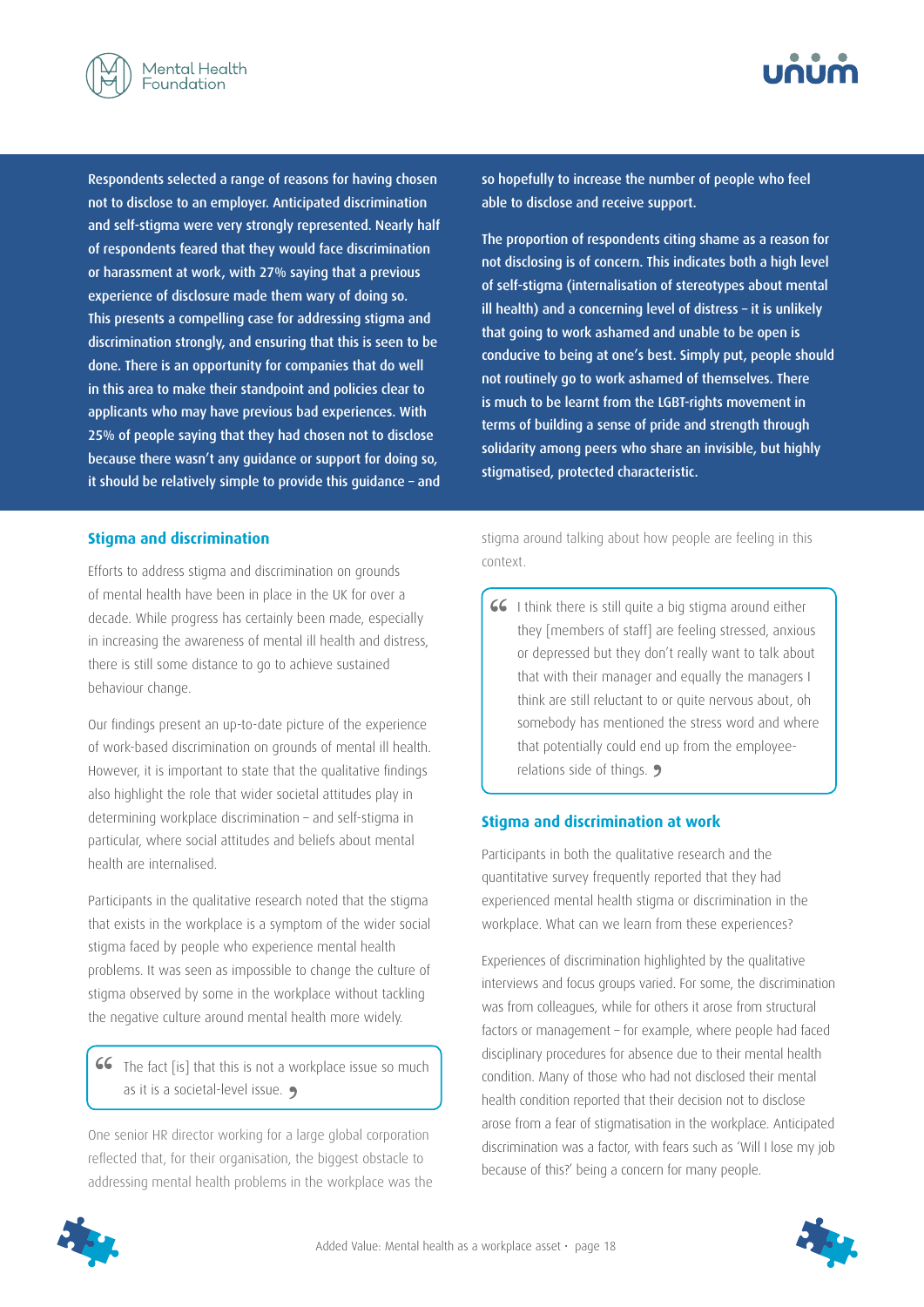



For others, discrimination was more obvious, and a number of participants reported having had their competency and capabilities questioned when they disclosed their mental health condition, or when returning to work following sick leave. This was seen as particularly harmful for those in recovery from mental health problems as it made them internalise such stigma.

 I went back and I have a back-to-work interview and my manager, she was awful about it, and was just, kind of like, 'Do you think that you can even do this job?' 9

GG It harms recovery a great deal because they don't believe you.

Within the quantitative survey, with its greater level of anonymity, we were able to explore experiences of stigma, discrimination and disclosure in more detail. Respondents were asked to report whether they had experienced a number of situations or experiences relating to stigma, discrimination or harassment at work. These are summarised in figure 8 below.

#### Figure 8: Self-reported experiences of stigma and discrimination at work in the past five years



I have had a conversation with a colleague I feel I have been directly discriminated against about stigma or discrimination they feel they have experienced during their work because of their mental health

**because of my mental health**  $\mathbf{f}$ 

- All diagnosed with a MHP in last five years **(n=1265)**   $\sum_{i=1}^{n}$
- **Line (n=628)** Line managers with no experience of MHP
- $\blacksquare$  Line managers with lived experience of a MHP  $(n=455)$ **I have had a conversa-on with a colleague**
- All who chose to disclose a MHP to an employer (n=753)
- All who chose not to disclose (n=634)



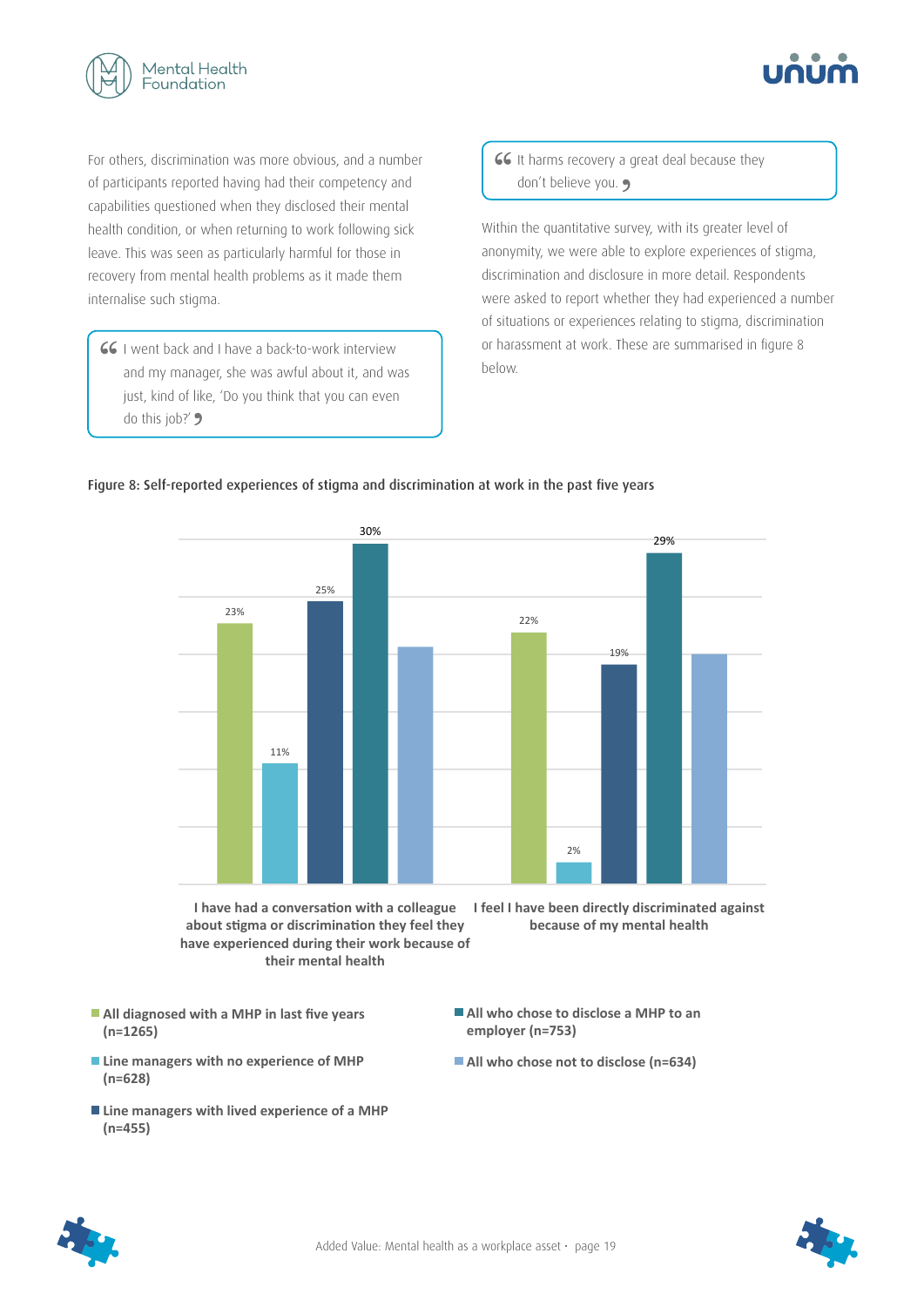





#### Figure 8: Self-reported experiences of stigma and discrimination at work in the past five years

- All diagnosed with a MHP in last five years **(n=1265)**
- **Line managers with lived experience of a MHP (n=455)**

**All who chose to disclose a MHP to an** 

 $\blacksquare$  All who chose to disclose a ivitial to an

- **All who chose not to disclose**  $(n=634)$
- **Line managers with no experience of MHP (n=628) employer** (n=753) **discriming Line managers with no experience of MHP**  $\blacksquare$  **All who c**  $(n=628)$

Twenty-three per cent of respondents who had been diagnosed with a mental health problem in the last five years reported having had a conversation with a colleague about stigma or discrimination which that person was experiencing, with line managers who also had lived experience of a having a mental health problem even more likely (25%) to have such conversations. The group most likely to have had conversations with colleagues about stigma and discrimination faced by that colleague were those who had disclosed a mental health problem in the last five years (753 respondents), of whom 30% reported having such conversations. Line managers with no lived experience of having a mental health problem were least likely to have had such conversations, with only 11% reporting that they had done so. This implies strongly that people with a personal lived experience are more likely to be approached by colleagues who feel they have experienced discrimination. **MHP** (1955) ementing, with mi<del>e</del> **I** about discrimination of the second property of the second property of the second property of the second property of the second property of the second property of the second property of the second property of the second property igma or discrimination which that perso encing with line managers who also had li **0% I have witnessed a colleague experience**   $\gamma$  co discriminated because the control of the control of the control of the collection of the control of the control o<br>Collection of the control of the control of the control of the control of the control of the control of the

> Twenty-two per cent of respondents with lived experience of having a mental health problem selected the statement 'I

feel that I have been directly discriminated against because of my mental health' – nearly a quarter of people who had gue been diagnosed with a mental health problem in the past five years. For those who had disclosed a mental health problem at work, this rose to 29%, indicating that fears of discrimination were, to some extent, legitimate. Line managers with lived experience of having a mental health problem were slightly less likely than people with lived experience as a whole to report direct discrimination, with 19% of these respondents selecting this statement.

> Some 14% of respondents who had been diagnosed with a mental health problem reported witnessing a colleague experiencing discrimination because of their mental health. This rose to 16% both for managers who also had a lived experience of having a mental health problem and for all those who had disclosed a mental health problem at work. Managers with no lived experience were half as likely to have witnessed discrimination (8%). This may suggest that relevant experience increases vigilance and awareness of the behaviour that constitutes discrimination in the workplace.

![](_page_20_Picture_12.jpeg)

![](_page_20_Picture_14.jpeg)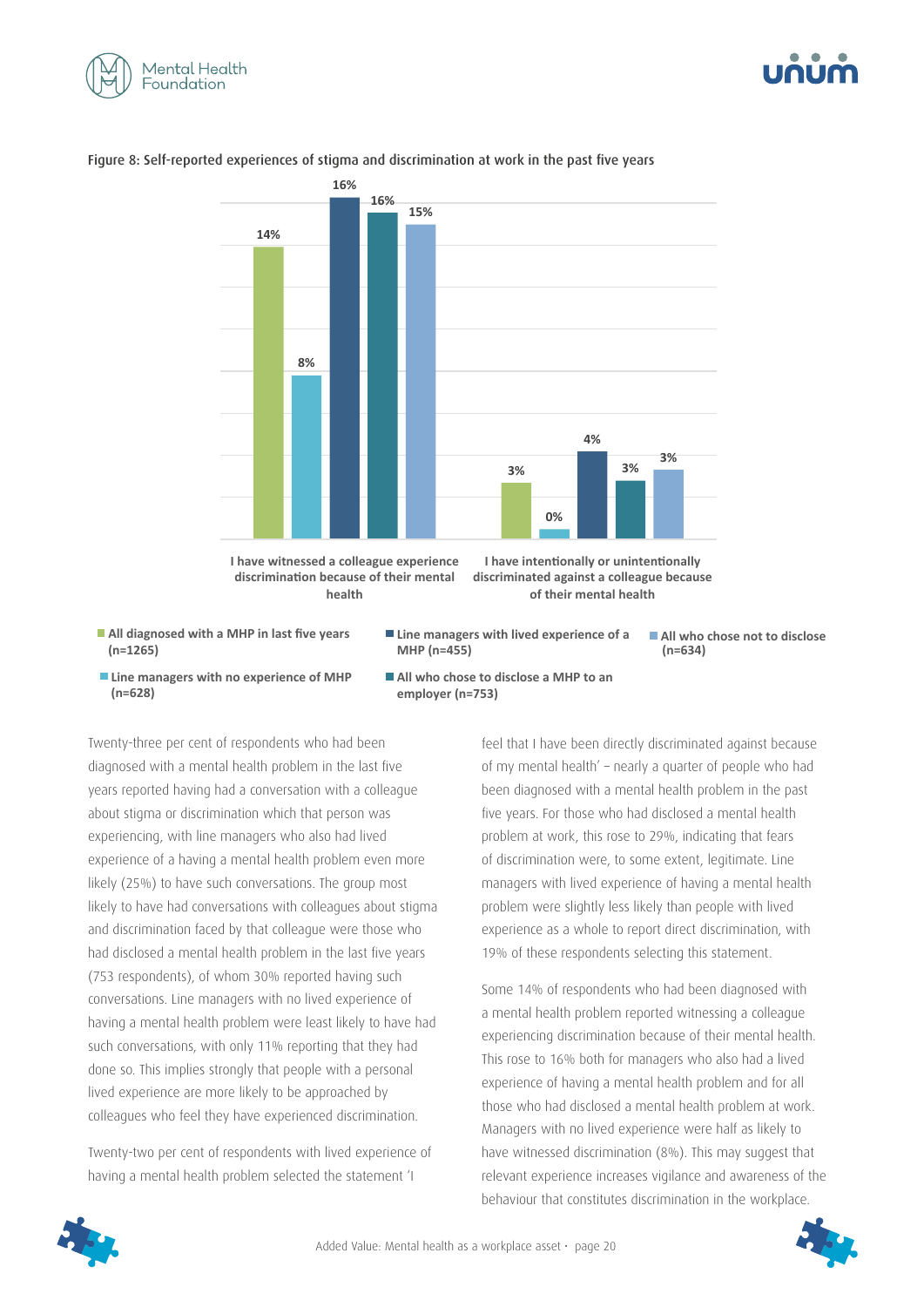![](_page_21_Picture_0.jpeg)

![](_page_21_Picture_1.jpeg)

Just 2% of the sample admitted to having intentionally or unintentionally discriminated against a colleague because of their mental health. This was doubled to 4% for line managers with lived experience. This could relate to a greater awareness of the potential impact of their actions as managers on those who experience mental health problems.

Across the sample (n=2,019), 17% of respondents indicated that their current workplace 'treats stigma or discrimination on mental health grounds as severely as discrimination on grounds of race, gender or sexual orientation'. This figure (around a fifth) was consistent across different groups of respondents. This highlights an under appreciation of the legal requirement to regard discrimination on grounds of mental health the same as discrimination in relation to other protected characteristics defined in the Equality Act.

#### **Self-stigma in relation to work**

Self-stigma refers to the internalisation of commonly held negative beliefs about people with mental health problems. As shown in figures 8 (above) and 9 (below), there are a range of views about the competence and potential of people with mental health problems at work. And with 41% of respondents choosing not to disclose a mental health problem to an employer because they feel ashamed to do so, it is clear that self-stigma is a valid concern.

A number of those people interviewed related coming to believe the stigmatising thoughts others might have about them because of their mental health condition, with some reporting that they questioned their own capabilities and competence within their job role because of the negative attitudes that others had when they disclosed their mental health condition.

Stigma and discrimination are alive and well in workplaces; while mental health awareness has improved in recent years, the attitudes and behaviours towards people with mental health problems are not changing as fast. This is unsurprising – addressing discrimination can take a generation – but this research shows that there is a clear need to actively address stigma and discrimination.

The Equality Act (2010) covers many people with mental health problems. This is because, whether or not individuals recognise it, and whether or not they disclose at work, most mental health problems meet the Act's definition of disability. This means that direct or indirect discrimination because of mental-health-related disability – perceived or actual – is illegal. The Act also applies to people who have met the definition of disability in the past, whether or not their disability currently has a substantial and adverse effect on their day-to-day life. This is very important for people who have previously experienced mental health problems, and for their ability to seek early support in relapse. The Act also covers discrimination towards carers of people who are or have been disabled – meaning that carers treated less favourably because of a relative's disability, for example, are as entitled to legal redress as if they were disabled themselves.

In this study, we see that nearly 30% of those people who have chosen to disclose to an employer in the last five years feel that they have been directly discriminated against on grounds of mental health in that period. This is a hugely significant finding, because direct discrimination (where an employer is aware of the disability) presents a significant risk of legal action for the employer.

The fact that respondents reported feeling that their company treated discrimination less severely than discrimination relating to other, more recognised protected characteristics – such as race or sexual orientation – indicates that parity for mental-health-related disability is still some way off, and that measures to encourage the reporting of discrimination may be helpful.

In terms of effectiveness, the strongest evidence for antistigma programmes is for social contact, where the direct, lived experience of a peer is used to challenge attitudes and behaviours. We can see from our findings that staff with mental health problems – especially managers and those who have disclosed – are the most likely to have conversations in which other colleagues discuss stigma and discrimination that they feel they have faced. It is a further argument for peer support, and for the celebration of diversity in mental health as a business asset.

![](_page_21_Picture_12.jpeg)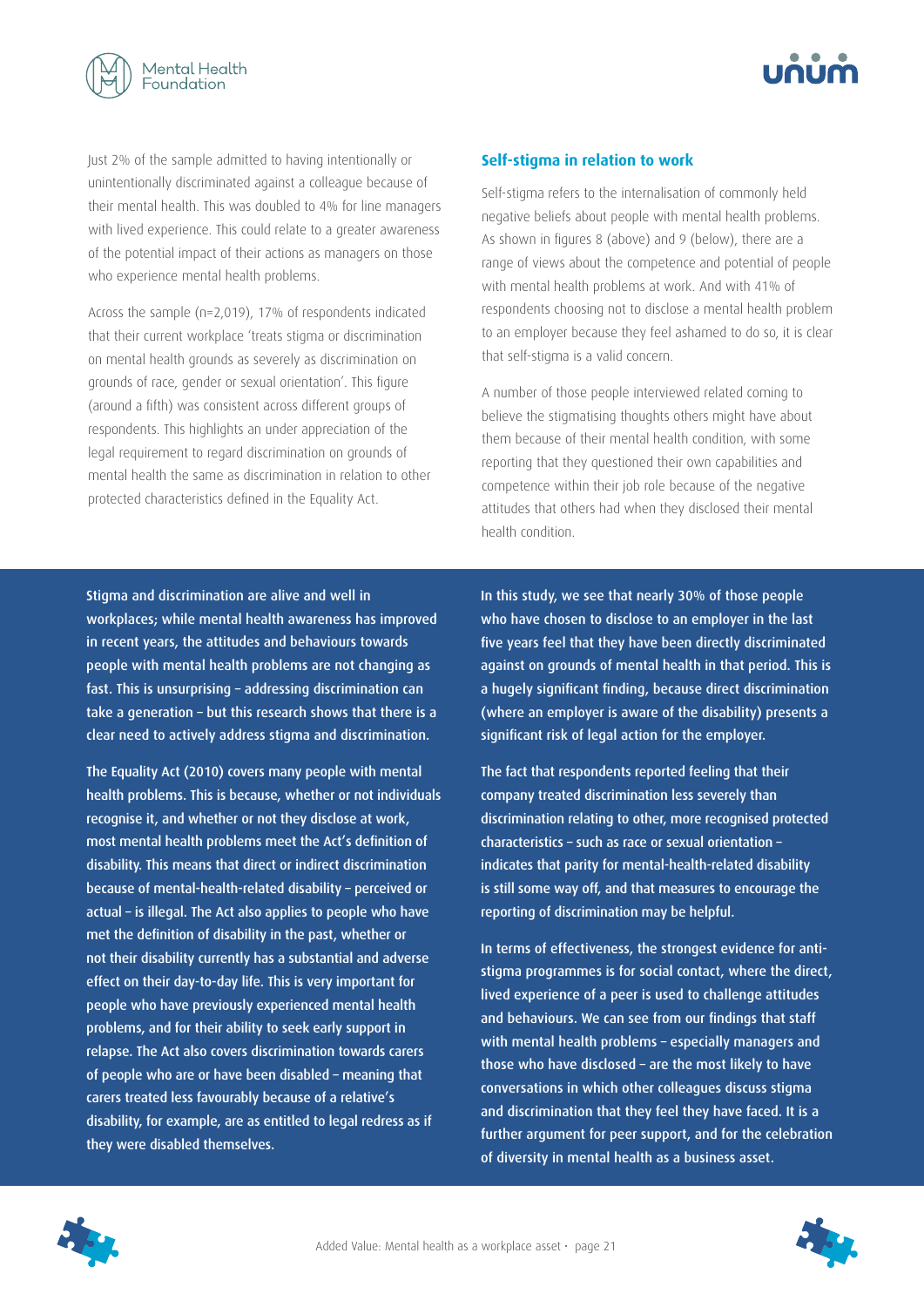![](_page_22_Picture_0.jpeg)

![](_page_22_Picture_1.jpeg)

 That's part of the stigma that I have internalised … If you are not around then you are skiving … I feel very vulnerable coming out as having mental health conditions, particularly in this sector [research], in case people might not think I am actually very capable of what I do ... I am still scared; I am still full of doubt about my own capacity. **)** 

For one participant, self-stigma relating to telling people she was absent due to mental health problems led her to pretend she was still at work for a period of time when she was off sick.

#### **Comparing line managers' beliefs with reported experience**

Do line managers have realistic expectations about whether people in their company would experience discrimination if they disclosed a mental health problem?

Figure 9 (below) summarises data relating to the statements associated with negative or discriminatory experiences, for a range of line manager populations.

Overall, nearly one in four line managers (23%) reported that people in the company would be concerned about a person's reliability and the impact of their mental health problem on the rest of the team. A smaller proportion of line managers without lived experience of having a mental health problem (20%) believed this to be the case. Line managers with lived experience were more likely (29%; almost three in ten) to believe that people in the company would be concerned that a person with mental health problems would be unreliable and put pressure on the team. Of line managers with experience who had not disclosed a mental health problem, 34% believed this statement.

Remembering that 46% of those respondents that chose not to disclose a mental health problem at work cited fear of discrimination or harassment as a reason, 22% of the responding line managers believed that people would not disclose for this reason. This was as low as 20% among line managers who had not experienced mental health problems, indicating a substantial underestimation in this group. Of line managers with lived experience, 28% selected this statement. Line managers with experience who had not disclosed had the highest positive response of all (38%).

Figure 9: Line manager perceptions of what might happen to a person disclosing a mental health problem in their current workplace

![](_page_22_Figure_10.jpeg)

![](_page_22_Picture_11.jpeg)

![](_page_22_Picture_13.jpeg)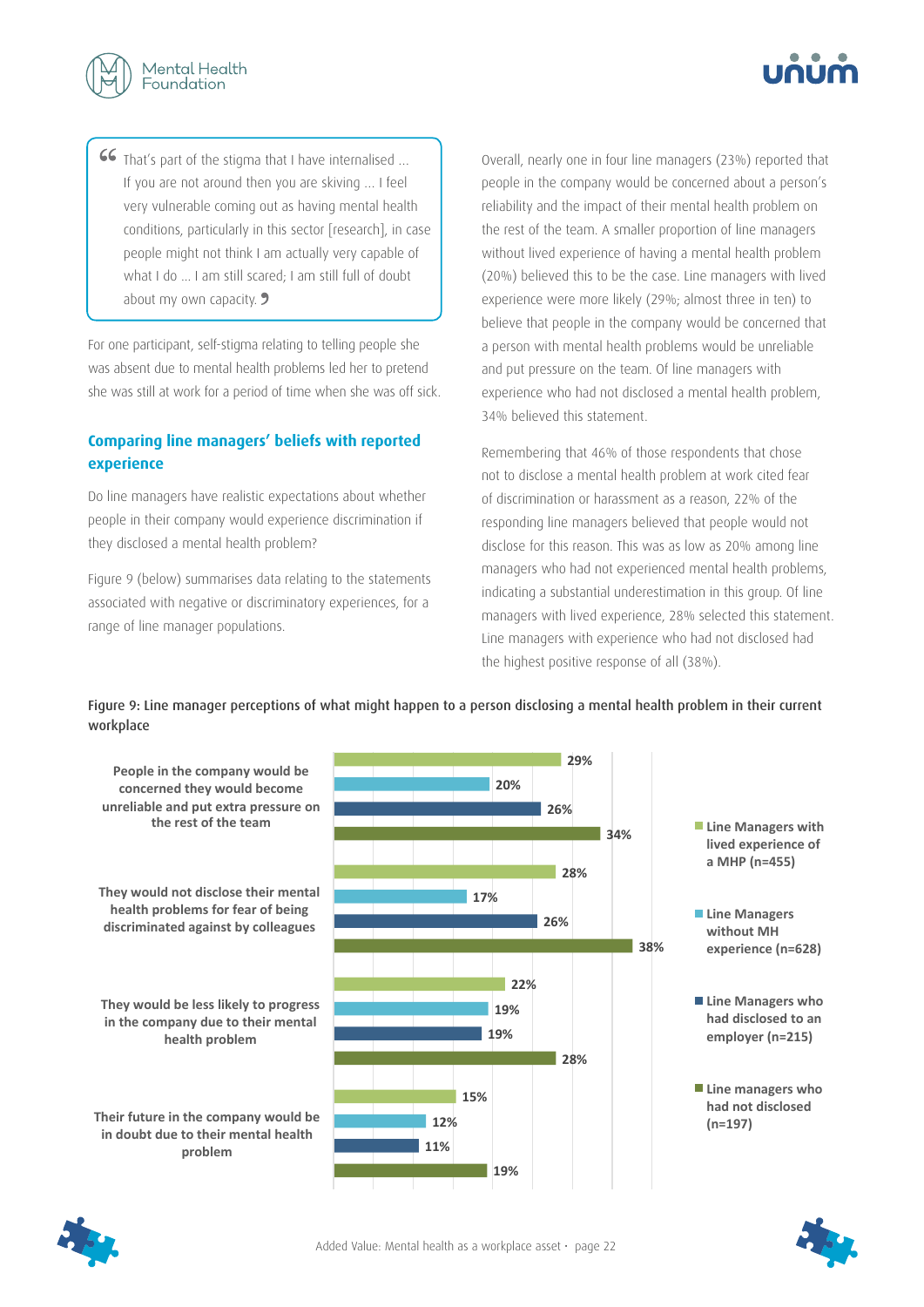![](_page_23_Picture_0.jpeg)

![](_page_23_Picture_1.jpeg)

Approximately one in five line managers surveyed (20%) agreed that a person disclosing a mental health problem in their organisation would be less likely to progress because of this. This figure was similar for managers who had lived experience, those who had not, and those who had disclosed. Of managers with lived experience who had not disclosed, 28% indicated that a person disclosing a mental health problem would be unlikely to progress.

Thirteen per cent of line managers surveyed indicated that a colleague's disclosure of a mental health problem would place that person's future with the company in doubt. Fewer line managers who had disclosed a mental health problem indicated this (11%), while markedly more respondents who had chosen not to disclose indicated that disclosure would jeopardise a person's future (19%).

#### **People reported experiencing exactly these consequences**

Respondents with lived experience (n=1,265) were asked to consider whether a range of statements applied to their actual experiences of mental health problems while working at their current workplace. Figure 10 (below) summarises the data.

Of the respondents who had been diagnosed with a mental health problem in the last five years, 23% felt that they were less likely to progress in the company due to their mental health problem. Around one in five (20%) felt that their future in the company was in doubt because of their mental health problem.

Line managers with lived experience were slightly less likely to believe that their future progress would be jeopardised – potentially because they may already have progressed or be in positions that are felt to be more secure.

![](_page_23_Figure_8.jpeg)

#### Figure 10: Self-reported experiences of mental health problems while working with current employer

![](_page_23_Picture_10.jpeg)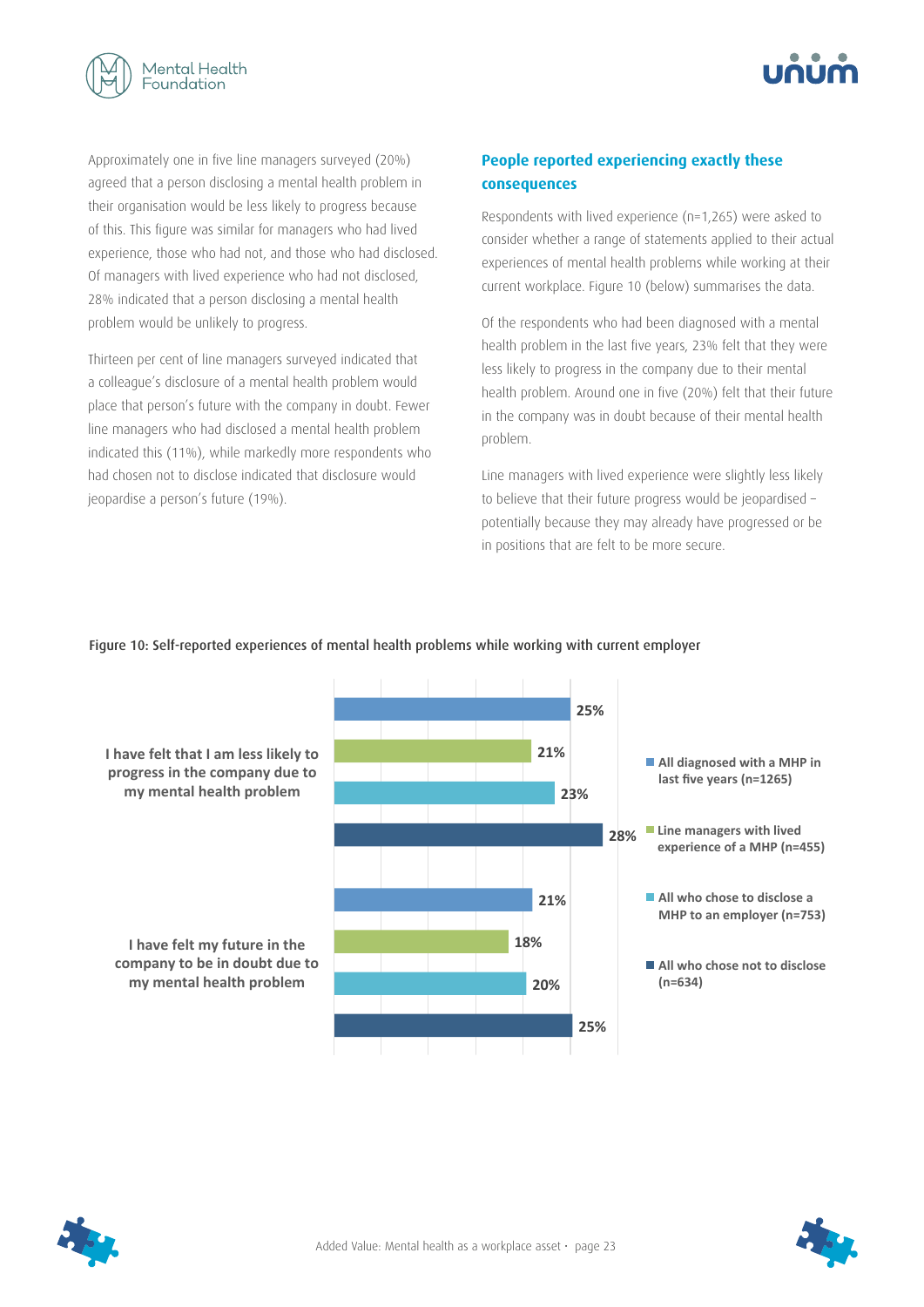<span id="page-24-0"></span>![](_page_24_Picture_0.jpeg)

When line managers were asked whether people in their company would experience discrimination, their impressions broadly matched the experiences of discrimination people reported having. This validates the fear underpinning many respondents' decisions not to disclose a mental health problem at work, and the fears expressed by participants in the qualitative interviews.

Across the board, people who had disclosed mental health problems at work in the last five years were more likely to feel that their career progression or future in the company was likely to be jeopardised by their mental health problem. It is not possible to determine whether this is because of their realistic or unrealistic beliefs about the impact of their mental health problems or because of their perceptions of the company.

However, it was identified that respondents who had chosen to disclose were more likely than people with lived experience in general to report support from line managers, HR and colleagues, and to have had reasonable adjustments made. We know that 30% of people who

had disclosed reported experiencing direct discrimination; it is possible that some of those experiences related to seeking career development, or to facing the prospect of losing their job because of their mental health problem.

We know that experiences of stigma and discrimination have a major effect, through self-stigma, on an individual's future attitudes to disclosure and helpseeking, and on their beliefs about their own abilities and potential. We see this anticipated discrimination in the reasons outlined for not disclosing, and through the qualitative interviews. These factors underline how important it is to ensure that disclosing is a positive experience for staff experiencing distress or mental health problems for the first time. Equally, there are indications that development programmes could build confidence and career aspiration among people who have lived experience of having a mental health problem – in the same way that mentoring and development programmes have increased the visibility of women, LGBT people and people from BAME communities in senior roles.

#### **5. Supporting people at work**

In this section, we present findings that relate to support offered in workplaces, as related by both participants in the qualitative research and respondents to the quantitative study.

In the qualitative research, most participants with personal experiences noted that there was a lack of support in workplaces for mental health. They felt it was the structures and culture at work that were most responsible for this feeling.

Overall, participants pointed to a lack of knowledge and understanding about mental health within the workplace. Participants felt that this highlighted the need for prevention, with companies appreciating the ways in which distress could be better managed at an early stage.

Many people felt that mental health did not receive the same respect and understanding as physical health, and that this meant there was a struggle for sickness absence for mental health problems to be recognised or accepted as a genuine reason for absence.

GG Taking just a day off is unheard of. I think a lot of people do end up getting themselves signed off by the doctor. If you have to go to the point where you are so stressed out, so ill, that you have to be signed off for two, four, six weeks at a time with anxiety, it has already gone too far... and that is quite frightening actually for me, because no one does it unless it is going to be long term, no one is able to say, 'I have a mental health problem and I can't come to work today. **2** 

Line managers and HR leads described it as a challenge for both the organisation and their own practise when individuals do not disclose their mental health condition to their employers. One line manager, however, reported that even if they were aware of someone's condition they may still not know how best to support them, and that seeking an individual's input on these matters was crucial to keeping people well in work.

![](_page_24_Picture_14.jpeg)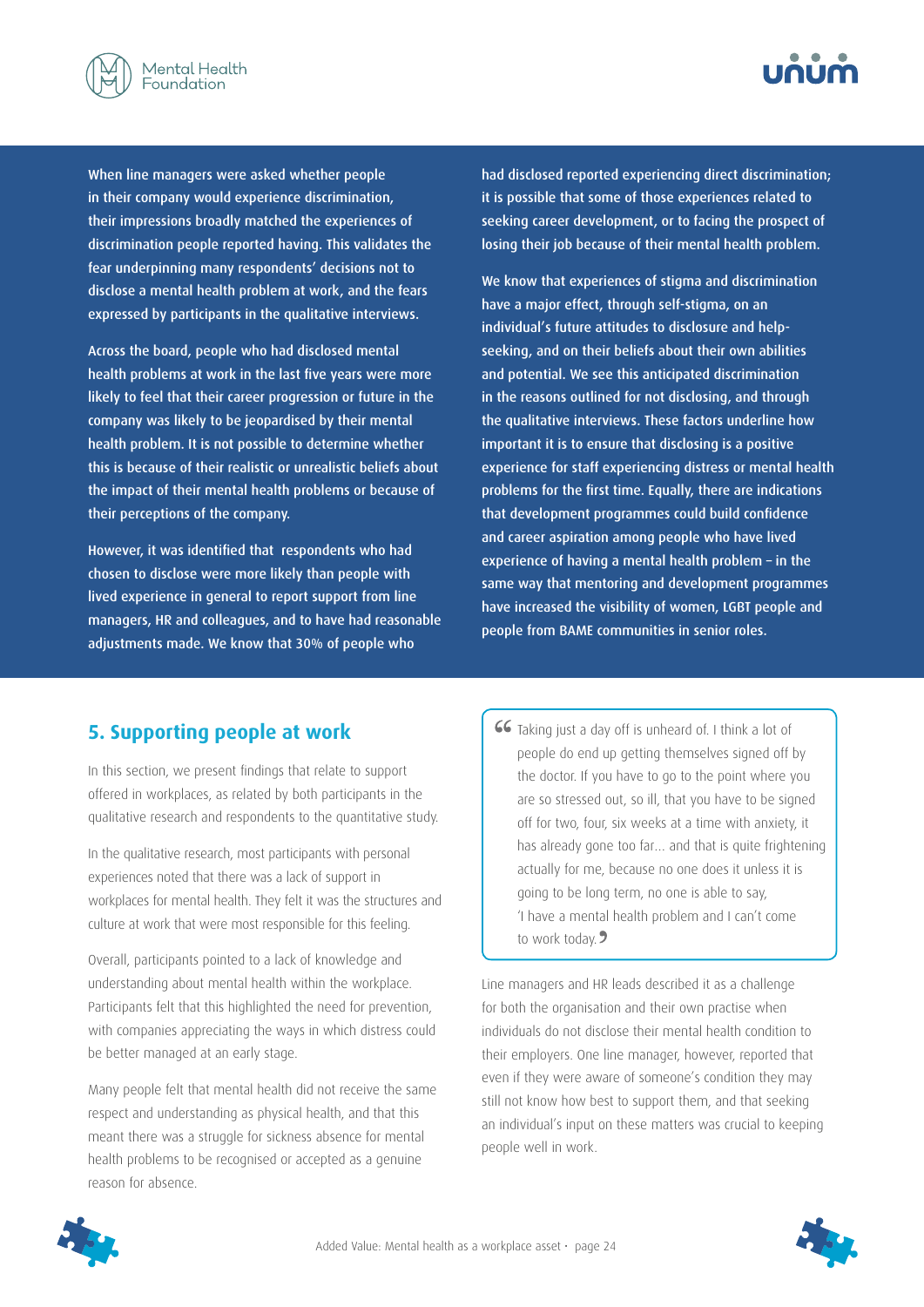![](_page_25_Picture_0.jpeg)

**If** it is not a well-worn path some of this stuff. You know, if somebody comes to you and starts on day one and they are in a wheelchair, I think it is pretty obvious and clear what kind of challenges [there] are going to be. But mental health, even saying [that] this is the diagnosis, doesn't necessarily guide you or give you the tools as to what you need to do. **2** 

Another line manager described the importance of understanding the fluctuating nature of mental health problems and the various ways a mental health problem may affect the same person at different times, suggesting that open, frank discussions with the employee helped them to support their work during difficult periods:

 I have one member of staff who has confided in me that she suffers from anxiety, so she finds public speaking very difficult – and even, for a period, interviews very difficult – and it is quite a core part of her role and so… we discussed all the things we could do and she chose what she felt would be best for her and is now able to do these things again.  $\bullet$ 

#### **Support received by people with lived experience**

For those who do disclose a mental health problem, from where do they receive support, and do they feel reasonable adjustments are made to enable them to remain in work?

Respondents who had been diagnosed with a mental health problem in the last five years (n=1265) were asked to select statements that applied to them in relation to the type of support they had received in their current workplace. This data is summarised in figure 11, below.

Of respondents who had been diagnosed with a mental health problem in the last five years, 34% indicated 'I have been well supported by my line manager'. The proportion of respondents who indicated that they had been well supported by a line manager was far greater (50%) among respondents who had chosen to disclose a mental health problem in the last five years (compared with just 17% of those who had chosen not to disclose).

#### Figure 11: Experience of support in relation to mental health in current workplace

![](_page_25_Figure_10.jpeg)

![](_page_25_Picture_11.jpeg)

![](_page_25_Picture_12.jpeg)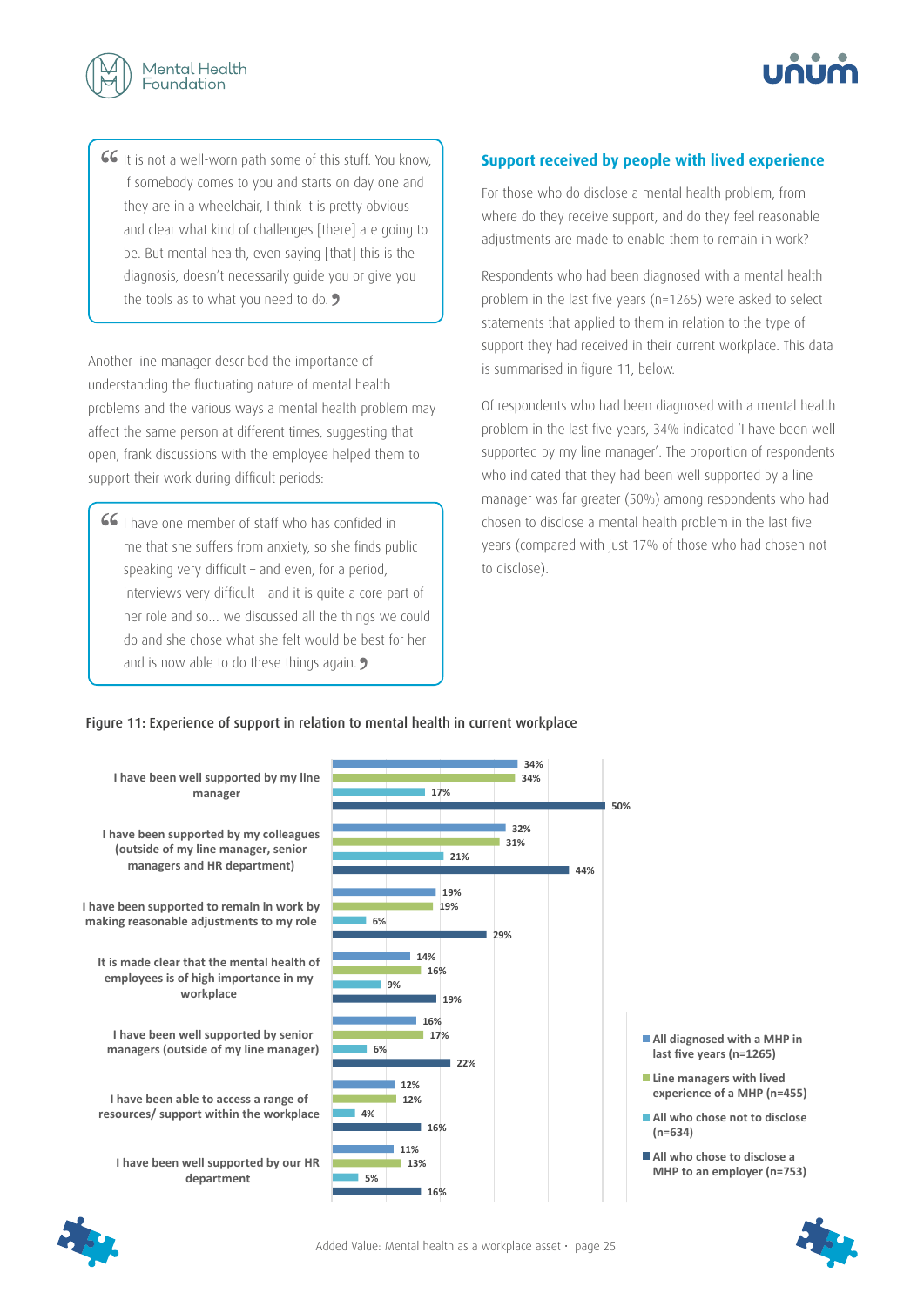![](_page_26_Picture_0.jpeg)

![](_page_26_Picture_1.jpeg)

Support from colleagues is key to workplace wellbeing across the board: of the respondents who had been diagnosed with a mental health problem in the past five years, a similar proportion felt that they were supported by colleagues as felt that they were supported by line managers (32% vs 34%). Again, those who had disclosed felt substantially more supported by colleagues (44%) than those who had chosen not to disclose (21%).

Around one in five people who had been diagnosed with a mental health problem in the last five years indicated having been supported to remain in work by reasonable adjustments to their role. Most reasonable adjustments are made following disclosure, and it therefore follows that 29% of those disclosing had received adjustments compared to only 9% of those not disclosing.

There is a clear 'disclosure premium' to note here, in keeping with the argument that support is easier to provide when a need is made clear. However, with levels of support for those who had disclosed never above 50%, it is clear that there is still a job to be done across workplaces to enable and incentivise disclosure through more clearly defined benefits.

These results indicate that employers still have work to do in defining and implementing measures to support people who experience distress.

People who had chosen to disclose to an employer experienced the most support, and those who had chosen not to, the least. Clearly, from a company perspective, it is more straightforward to provide support to those whose needs are clear. Even so, when only half of respondents who had disclosed indicated that they had been well supported by a line manager, and only 29% had received reasonable adjustments, it is understandable that people choose not to disclose.

We know from the disclosure questions above that some respondents felt that their mental health wasn't their employer's business, or that they were unsure of how to disclose in practice. By making the support available more widely known, and making disclosure straightforward, employers should see an increase in disclosures and therefore be better able to make adjustments and offer support.

#### **Line manager readiness to support**

With line managers being the most likely people to receive a disclosure of a mental health problem, do managers actually recognise that staff mental health is a key aspect of their work? Do they feel that they know how to have a conversation with a team member who has said they've been having trouble coping? Do they themselves feel supported to support their staff?

Line managers responding to the survey were asked to select the statements that applied to them from a list relating to their confidence and readiness to address mental health in their current workplace. This data is summarised in figure 12, below.

The majority of line managers (65%) indicated that they would know how to have a conversation with a team member who told them they were having trouble coping. Responding line managers with lived experience of mental health problems were much more likely to report that they knew how to have these conversations (72%), compared to only 60% of those without lived experience. Line managers who had disclosed a mental health problem to an employer were most likely to know how to have conversations about not coping (81%).

This pattern was repeated in agreement with statements related to confidence in addressing distress, and in recognising the responsibility a manager has in recognising distress, where line managers with lived experience, especially those who had chosen to disclose to an employer, were most likely to report ability or willingness to support others.

Line managers who had personal experience of mental health problems were more likely than those who had not to express confidence in recognising that a team member was having problems coping (67% vs 51%). Line managers who had chosen to disclose a mental health problem to an employer were most confident of all in recognising distress in a colleague (79%).

Providing ongoing support for people with mental health problems is often cited as a challenge for managers; it is also an area frequently not covered by training courses, which tend to focus on recognising and responding to acute distress.

![](_page_26_Picture_15.jpeg)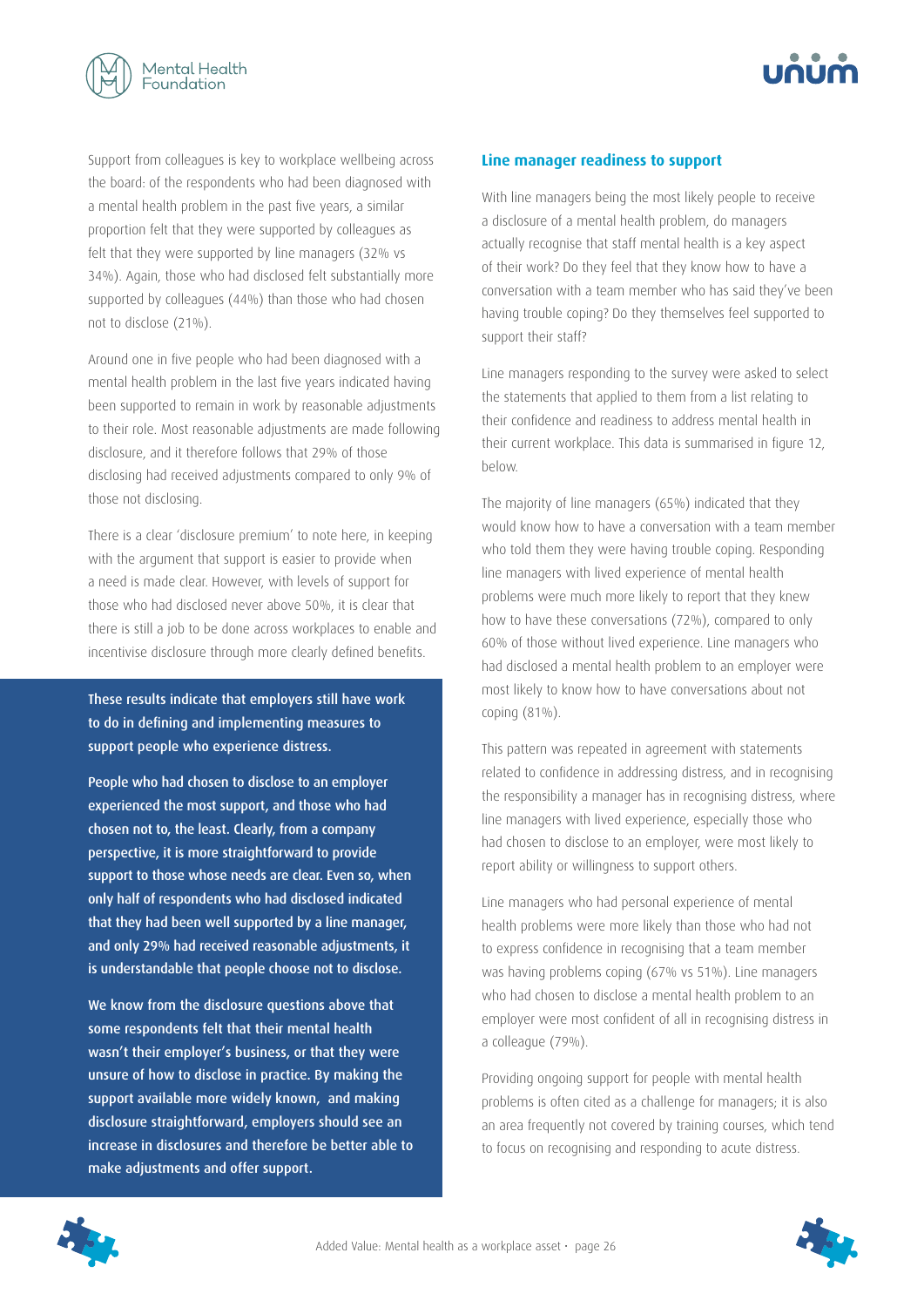![](_page_27_Picture_0.jpeg)

Managers with lived experience were much more likely to feel confident in providing day-to-day line management to a person with a mental health problem than those who had no personal experience, 66% of those managers with lived experience indicating that they felt confident in providing everyday line management compared to 47% of line managers with no personal experience. This is often reflected in descriptions of poor experiences in the workplace, where basic HR processes appear to be compromised through embarrassment, ignorance or stigma. Three quarters (75%) of managers who had chosen to disclose a mental health problem to an employer expressed confidence in providing day-to-day line management to a person with mental health problems. This indicates that this population of managers may be in a prime position to advise and support management peers in providing ongoing compassionate support.

Fewer than half of managers without lived experience believed that it was their responsibility to spot signs of recurring mental health problems (45%). This contrasts with 56% of line managers with lived experience, and with 63% of those who had disclosed a mental health problem at work in the last five years. This may indicate a feeling of peer connection between line managers with lived experience and colleagues having similar experiences.

![](_page_27_Picture_3.jpeg)

In considering support available and understanding legal obligations and training, the response pattern differed.

Only 39% of line managers – with or without lived experience – knew what support was available to them in the company if they needed help supporting a person with mental health problems. This rose to 52% among line managers who had disclosed, probably reflecting the fact that they may have used that support themselves, and therefore become aware of it.

Only 10% of line managers felt that they had received sufficient training to deal with mental health problems at work, indicating a training need. Training is clearly part of any mental health strategy in the workplace, but when we asked respondents to identify three top priorities for action, specific training was selected by only 18% of line managers with lived experience and 22% of those with no lived experience. As can be seen in the recommendations below, however, wider holistic actions like implementation of policy and improving culture were prioritised more frequently, and it is clear that there is a training and organisational development component to achieving these objectives.

Awareness of the legal obligations of companies was low among line managers, with 35% of responding line managers aware, rising to 39% for those with lived experience.

![](_page_27_Figure_8.jpeg)

#### Figure 12: Line manager readiness to support

![](_page_27_Picture_10.jpeg)

![](_page_27_Picture_12.jpeg)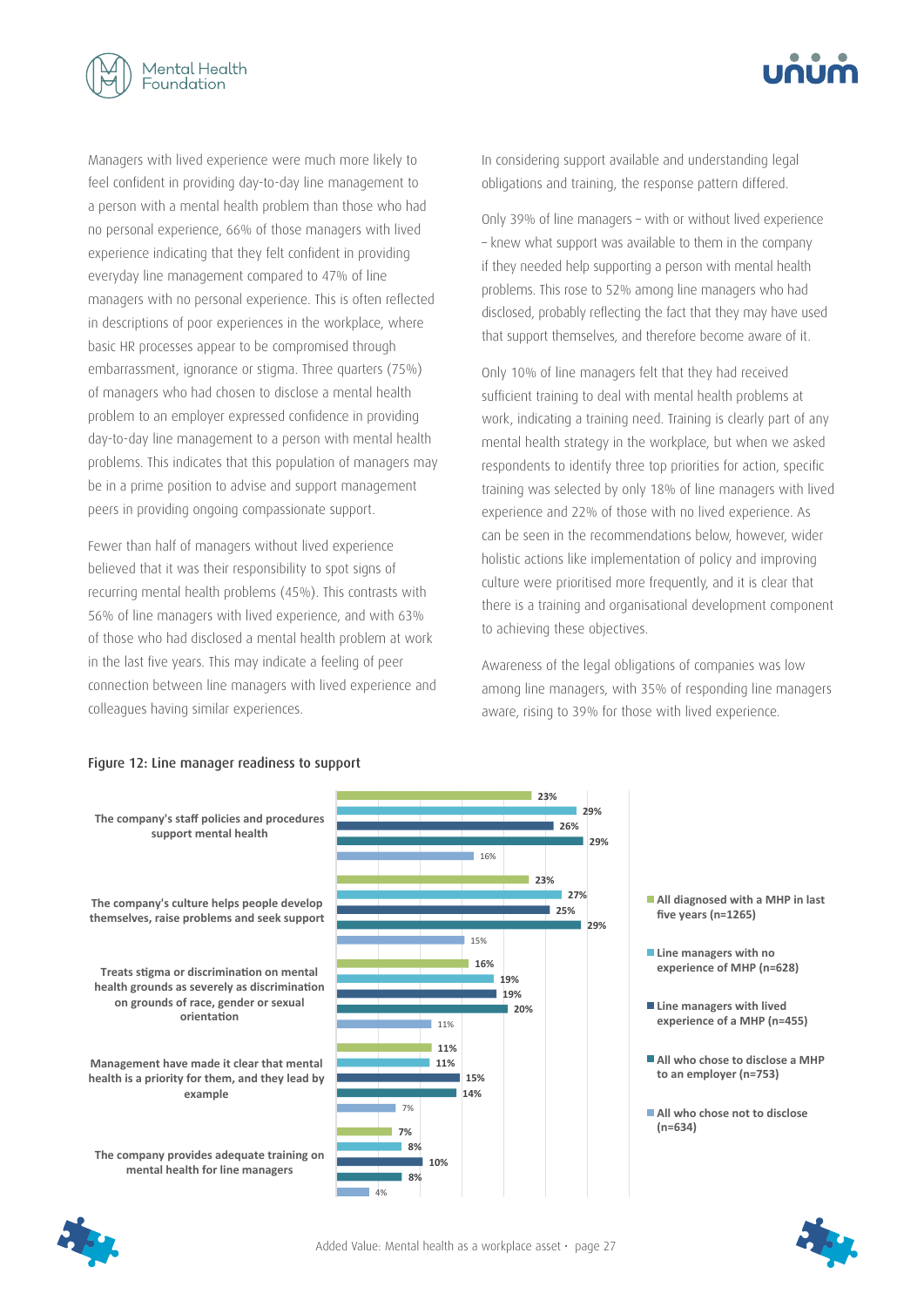![](_page_28_Picture_0.jpeg)

![](_page_28_Picture_1.jpeg)

It was highest among those who had disclosed (49%), again reflecting the fact that their disclosure journey may well have included research on their rights in the workplace.

Most line managers recognised that staff mental health is a key aspect of their work, with only 3% believing that mental health has nothing to do with them.

In the qualitative research, only a small minority of participants understood their rights in relation to legal obligations and the types of support that should be available. This minority reported that having that knowledge in hand was a benefit when they felt at their most vulnerable.

Among HR leads and line managers interviewed for the qualitative research, there were concerns about the impact on business of supporting people with mental health problems in the workplace while at the same time pursuing business objectives and regulatory requirements. HR directors reported challenges in trying to ensure they act fairly to all employees.

 If I am making reasonable adjustments for one individual, do these adjustments impinge upon other people? Or, if somebody else comes to me on a different day with a different problem, do I treat that with the same kind of judgement and fairness? **9** 

Some line managers, particularly from smaller organisations where resources may be more limited, discussed the challenge of deciding when the business had reached the limit of 'reasonable' support – there being a point where organisations cannot continue to offer further support without affecting the business as a whole.

66 with the resources of a small charity, as we are, where is the line whereby you say, look, I am really sorry, we can't do any more for you? And that is a difficult call to make. There is no right or wrongs about that.

One HR manager related their feeling that all options should be discussed as part of assessing support for an individual – including supporting a person to recognise that base requirements of the role they are in, or are absent from, might be contributing to that individual's poor mental health.

66 And sometimes we do actually need to speak to people about retention. They don't realise there is other employment than what they are doing. So if they trained to be a social worker, they feel they have got to be a social worker, rather than considering [other options]. We focus on transferable skills. **2** 

This was felt as true by a few participants who, after reflecting that they had become unwell at work, and recognising that work stress was a trigger for them, had changed jobs or role, or were looking for work in another sector. For some, changing work and removing themselves from the negative workplace was a strategy for keeping well.

In the qualitative research, there was a range of opinions on the extent to which organisations – and line managers in particular – should be responsible for recognising distress or the relapse of mental health problems.

Recognition of distress was seen primarily as the individual's responsibility, with no one mentioning that that it was their workplace's responsibility to recognise that their mental health was at risk, or that they appeared to be under stress.

The additional stress and pressure that was experienced as a result of work was often not recognised until the topic was approached or absence occurred. One interviewee asked colleagues to tell her boss that she looked stressed, as it had gone unrecognised for so long.

For line managers, HR leads and directors, the greater responsibility of recognising and disclosing lay with the employee in the majority of cases. However, a number of line managers also acknowledged that this can be extremely difficult to do in practice, and that not all individuals will have developed the self-awareness around their condition to know what strategies and approaches in the workplace would help them manage themselves better, particularly if someone is experiencing an episode for the first time.

 You can have people who have lived with mental ill health for a long time, and have got strategies… and can therefore help you as a manager to manage them, or you can have people who have maybe experienced [an] acute stress episode for the first time, and they don't have the tools.

![](_page_28_Picture_17.jpeg)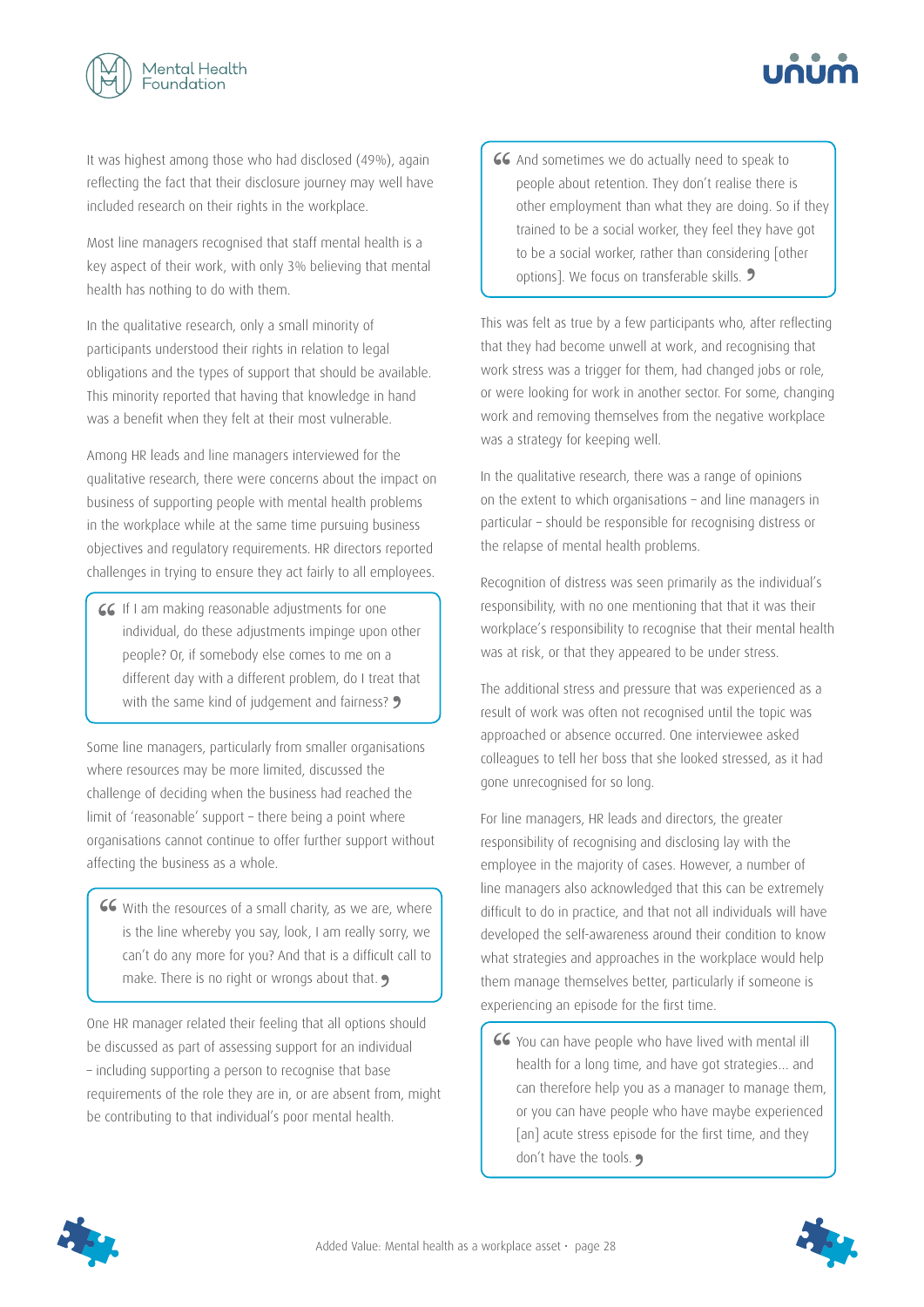![](_page_29_Picture_0.jpeg)

#### **Culture and environment**

Participants in the qualitative research saw the culture and environment of the workplace as crucial to supporting mental health and wellbeing, frequently reporting that the culture and environment did not always, in practice, reflect the intentions of policies or initiatives that might be in place.

The overall picture in the quantitative research suggests that those likely to be in the know – especially line managers, line managers with lived experience, and staff who have disclosed mental health problems – are more likely to report or recognise the presence of supportive factors in the workplace. Respondents who had chosen not to disclose to an employer were the least likely to report thinking that their employer does well in key areas of good practice (figure 13) .

Those who had a positive experience with work discussed the helpful aspects of their environment being their strong and collaborative team, flexible working environment, and passion for the work. In contrast, many people talked about the challenges of a workplace culture in which productivity and outputs were prioritised over wellbeing and mental health.

- GC It's the working environment that I find hard sometimes, not the actual work itself.  $\rightarrow$
- **66** [We are] so obsessed with efficiency that we forgot about people and needs… We have forgotten the basics. We have forgotten the basic principles of being human... **2**

Participants felt that to keep people at work it was necessary to create a safe and open environment where mistakes were allowed to happen as a way of learning, and where people felt they were treated like people, rather than part of a machine. This is in keeping with the factors that create engaged and productive workforces in general.

Respondents to the survey were asked to identify whether their workplace did well on a range of cultural and environmental issues in relation to which they can support people with mental health problems. These responses are summarised in figure 13, below.

Figure 13: Environment and culture selections for 'What do you think your company does well to support mental health and wellbeing?'

![](_page_29_Figure_11.jpeg)

![](_page_29_Picture_12.jpeg)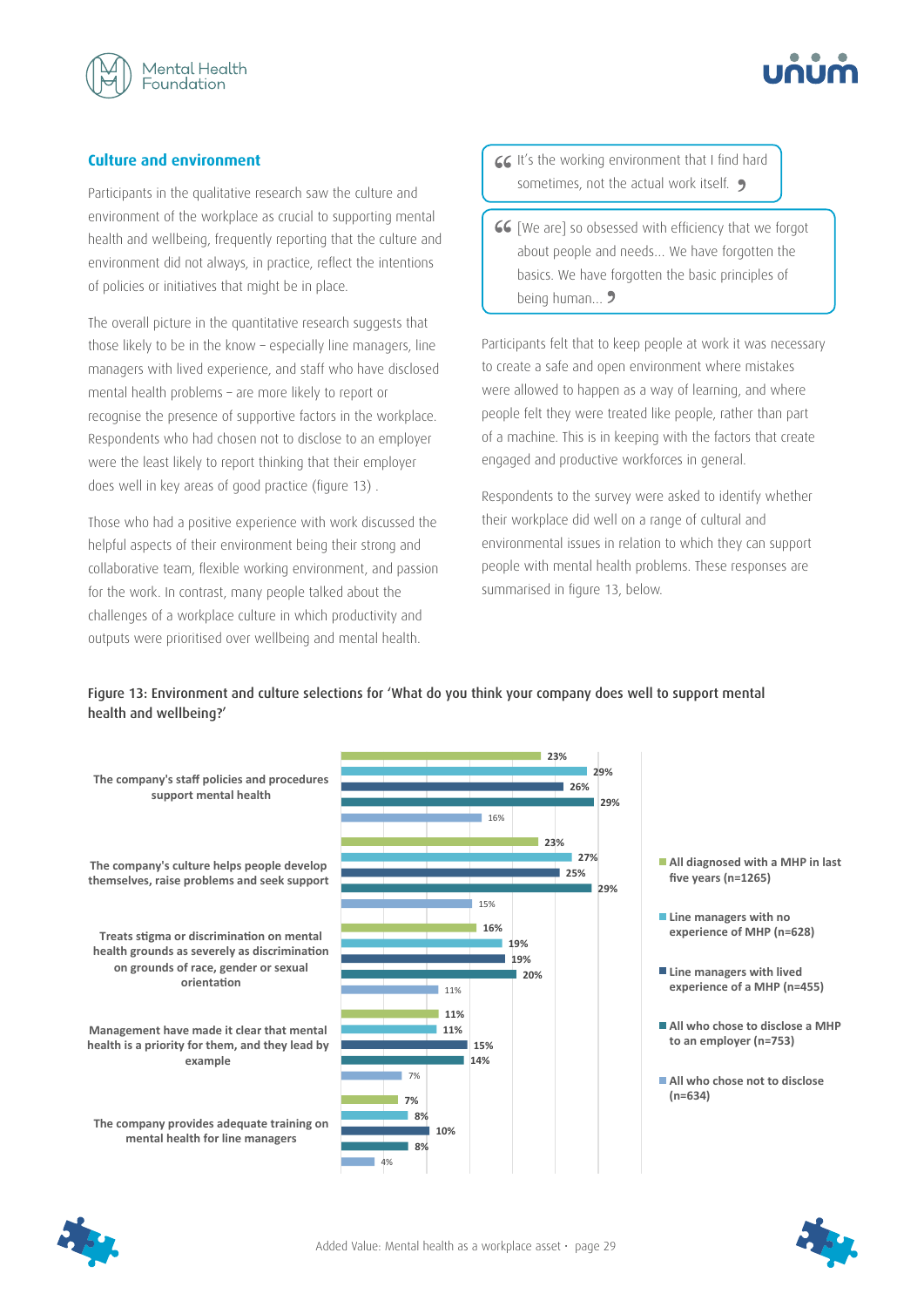![](_page_30_Picture_0.jpeg)

Only 25% of respondents believed that their company policies and procedures supported employee mental health. This rose to 27% among line managers and 29% among those who have disclosed a mental health problem at work.

A similar proportion believed that the company culture helps people to develop themselves, raise problems and seek support. Unsurprisingly, only 15% of those who had chosen not to disclose believed this to be the case, compared with 29%, or nearly double the proportion, of those who had disclosed. This highlights a significant disparity between how employees think they will be supported if they disclose a mental health problem at work and the perceptions of those who have disclosed.

#### **Policies need to be applied across organisations**

In the qualitative research, few participants with lived experience reported being aware of their workplace policy regarding mental health. Many were able to list a range of policies that could be related to mental health, such as absence policies, but none were able to discuss their workplace policy specifically in relation to wellbeing or mental health.

 I don't think we have a mental health procedural policy; we have an absence management policy and we have a discrimination and equality and dignity-atwork policy, but we have nothing specifically related to mental health **9** 

A number of people reflected that the policies and procedures can often add to the stresses in the workplace.

 I have got a back-to-work interview next week and I am not looking forward to it at all because there is no support and no understanding and I will probably feel more stressed when I have had it. 9

Line managers' knowledge of mental health and stress policies varied across the qualitative sample groups. For some managers, particularly from smaller organisations, there was no apparent policy in place that covered stress management.

A few managers spoke of mental health being woven through all of their organisation's policies, in addition to having a policy on stress and stress management. Other managers

![](_page_30_Picture_10.jpeg)

GG We don't have any formal training or any formal policies on it. It's not really seen as being a priority.

 In general, we have got mental health woven through the policies of the organisation… We have a policy on stress and stress management but I think it is more important to [have mental health in all policies at work] because what you can end up doing with mental health is kind of I suppose annexing it or boxing it into a right-we-have-ticked-the-mental-health box.

One issue that was highlighted when discussing policies was that, while they may exist – with copies printed and available – it doesn't mean they will change day-to-day practice positively.

 You can have all of these fancy anti-bullying, health, sickness, we-care policies, but in practice it never worked. 9

Few people believed that policies have an impact in practice. One reason given for this was that these policies are only ever read or used at crisis point. Processes and policies were seen as more of a bureaucratic need than things to support individuals in practice. Some participants felt that the policies and procedures they had seen or used were overly complex or time consuming, indicating that a more streamlined approach might be better used in practice.

**I** tend to look at policies when I need them.

- I found dealing with all the paperwork… it is quite bureaucratic. 9
- In an ideal world, you don't have to go through the rigorous HR procedures. 9

Where organisations had policies in place, line managers were aware that they existed but did not know the specifics. They shared that nuances and processes were learnt when a situation presented itself. Most often, managers discussed their preference for using their own skills and knowledge in preference to seeking HR support.

![](_page_30_Picture_20.jpeg)

![](_page_30_Picture_22.jpeg)

![](_page_30_Picture_23.jpeg)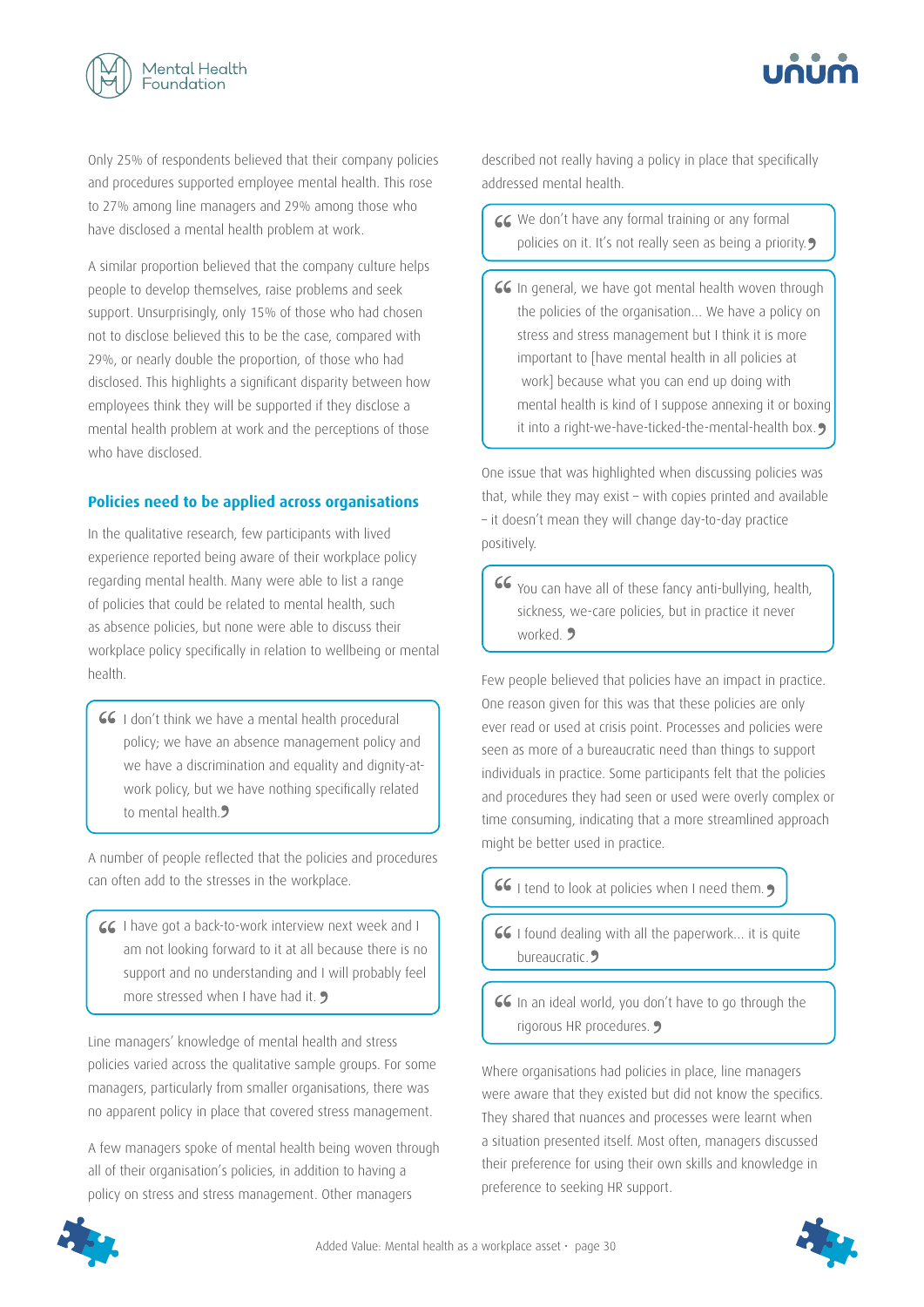![](_page_31_Picture_0.jpeg)

![](_page_31_Picture_1.jpeg)

#### **Policies must be holistic, and widely implemented**

A key theme in the qualitative research was the need for mental health policies to promote and protect mental health in every area of the business, and not to focus purely on what to do in the event of a crisis.

 You have broken glass all over the floor, people are walking all over it, and you are putting on sticking plasters. The thing you need to do is take away the broken glass! 9

HR professionals interviewed reported a common feeling that they were not brought into situations early enough, and that sometimes managers were not able to recognise when individuals were exhibiting signs early enough in the timeline of events to be able to address it proactively.

GG I think perhaps too often people don't come to HR early enough, and that can be an issue where, you know, managers even in the field or not, you know, are perhaps struggling with something, but haven't quite really uncovered the fact that it could be an issue around mental health.

Participants expressed clearly the opinion that comprehensive approaches to mental health at work should include recognition of challenges and hazards to mental health, with sustainable, integrated strategies such training, a positive working environment, positive relationships and flexibility suggested as necessary elements of approaches to mental health at work. Concern was raised by several participants about potentially damaging 'tokenistic nods' towards wellbeing and mental health in the workplace.

#### **Management culture**

The need for senior managers to set a good example of worklife balance was highlighted by a number of participants in the qualitative research.

 I still work until 8pm… but I am trying to get better at kind of stopping myself getting to the crashing point. I am sure I will still get to that point at some point, but I am trying to let myself have that odd day sick if I need to. It's a new thing for me.

A number of participants highlighted that the demands of work often outweigh the time available to achieve outcomes. As the work culture is often driven by these outcomes, and by the need to achieve, it was felt by many people that the human cost was often forgotten, and often with detrimental effects on the individual's mental wellbeing.

 Everyone is so obsessed with efficiency that it sort of, it is just a vicious cycle of efficiency and stress and illness, and then clambering to get the efficiency back after you have been ill, and then working twice as hard and making yourself twice as ill, and it could go on forever really.

This was borne out in the survey, where only 11% of people who had lived experience, and a similar proportion of managers without lived experience, indicated that management had made it clear that mental health was a priority, and had led by example.

It is clear that there is a need to support companies in taking the time to integrate mental health and wellbeing at every level of their business. This clearly includes a need to develop the skills of managers in this regard, including senior managers.

#### **Things that could help: flexible working**

Respondents to the survey were asked to select from a list of options of strategies and interventions that 'in general they felt workplaces could do to support people with mental health problems to stay in the workplace'.

The most commonly selected response in terms of culture was the ability to use flexible working to informally support mental health: 67% of respondents overall, rising to 81% of those who had disclosed and 74% of those who had chosen not to disclose. Coupled with the second and third most popular responses – creating a workplace culture where open discussion of mental health is possible (60%) and taking a zero-tolerance approach to stigma and discrimination (57%) – flexible working is the strategy most likely to support the selfcare strategies that qualitative interview participants regarded as critical.

In the qualitative research, some participants reported that they had made the personal decision to reduce their work

![](_page_31_Picture_19.jpeg)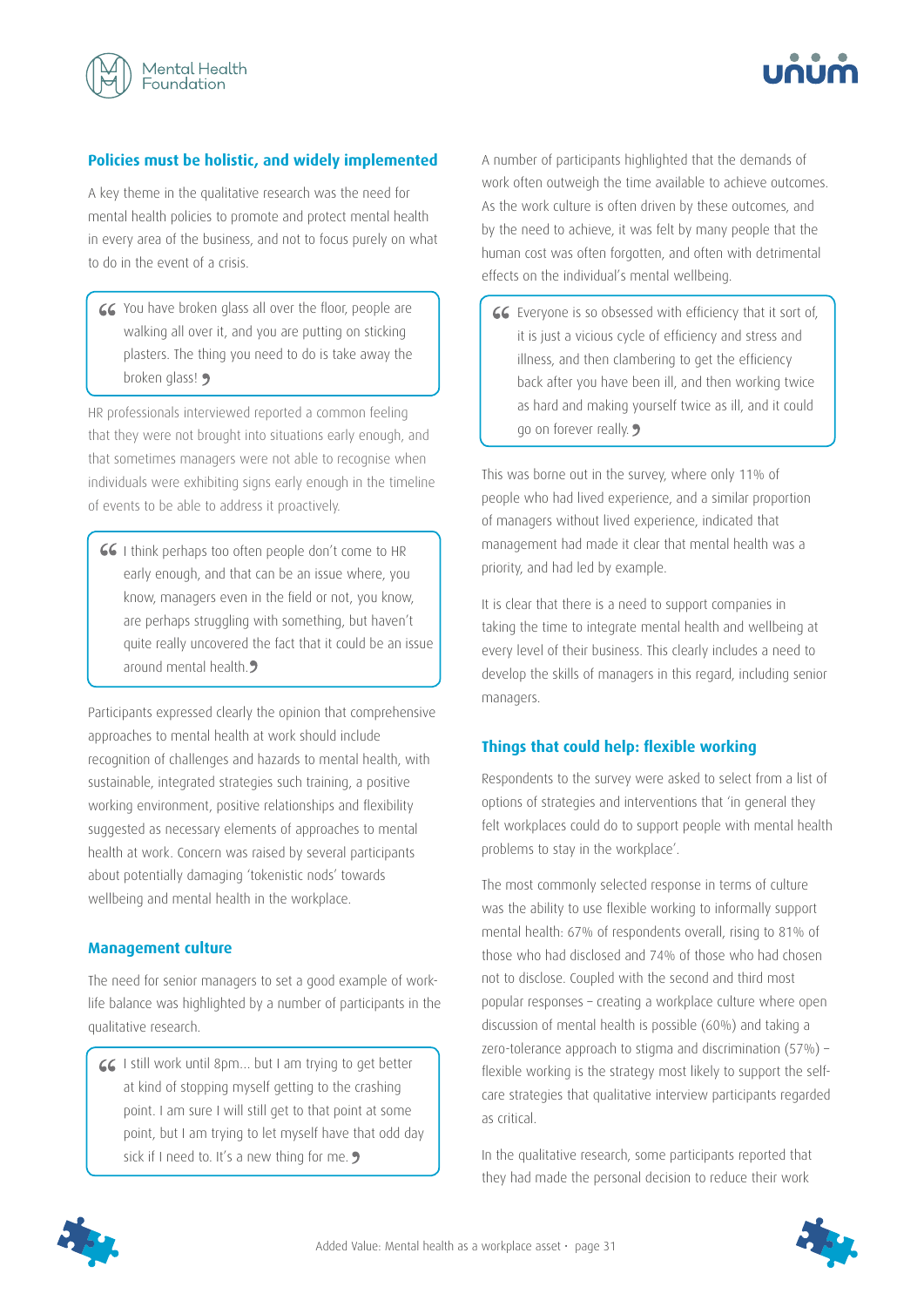![](_page_32_Picture_0.jpeg)

![](_page_32_Picture_1.jpeg)

to part-time hours or to become self-employed in order to manage their mental health and stay healthy. Others recognised that their work environment was detrimental to their mental wellbeing and as a result had changed jobs, or were in the process of changing. Flexibility in working time was also mentioned as a requirement for those still receiving treatment or therapy.

For most of the participants this flexibility was necessary to ensure that they were able to manage their workload, but also to manage their mental health. As each person experiences mental health problems differently, flexibility meant that individuals could manage these aspects of their lives more easily and continue to work effectively.

 I mean, I couldn't do a job without flexi-time because sleep is such an issue for me. 9

A phased return was commonly used to support people returning to work following a period of absence. While this was considered a positive strategy for many participants, there was concern that following the phased return there were no other changes or strategies in place to support them when the workload returned to the same (often overwhelming) level as before they became unwell.

 How can I have not even full-time hours and more than a full-time workload? 9

This may indicate that, even when a strategy is put in place to support a person recovering from a mental health problem, there can be a tacit expectation that people will resume behaviours, such as routine excessive workloads, that are damaging to mental health.

Being able to practise a level of flexibility with individuals with mental health problems was also highlighted by HR leads and line managers as an approach that works well, not only to keep people in work but in demonstrating that individuals are valued.

**CC** The manager allowing enough flexibility to say if you need to take time off, take it off, and kind of putting parameters in place to say, well, if you do need to take the day off just call me, at whatever time, and let me know.<sup>9</sup>

**CG** I think a lot of HR departments do a gradual return to work, but it's more to it than that. It's getting to know the person, getting to know the job, and marrying up how it could work. 9

For many of those who had personal experience of a mental health problem, self-care was the primary strategy for keeping well. This was a personalised approach, with each person employing different strategies to improve and support their own mental wellbeing.

**GG** Just making sure there is time in the week to do stuff for yourself. **2** 

 I tried to look after myself the best way I could in terms of just rest and eating well and doing all things like the medical appointments and medication.

It was noted, however, that with the pressures of the workplace this was difficult, and that spending time on yourself rather than working could feel lazy. While it was difficult, it was noted that, when weighted against the option of getting unwell again, it was something that was necessary.

 It is really tough to prioritise [self-care] … but this is what I need to do, and so I do, otherwise I am going to go again and I don't want to do that.

#### **Relationships at work**

Relationships are crucial to mental health. The negative impact of isolation and loneliness is thought to be on a par with the impact of smoking or obesity on physical health. And the relationships we make and maintain in the workplace are crucial, with those in full-time work in the UK spending more time with colleagues than with family or friends. The report highlighted that employees were about as likely to have daily contact with work colleagues (62%) as with their own children (64%), and that over four in ten (44%) had daily contact with their bosses compared with only 26% having daily contact with their mothers and 16% with their friends.

A key theme of the qualitative research interviews was the need to get the basics right in order to promote and protect mental health at work. Treating people humanely and with compassion was seen as important across sectors. Participants

![](_page_32_Picture_19.jpeg)

![](_page_32_Picture_21.jpeg)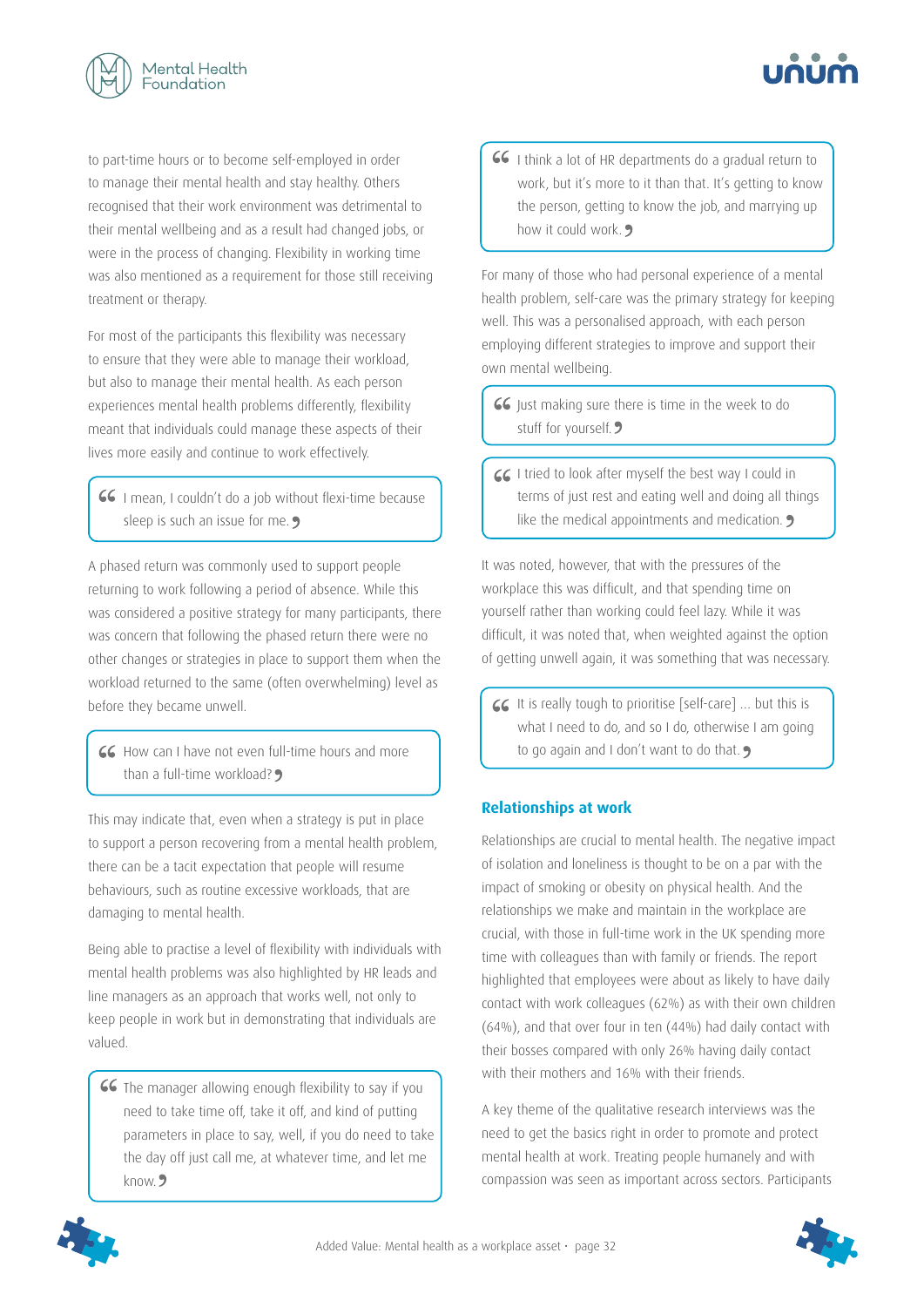![](_page_33_Picture_0.jpeg)

![](_page_33_Picture_1.jpeg)

recognised that this responsibility often started with line management, but that creating a work environment that promotes healthy, respectful relationships is a broader task for organisations.

**If** it is not just the manager, obviously. It is the organisation and the culture of the organisation, so while [he's] my manager, it wasn't his policy; he didn't put it in. The directors of the company agreed to that policy so, you know, it started from the top and trickled all the way down, which is a good thing. So I mean, you might have the world's most understanding line manager but, you know, if the company itself doesn't support your needs, then you might find yourself sort of similarly in a difficult position than if you just had a non-understanding line manager. It involved everyone.

One senior HR consultant reflected that effective management of mental health at work goes beyond training managers to effectively manage people and spot the signs of a mental health problem, and also beyond providing stress and resilience training to your employees.

 It is all about the basics if you have the right policies and practices in place. And I am talking the real basics, from a good job description to being paid and rewarded well to having a good benefit system around that, i.e. you are allowed to take time off; you are allowed to take time off in lieu; your access to training is the same for everybody else... It is some of these basics in place that could probably prevent a lot of it.

Having someone to talk to was highlighted as very important, including while in work, while absent and when returning to work. As one participant highlighted, it can be difficult if you feel you are dealing with a machine rather than with people; open communication was therefore considered a basic need. Without it, individuals experiencing mental health conditions were likely to feel more isolated, alienated and alone throughout the difficult and confusing process of navigating policies and procedures.

- There should be open talk with a line manager… You should be able to, if you are feeling really low, talk to them  $\overline{2}$
- GG There were times I was feeling, I get shaken up, and my advisor would always be on the end of the telephone, and I can't tell you the difference that made to just kind of have someone to talk to. **2**

Managers are also integral to supporting HR processes that can be daunting and confusing. A lack of support from managers left many people feeling isolated and floundering with regard to what to do next, or how to handle the situation.

#### **A positive relationship with a line manager can be key to disclosure and retention**

Almost all the qualitative interview participants mentioned their line manager as the key person to supporting their mental health in the workplace. They could make the work environment either a positive or a negative experience.

**I** went back and they managed it quite well. I was able to have conversations with my manager. If I'd had a different manager, it could have been very, very different for me.

Having a good relationship with line managers was seen as one of the most important aspects to consider when discussing mental health in the workplace. Key traits for managers that were explored by individuals who had experience with mental health problems included empathy, understanding and reassurance, which could help reduce the isolation and fear associated with having a mental health problem. For some people, it was having a good manager that made the difference for them, and helped keep them well.

 What could have been a really nasty and difficult conversation was actually handled so well that I came away feeling really positive – that she had thought about it and that she had tried to view what was best for me… she hadn't kind of ignored the fact, and she hadn't blamed it. **9** 

![](_page_33_Picture_15.jpeg)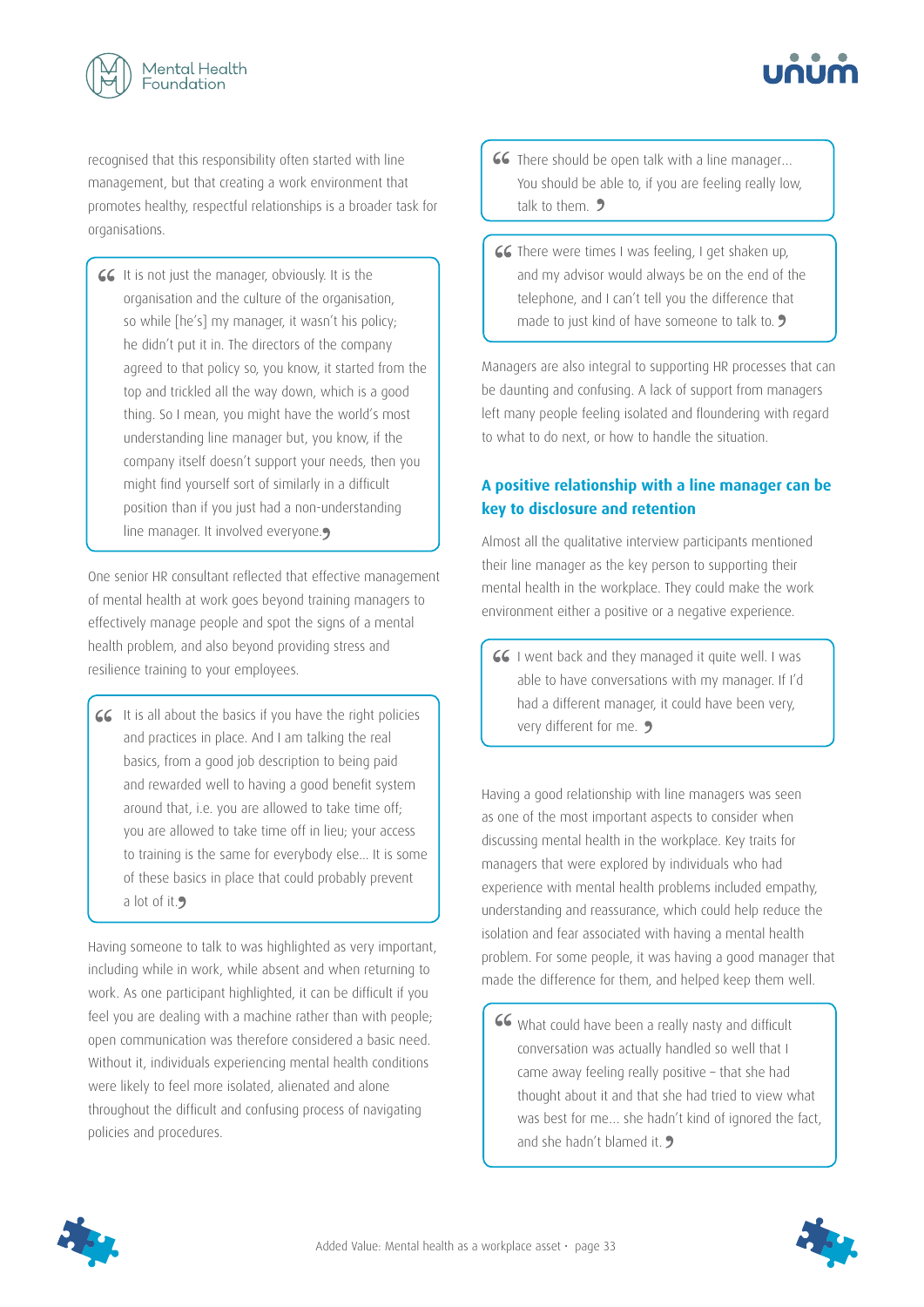![](_page_34_Picture_0.jpeg)

Without a good relationship with line management, individuals reported feeling unsupported and isolated. This was often related to choosing not to disclose, because of a perception of not being heard or valued:

 I mean, if I couldn't talk to friends I certainly wasn't going to be able to talk to my employer pre-crisis.

 I don't think it is fair to ask people with mental health issues to open up if they are not going to be heard. **9** 

A key factor of positive experiences in which participants felt that managers were able to support the mental health needs of their staff was how well those staff felt the managers understood mental health and possibilities for managing it. Many people with personal experience noted that it wasn't that their managers did not want to help, but that they didn't know what to do.

A need for training in mental health was outlined by the majority of participants, as being heard, understood and a sense of consideration of how mental health problems can impact on someone's work life (for example, the impact of medication) was seen as central.

 My overwhelming experience is that people that matter, sort of the managers and HR managers, don't really understand the whole sort of impact that mental health can have on you. **2** 

Those who did disclose and had positive experiences in their workplace often attributed this to the good relationship they had with their line manager. In contrast, negative experiences were often attributed to a manager with poor understanding and a workplace's lack of support for mental health.

Line managers themselves also recognised the important role they played in supporting people with mental health problems in the workplace. However, they reflected that having a good manager with the right skillset, who is understanding and good at managing people, comes down to luck.

**It's very difficult to find people who are actually good** at managing people. It's my struggle, not just in my industry, but sort of wider management generally. I hear terrible stories from colleagues and friends about other managers that they have worked with who just aren't very good with people, who are not sympathetic at all and really struggle to see people's circumstances from another point of view.

Similarly, HR leads identified the critical role of an individual's relationship with their line manager as paramount to keeping people in work.

GC Critically, it's going to be their relationship with their line manager, if they feel they can talk to the line manager and the line manager isn't going to discriminate against them, either positively or negatively, because I think sometimes if you disclose you might feel you are getting the sympathy card, so I guess it's neutrality to a certain extent. I think it's the most important because ultimately that is where the day-to-day relationship exists.

#### **Line manager perceptions of support in their company**

Line managers were more optimistic that their company would provide positive support to staff with mental health problems than seems to be justified when compared with reports from other respondents who had experience of mental health problems. However, managers who had chosen not to disclose a mental health problem had the least positive impression of what support a person developing a mental health problem might receive in their company.

Line managers were asked to consider statements relating to what they think would happen if someone in their current workplace was to experience a mental health problem. This data is summarised in figure 14, below. This should be contrasted with figure 11, above, which shows what people with lived experience reported happening to them. In general, respondent manager perceptions of what would happen in a hypothetical situation were more optimistic than appear warranted by the reported experiences of respondents with lived experience.

![](_page_34_Picture_15.jpeg)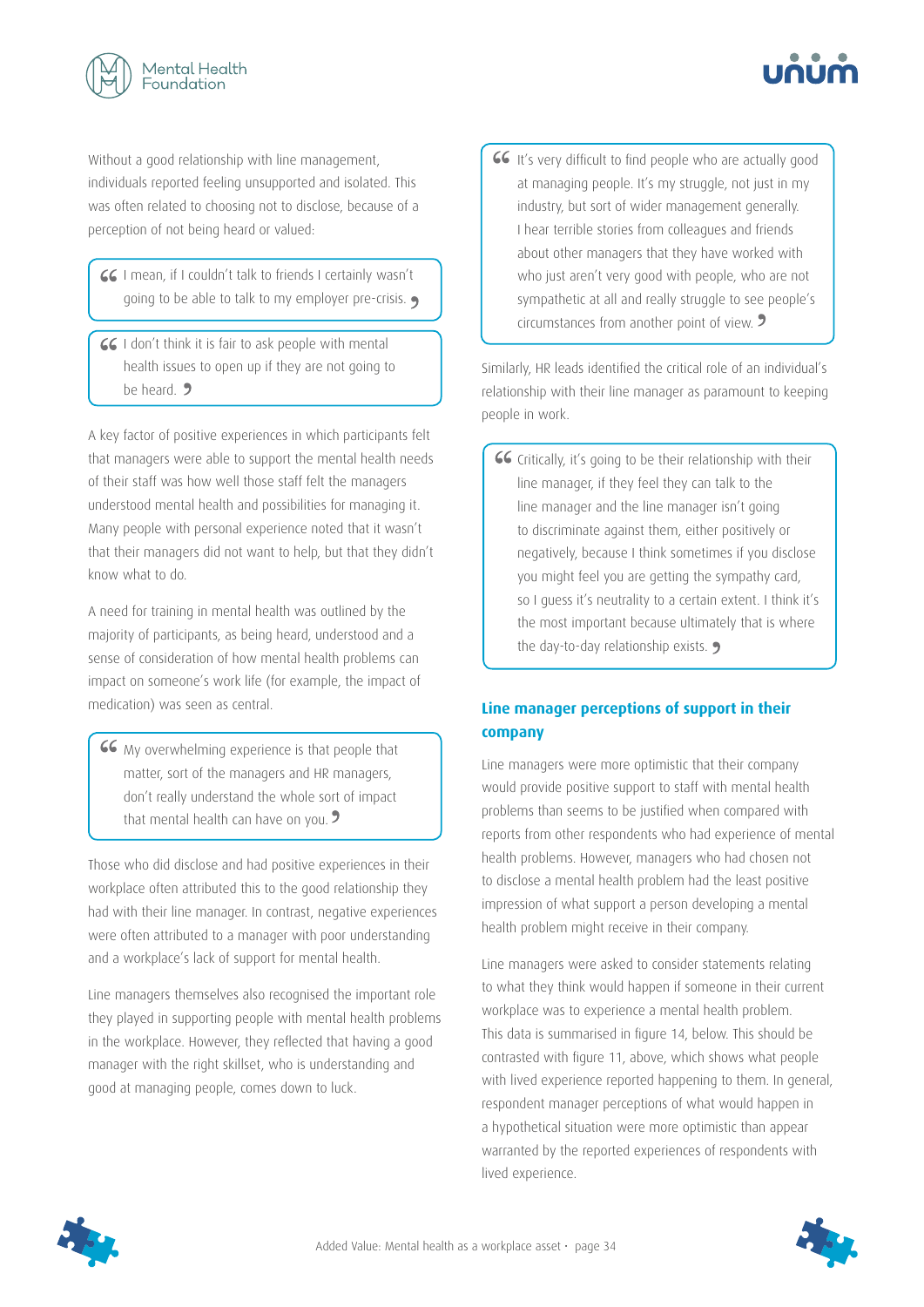![](_page_35_Picture_0.jpeg)

![](_page_35_Picture_1.jpeg)

#### Figure 14: Line manager perceived experiences of positive support at work

![](_page_35_Figure_3.jpeg)

Line managers were the strongest believers that people developing mental health problems would be supported to remain in work through reasonable adjustments being made. Forty-four per cent of responding managers said they felt this would be the case in their company, and 52% of managers who had disclosed a mental health problem at work. However, only 19% of managers who had been diagnosed with a mental health problem had benefited from reasonable adjustments, and only 29% of the respondents in general who had disclosed.

Line managers were more likely to believe that people with mental health problems would be well supported by their line managers (42%) than was the case in reality, only 34% of people with mental health problems reporting being well supported by a manager.

In terms of support from HR departments, 36% of line managers without personal mental health experience believed a person with mental health problems would be 'well supported by our HR department'. This is markedly higher than the proportion of line managers with lived experience who reported such support (25%). Looking back at figure

10, we see that the actual proportion of people with lived experience saying they had received good support from their HR department was lower still (11%).

#### **Things that could help: good line manager relationships**

In relation to the list from which respondents were asked to select things that, 'in general, they felt workplaces could do to support people with mental health problems to stay in the workplace', line manager relationships were seen as critical.

Of respondents who had been diagnosed with a mental health problem in the last five years, 75% indicated that good line management relationships were important. This rose still further (82%) in respondents who had disclosed a mental health problem at work. Of line managers with lived experience, 73% selected this statement, compared to just 60% of managers who had no lived experience. This substantial difference may indicate that line managers who don't have personal experience underestimate how important line management is to people with lived experience. The decision to invest in developing high-quality line management

![](_page_35_Picture_11.jpeg)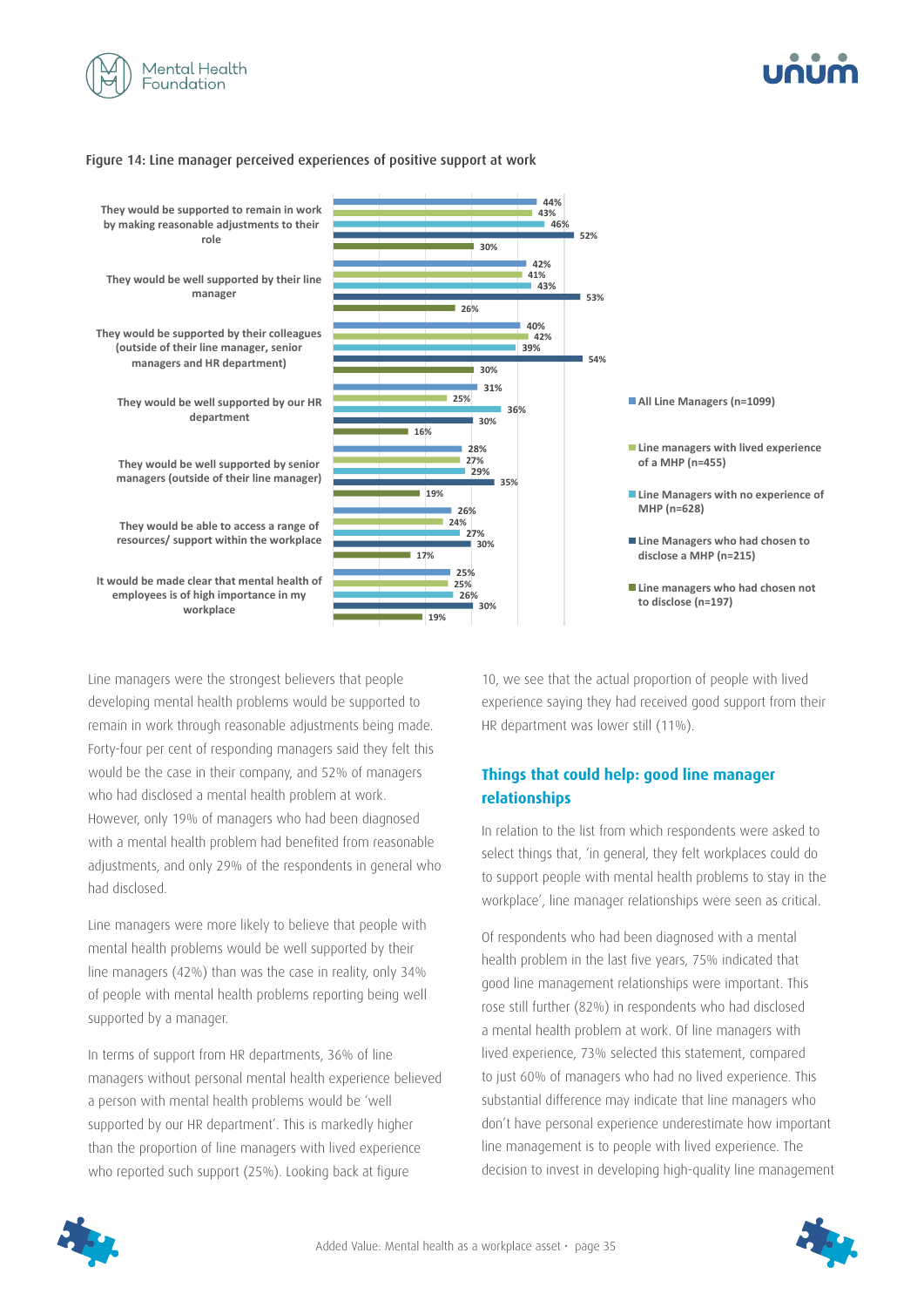![](_page_36_Picture_0.jpeg)

![](_page_36_Picture_1.jpeg)

relationships is likely to impact positively across a business, where time to sensitively address personal concerns and actively support development is likely to improve mental wellbeing across the board.

Of respondents who had been diagnosed with a mental health problem in the last five years, 65% felt that it was important for line managers to have sufficient training in dealing with mental health. Again, this rose to 71% among those who had disclosed a mental health problem at work, and fell to below half for those managers with no lived experience (49%). This implies that line managers who haven't had personal experience are less aware of a training need, or perhaps less able to prioritise it among other pressures.

#### **Systems and structures**

The final key area for action by employers was in implementing systems and structures that support mental health at work. Systems and structures must go hand in hand with improving culture and environment, as improved culture without systems and structures may be vulnerable to changing when individuals move within organisations, or when managers change. Equally, implementing systems and structures without supporting people to use them risks them being unknown or unused in practice.

All respondents (n=2,019) were asked to identify whether their workplace did well on a range of systems and assets that can support people with mental health problems. The responses are summarised in figure 15, below.

#### Figure 15: Things the workplace does well (systems and structures)

**37% 34% 22% 18%**   $\frac{12\%}{\phantom{12}}$ **15% 47% 34% 36% 21% 11% 2% 43% 34% 25% 21% 13% 4% 48% 40% 28% 24% 15% 3%**  26% 29% 17% 12% 7% 2% **Sickness absence and return to work is** managed proactively (e.g. staff can access support whilst absent, have a planned or **phased return to work, etc.)** We have access to external resources such as counselling or occupational health services We have internal resources that we can use **if things are difficult (e.g. HR support, peer support, etc.)** The company has a range of adjustments and adaptations that can be put in place to enable people with mental health problems to be part of our team We have access to specific mental health resources such as Mindfulness, peer support or CBT (Cognitive Behavioural Therapy) **The company has an employee mental health** support group which meets regularly Line managers with no Line managers with lived All who chose to disclose **37% 34% 22% 18% 12% 47% 34% 36% 21% 11% 2% 43% 34% 25% 21% 13%**   $\overline{a}$ **28%**  26% 29% 17% 12% **if**  $\mathbf{r} = \mathbf{r} \cdot \mathbf{r}$  are difficult  $\mathbf{r} = \mathbf{r} \cdot \mathbf{r}$  and  $\mathbf{r} = \mathbf{r} \cdot \mathbf{r}$  and  $\mathbf{r} = \mathbf{r} \cdot \mathbf{r}$ **resources All diagnosed with a MHP** in last five years (n=1265) **experience of MHP (n=628)**  experience of a MHP **(n=455)**  a MHP to an employer **(n=753) All who chose not to** disclose (n=634)

![](_page_36_Picture_9.jpeg)

![](_page_36_Picture_10.jpeg)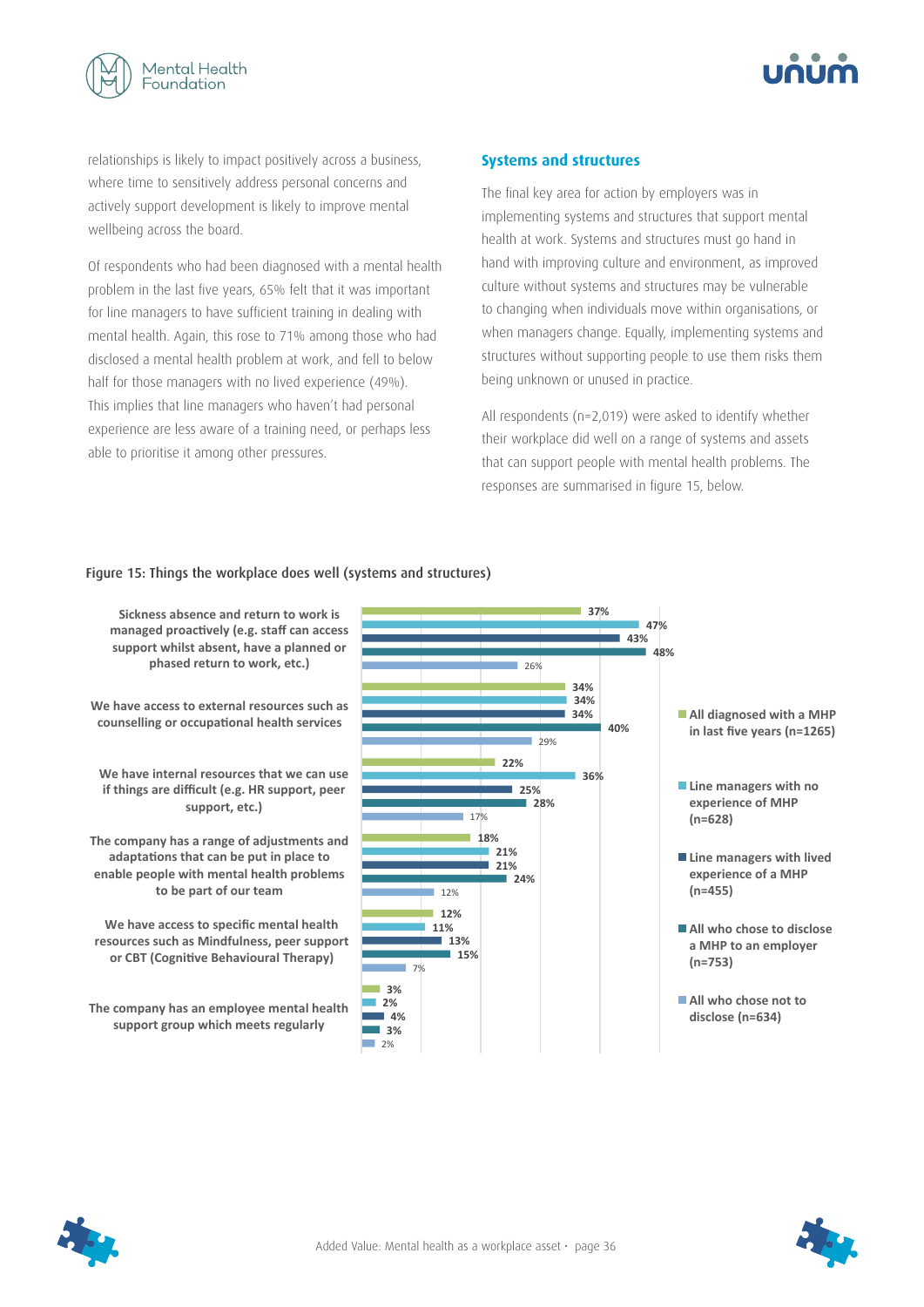![](_page_37_Picture_0.jpeg)

The most frequently selected response was that the workplace managed sickness absence proactively, but even then, only 37% of respondents who had been diagnosed with a mental health problem in the past five years believed this to be the case. Line managers were slightly more likely to believe this to be the case (43% of those with lived experience and 47% of those without lived experience), and respondents who had disclosed a mental health problem at work were the most likely (48%). In each group of respondents, then, less than half believed that sickness absence and return to work was proactively managed.

Just over a third of respondents either with lived experience or without (both 34%) reported having access to external resources such as counselling, occupational health services, or similar. This rose to 40% among those who had disclosed, again indicating that this group was more likely to have needed to discover these assets. This indicates a need to publicise the available resources more effectively.

Line managers who had no lived experience were substantially more likely than managers with lived experience, or indeed people with lived experience in general, to state that there were internal resources such as HR or peer support that they could use if things were difficult (36% vs 25% vs 22%). This may indicate that line managers without lived experience believed that the things that were in place were more helpful than those people with lived experience believed them to be.

Only 21% of managers indicated that the company had a range of reasonable adjustments that could be made to 'enable a person with mental health problems to be part of our team'.

Even among those who had disclosed a mental health problem, less than a quarter (24%) reported that their organisation had a range of adjustments it could make. This implies that for many people disclosure had not automatically led to a discussion about adjustments that could assist them.

Of respondents who had disclosed a mental health problem in the past five years, 15% reported that their company had provided access to specific mental health support resources, such as cognitive behavioural therapy (CBT) or peer support – this despite there being a range of evidence-based tools that workplaces can use.

Overall, the data suggests that employers lack systems to recognise and address mental health at work, especially in relation to absence management and making adjustments.

The business case on absence management is clear, and the ability to make adjustments are a legal necessity. We might expect to see fewer respondents reporting newer, evidence-based mental health tools like mindfulness at work, or peer support resources. However, it is important to ensure that staff are aware of even the basic provisions, such as absence management strategies, adjustments, EAPs and more specific resources, where provided.

#### **Things That Could Help: Systems and Structures**

In terms of systems and structures, and in relation to the list from which respondents were asked to select things that, 'in general, they felt workplaces could do to support people with mental health problems to stay in the workplace', the most commonly selected response was providing training to help line managers and employees better manage challenges they face at work.

Of respondents who had been diagnosed with a mental health problem in the last five years, 55% selected this statement, rising to 60% of those who had disclosed and nearly 56% of those who had chosen not to disclose.

In the qualitative research, pathways and procedures for taking sick leave due to mental health reasons were seen to be confusing and badly defined across the board. The bureaucracy was off-putting for individuals with lived experience, and, during a time of stress or poor wellbeing, often tiring.

Line managers talked of sometimes feeling stretched between trying to support the individuals they manage and meeting the business demands set by senior management.

![](_page_37_Picture_15.jpeg)

![](_page_37_Picture_16.jpeg)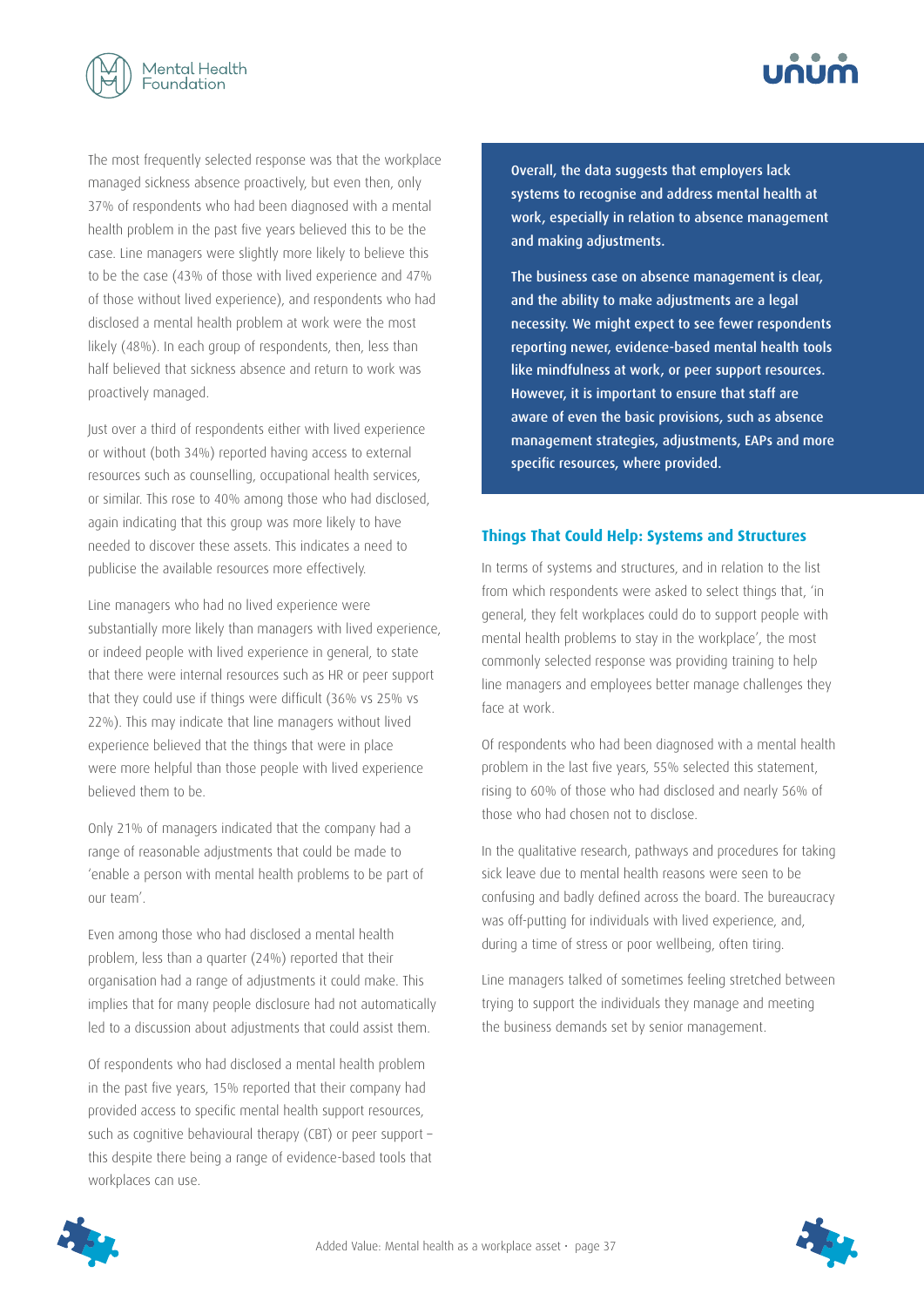<span id="page-38-0"></span>![](_page_38_Picture_0.jpeg)

![](_page_38_Picture_1.jpeg)

 If you were to visualise it, I'd shape it like an eggtimer – you know, with the wide section at the top? I have got the staff… At the bottom, you have got all the board of trustees, the people that actually make all the decisions about how this place runs, and then in the middle you have got the manager, and I am kind of the person squeezed in the middle because I have no decision-making powers whatsoever.

#### **Recommendations**

#### **Value mental health and wellbeing as core business assets**

Organisation's should develop a strategy for maximising mental health and wellbeing as a business asset. The aim of this should be to enable every member of staff in the business to recognise, value, improve and protect their mental health, whether or not they have experienced a mental health problem.

It is important to align wellbeing strategies for staff in general with strategies to support and develop staff who might be at greater risk of mental health problems, as well as with strategies to support and provide adjustments to those already living with mental health problems. Such strategies include:

#### Designate champions both at board level and within senior management to oversee the development and implementation of a mental health strategy at the heart of the business

Champions at senior levels can drive forward and protect the interests of mental health and wellbeing at times when there is pressure from other priorities. Senior leadership champions who have personal experience of mental health problems can be a valuable asset, using their experience to drive action and engage staff. However, it is critical that a senior-level champion has the reach and authority to ensure such action. Champions should lead by example, encouraging staff at all levels to recognise, value, improve and protect their mental wellbeing at work.

Set targets and KPIs for improving mental health and wellbeing that integrate with main company performance metrics and with HR performance metrics We all work better if we have clear goals toward which we are working, and mental health in the workplace is no different. Identify the key drivers and key indicators for mental health, and what level the company should achieve. Ensure that they are an integral part of your company's performance targets.

Many companies already use surveys, benchmarking tools and award programmes to gather insights on engagement, health and attitudes at work. Companies can identify mental health indicators in existing data-sets, as well as undertaking specific mental health benchmarking or research.

Commit to assessing the mental health impact of all HR strategies and ensure that processes and systems are optimised to promote and protect the mental health and wellbeing of staff and to reduce barriers to seeking help

All policies and procedures should be reviewed to assess mental health impact. If you have a mental health policy, or if you choose to develop one, involve staff at all levels and make sure the policy is implemented on the ground, and that best practice is shared and celebrated.

It is important to ensure that initiatives are balanced, to ensure that initiatives to encourage disclosure run parallel with meaningful activities to improve wellbeing across the company, and vise versa. It is also critical to ensure that initiatives to support mental health and wellbeing seek to recognise and address psychological hazards at work – both individual and corporate – the presence of which may reduce staff engagement in wellbeing activities that they may regard as superficial.

Companies with EAPs or vocational rehabilitation and absence management products should examine the extent to which these products cover mental health problems and support prevention-focused mental health strategies. This could include inviting feedback from staff who have used such programmes.

Recognise and celebrate the impact of existing employee benefits and corporate social responsibility activities (CSR) on the mental health and wellbeing of staff

Many companies already provide opportunities for staff to improve both their own and others' wellbeing and through flexible benefits and CSR. A first step is to audit the mental

![](_page_38_Picture_18.jpeg)

![](_page_38_Picture_20.jpeg)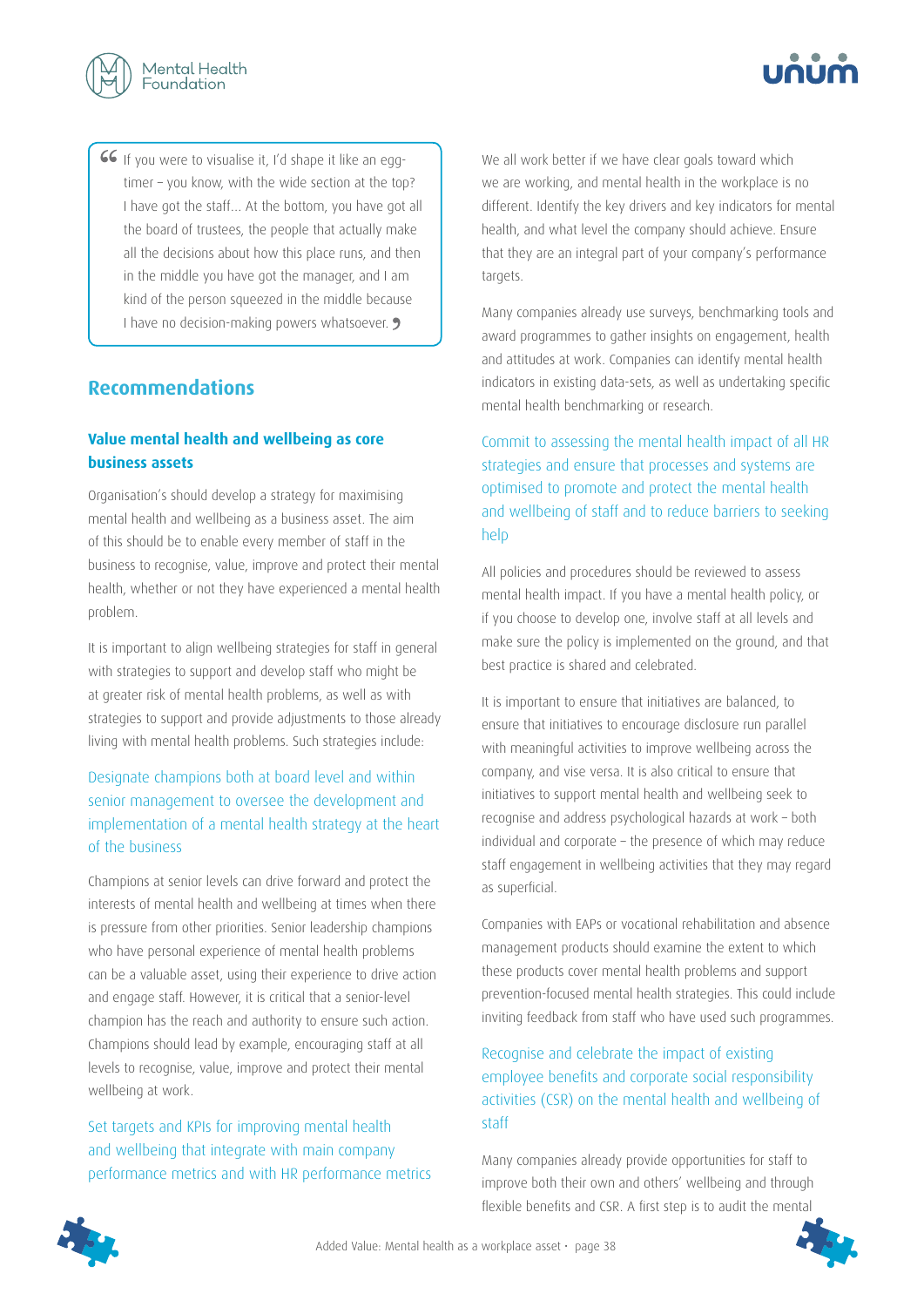![](_page_39_Picture_0.jpeg)

![](_page_39_Picture_1.jpeg)

health impact of the things already on offer.

Subsidised gym memberships, salary sacrifice schemes, flexible pay and pension packages, and annual-leave buy-back schemes are all good examples of initiatives that have a positive mental health impact. These assets should be made to complement the mental health strategy and demonstrate that the company recognises the importance of maintaining and protecting mental health.

There is also a direct mental health benefit from doing something good for others. Provide company resources or time for volunteering; matched funding for personal fundraising; and support for staff-initiated projects, as all of these activities can improve staff morale and engagement. Where these programmes connect to mental health initiatives in local communities, there is a benefit for both company and community.

#### **Support the development of compassionate and effective line management relationships**

Recognise and support the critical role that line managers play in creating mentally healthy teams, responding to distress and supporting recovery in the longer term

Line managers are the first 'official' connection between staff and the organisation. As such, they are responsible for both setting a tone and culture – shaping the expectations staff have of their employer – and recognising and responding to distress.

Supporting mental health and wellbeing should be a core skill of line managers and leaders in business. Competence in this area should be part of the selection, education and professional development of managers at all levels. Competencies to be implemented could include managers:

- organising time to support their team's mental health and wellbeing
- being available and approachable to staff wishing to discuss personal concerns, including mental health issues
- actively dealing with employees' mental health problems when they arise
- showing compassion when engaging with these problems
- using relevant life experiences to support staff and colleagues
- sharing positive experiences with peers and learning how to support staff with mental health problems
- firmly addressing stigma, discrimination or gossip about mental health problems, whether or not directed at particular individuals

Training is clearly necessary for achieving these competencies; however, implementing them in practice requires a company's commitment to integrating them into the culture at every level.

#### Provide opportunities for managers to attend relevant training that addresses mental health problems

A training needs analysis and a skills audit are crucial to developing a mental health strategy for an organisation.

A core training offer for managers should include support in responding to distress (addressing concerns that managers have about having difficult conversations), but it should also place mental health in the context of the business as a whole. Areas that should be covered include:

- foundations of mental health at work: developing understanding of how mental health fits into business priorities and how to plan and deliver business objectives without compromising mental health
- building resilience: developing personal self-management skills and learning how to coach and support staff during periods of challenge, either personally or within the organisation
- signposting to support: enabling managers to direct staff to the resources the company has available, as well as to information about NHS services and community groups and assets
- line management and mental health: enabling managers to feel confident in delivering everyday line management and adjustments for someone who is under stress or has disclosed a mental health problem

Provide support for staff who are line-managing people with mental health problems, including access to HR and, where necessary, occupational health services

![](_page_39_Picture_25.jpeg)

![](_page_39_Picture_27.jpeg)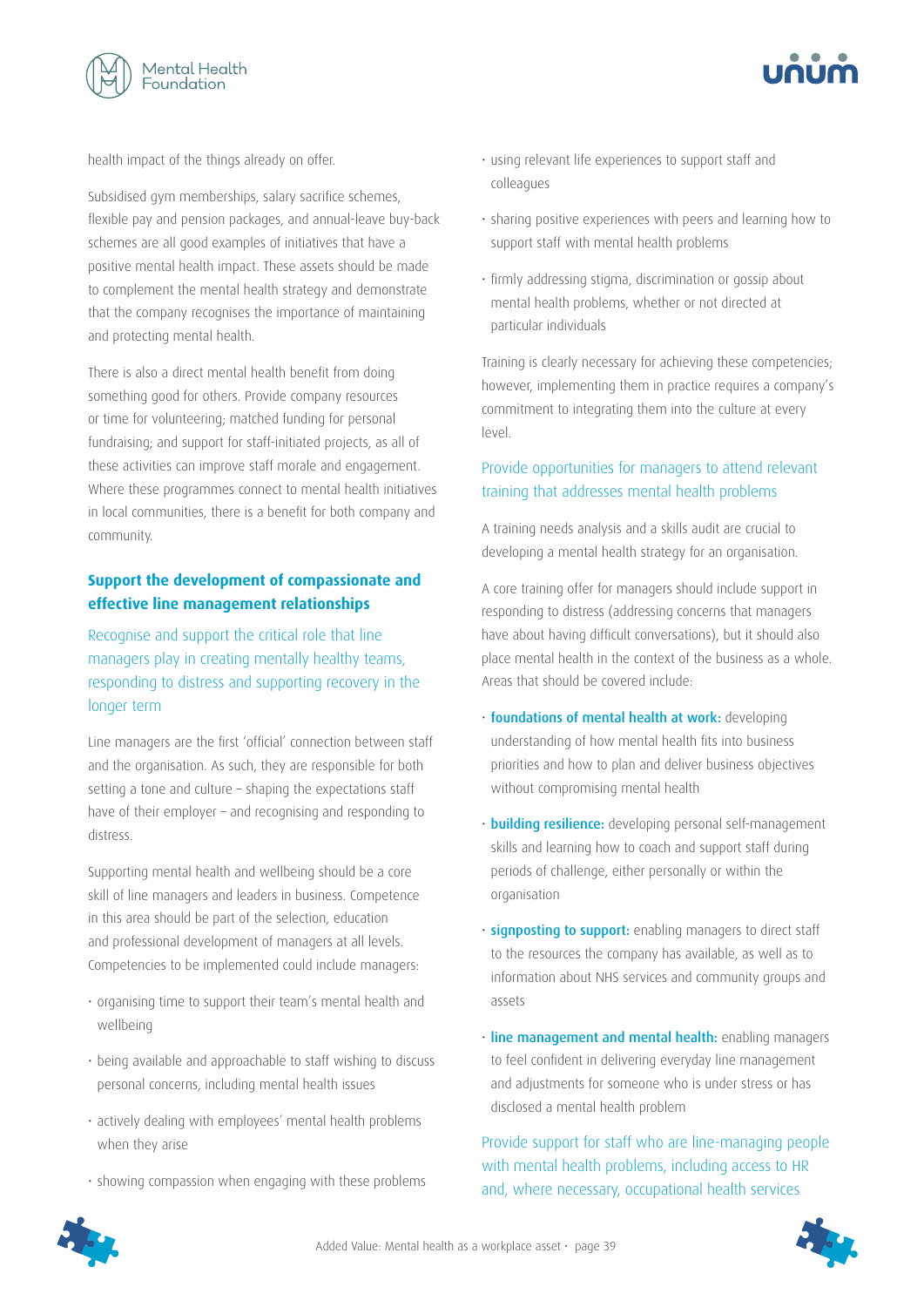<span id="page-40-0"></span>![](_page_40_Picture_0.jpeg)

Ensure that managers have rapid access to HR support when they feel out of their comfort zone. Use this HR support to increase managers' confidence in their own skills, so that HR time can be devoted to cases that are more complex.

Involve managers and close colleagues (with the consent of those involved) in the development of adjustments and return-to-work programmes. Consider self-management programmes as measures both to promote and protect recovery and to minimise the impact of recurrent mental health problems; put plans in place to recognise triggers or warning signs and then connect these to actions for the individual, their colleagues and the organisation.

#### Recognise that line managers who have personal lived experience are a unique asset for a company

Throughout this research, a new population of key stakeholders for workplace mental health has emerged. Line managers who have lived experience of having a mental health problem are more likely to recognise and support mental health as a business asset than line managers who do not have lived experience. Directly engage line managers who have disclosed personal experience of mental health problems when formulating your mental health strategy. They may be able to champion the cause directly, they may have key insights, and they may also be able to act as mentors and role models.

#### **Address discrimination and support disclosure**

Ensure that discrimination on grounds of mental health status is seen to be as unacceptable as discrimination in relation to protected characteristics such as race, gender or sexual orientation

It is time we stopped regarding stigma in mental health as anything other than illegal discrimination and harassment. Employers have a crucial role to play, starting with a highlevel commitment to ending discrimination towards those with mental health problems, and then following through on this in practice. Both managers at all levels and staff on the ground need to know that the company regards ending such discrimination as critical, and that attitudes and behaviours must shift, just as they have in recent decades regarding

discrimination that relates to gender, race and sexual orientation.

#### Build a disclosure premium by undertaking specific activities to create an organisational culture that values authenticity and openness

In an ideal world, disclosure of distress and a positive response that brings about support and a positive outcome would be something normal that could be relied upon. To get to this point, concerted efforts are needed to make disclosure easier and to address any negative consequences that follow.

Encouragement and support should be given to people to share their experiences and to have conversations about how they are feeling about work, and about wider work concerns. Mental health champions, peer support and other explicit measures are great; however, people at all levels talking about wider issues, such as bereavement, or stress around deadlines, all help to create an environment where conversations can take place.

Ensure that staff know how to disclose and are aware that the company regards the decision to come forward as courageous and valued. Consider creating a disclosure policy or template, or perhaps a publication or intranet page that specifically discusses disclosure, including examples of people talking about their experiences and the benefits of disclosing. This must address the challenges that people report as reasons for non-disclosure, such as shame, fear of discrimination, and lack of guidance.

If your company or organisation regards non-disclosure of a medical condition as grounds for disciplinary action, consider a disclosure amnesty to allow people who may not have disclosed to come forward, knowing they will not be penalised. However, where there is a regulatory or legal reason for disclosure being mandatory, an amnesty is not possible, as non-disclosure is either criminal or professionally negligent.

#### Encourage staff to report discrimination either that they face personally or that they witness

Just as with other types of discrimination, companies cannot place the onus to disclose solely on the individual

![](_page_40_Picture_16.jpeg)

![](_page_40_Picture_17.jpeg)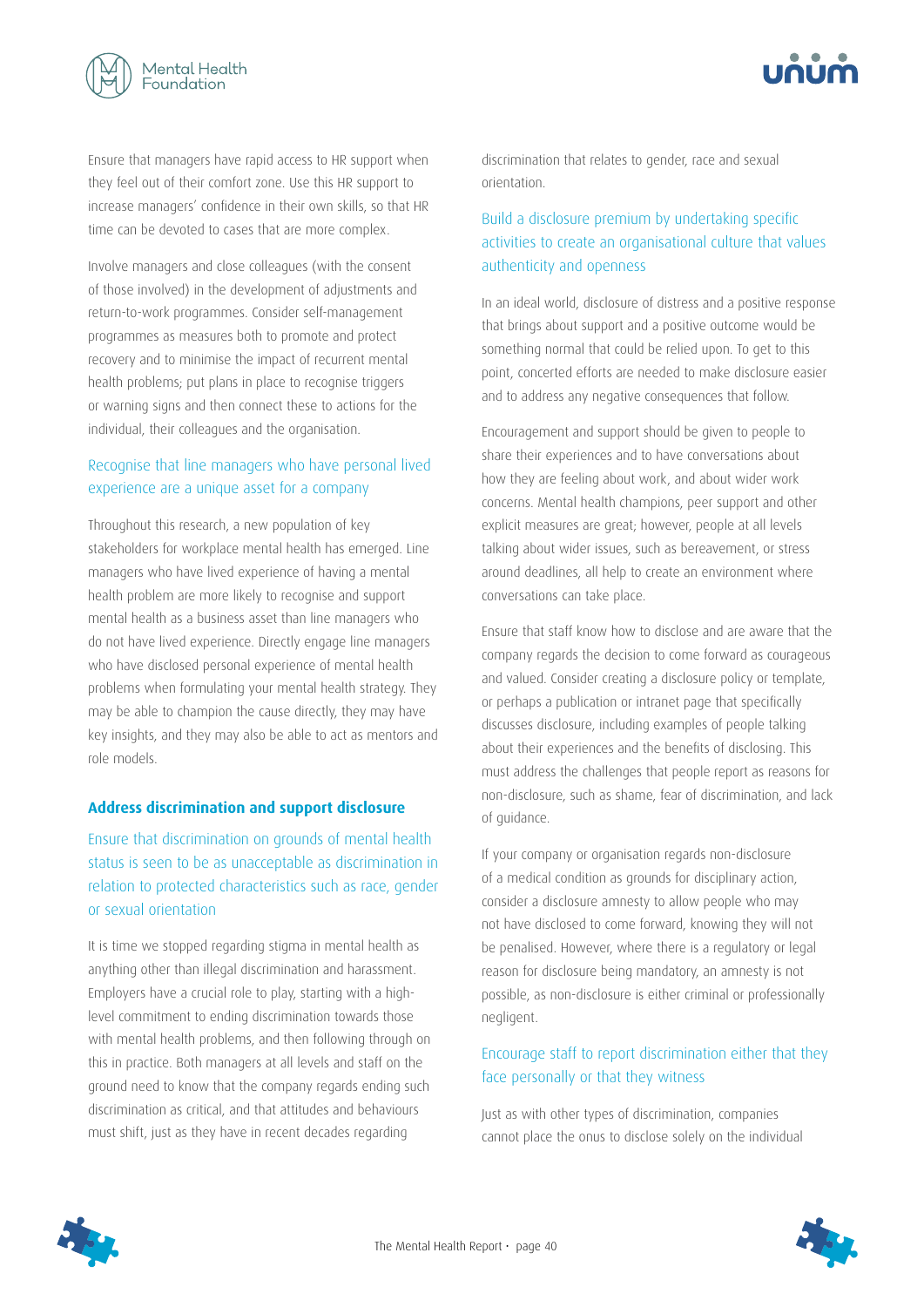![](_page_41_Picture_0.jpeg)

![](_page_41_Picture_1.jpeg)

experiencing discrimination. Members of staff need to know what discrimination in mental health looks like, and how to come forward. This work can take place alongside promotion of codes of practice and wider bullying and harassment policies, both of which are critical to protecting and promoting good mental health.

#### **Value the diversity and transferable skills that lived experience of mental health problems brings**

Include mental health in diversity and inclusion strategies, and recognise that mental health is a relevant factor in wider diversity and inclusion programmes

As mental health becomes de-stigmatised and being open about lived experience becomes safer, companies can benefit from the diversity and resilience that people with lived experience and subsequent recovery can bring. Including mental health in diversity programmes enables people to engage, knowing that they can safely choose to be open about their mental health from day one. These strategies also allow companies to connect to employability services who seek to support disabled people, including those with mental health problems returning to work or entering the labour market for the first time.

Wider diversity and inclusion strategies also create opportunities for people who are at greater risk of poor mental health to benefit from career opportunities and improved professional development. Strategies to increase confidence, develop potential or increase access from underrepresented populations will probably already seek to improve mental health and resilience. Recognise and celebrate this.

Consider diversity and inclusion strands to recruit apprentices who have been in care, graduate trainees who come from non-traditional backgrounds, and professionally qualified people who have lived experience of mental ill health.

#### Recognise that staff who have disclosed a mental health problem have taken a risk in doing so. Acknowledge and value the trust they have placed in you

Actively seek the involvement of staff who have disclosed in initiatives to address mental health at work. These staff will

need to be confident that the appropriate consent will be sought, and that their involvement will be positive and in their control.

If you are a large employer, consider setting up a reference group or panel, learning from diversity groups in other areas, such as LGBT staff networks and disabled staff networks. Recognise that staff with mental health problems don't always self-identify as disabled, and so not all disability-related initiatives include staff who might otherwise benefit from them.

Invite staff groups or panels to help shape strategies for the business; wherever possible, equip them with a budget line, a set of outcomes to achieve, and high-level sponsorship.

#### Nurture and develop peer support in the workplace, both formally and informally

Look at opportunities to fund and facilitate peer support at work for people with similar experiences of living with mental health problems. This can include hosting or directing people to support groups, or creating a confidential forum so that staff with lived experience can provide informal support.

The research shows that people with lived experience are more attuned to distress in others and more likely to have conversations about stigma or discrimination. Some of this population might be prepared to become points of contact for colleagues or managers, and there are well-developed training programmes for peer mentors adopting this role.

Peer support can also include manager peer support, with formal staff-development opportunities; these can include mentoring for staff and peer-to-peer learning for managers, such as action-learning sets for sharing experiences of managing mental health at work.

![](_page_41_Picture_17.jpeg)

![](_page_41_Picture_18.jpeg)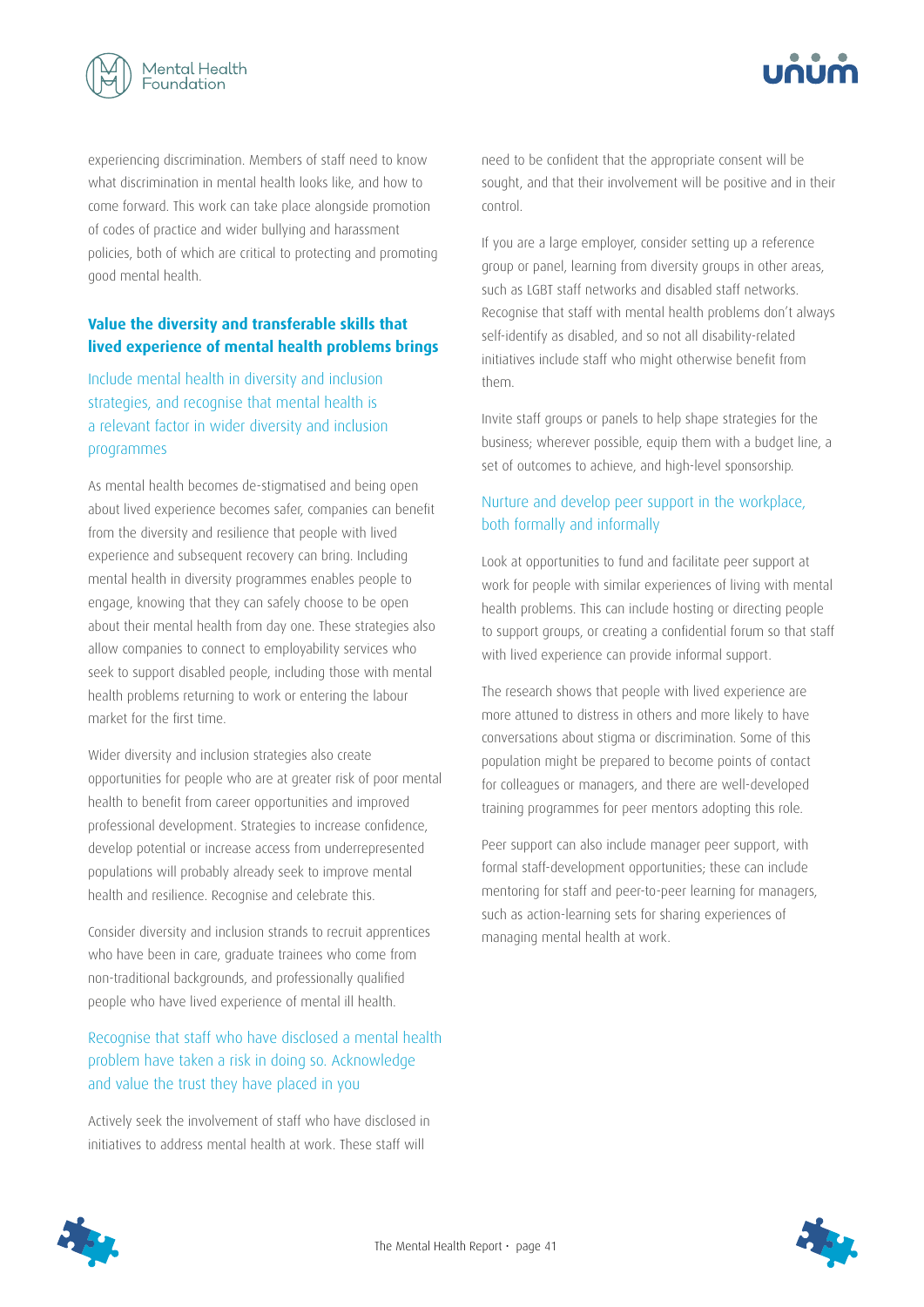<span id="page-42-0"></span>![](_page_42_Picture_0.jpeg)

### **Conclusions**

At every stage in this research, we sought to examine areas of interest and concern for people who are at work today and living with distress. For the final question in the survey, we asked respondents to prioritise three actions they would like to see their current employer take to improve mental health and wellbeing. The three top priorities identified were consistent across population groups in the survey, and echo the findings of the qualitative survey. They contain the same principles that underpin diversity and inclusion strategies across the business world. They were:

- a workplace culture that supports mental health and enables people to seek help when they need it
- a clear commitment from senior leadership to support mental health and wellbeing in the company
- clear mental health policies within the company that are implemented at all levels

These three actions describe the essence of a mentally healthy workplace. Beneath them lie a myriad of variables, some of which have been explored in this research and the recommendations that have arisen from it. In addition to these actions, there are three key areas of interest from our findings in which further research and insight would be useful.

1. Disclosure premium. We need to appreciate that when people feel most able to disclose distress they are easier to support. Equally, we must recognise that calling for 'honesty' is not the way forward. By addressing discrimination and investing in the talent of people with lived experience, while simplifying and celebrating disclosure, businesses can create a disclosure premium in which they benefit from talent and staff feel engaged and supported to achieve at their best.

- 2. Below-the-line distress. We need to recognise that many people whose work and personal lives are affected by distress do not have a diagnosable mental health condition, and even those who do may not share this with work. To reap the benefits of promoting and protecting mental health at work, employers need to be proactive and anticipatory, seeking and addressing psychological hazards at work and enabling staff to seek help both within formal structures and informally or anonymously through community or EAP provision.
- 3. Balance and authenticity of approach. Employers need to recognise that creating a mentally healthy culture requires more than a brief focus on mental illness at work. Measures to support people with mental health problems must be balanced with initiatives both to address challenges that affect all staff and to support those at greater risk. There is a very real possibility that superficial activity may prove unsustainable or may alienate either staff with lived experience or the wider staff population. This research shows that staff with lived experience, particularly line managers with lived experience, have a unique perspective to offer, and should be encouraged to do so.

Mental health will continue to grow as an issue of concern to HR professionals and to business, and benefits from a range of stakeholder interest. We hope to see further efforts to coordinate both action and research in this area, involving the widest range of stakeholders and sectors as is possible.

![](_page_42_Picture_12.jpeg)

![](_page_42_Picture_13.jpeg)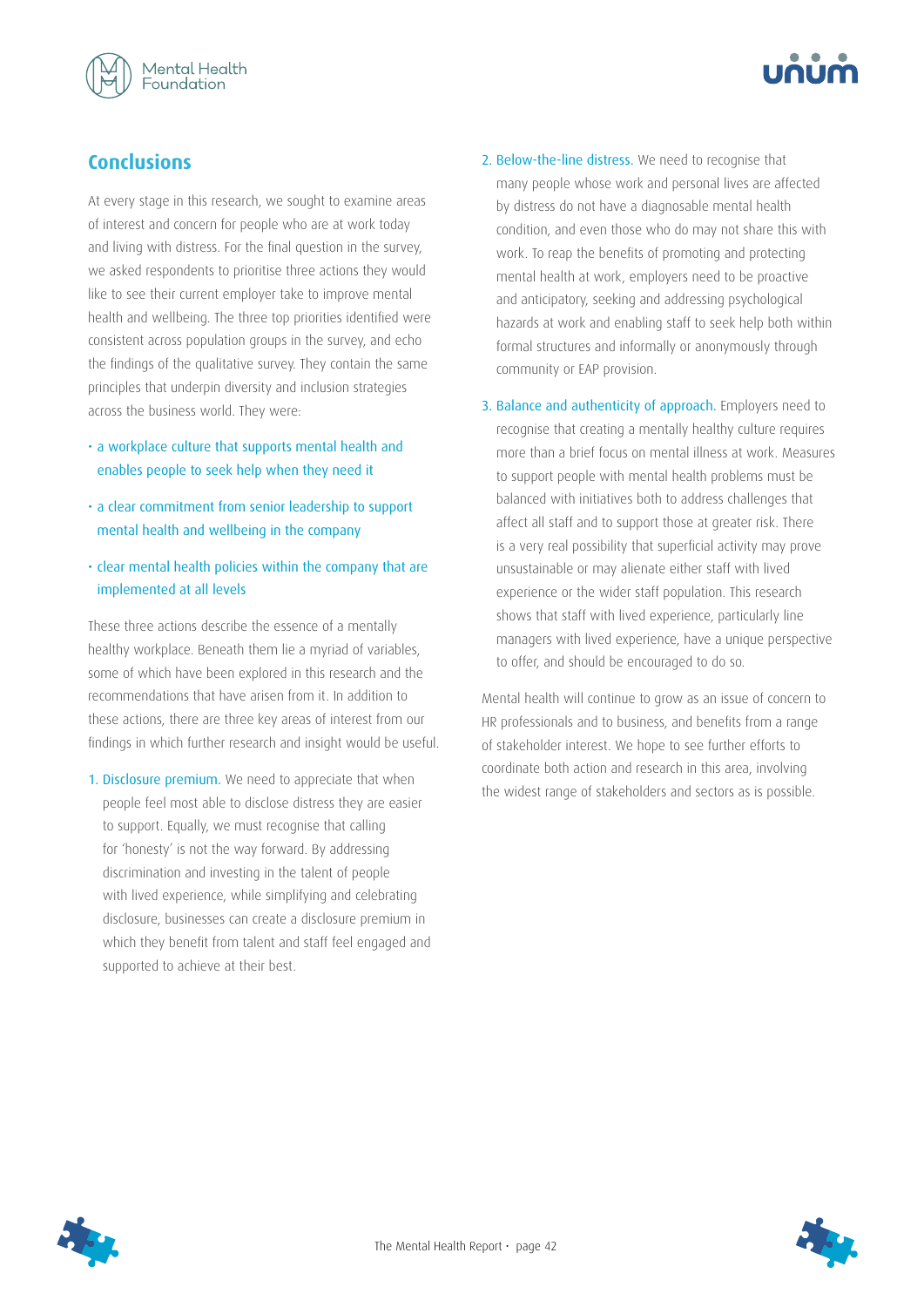<span id="page-43-0"></span>![](_page_43_Picture_0.jpeg)

## **Appendix: The economic importance of safeguarding mental health in the workplace**  by Oxford Economics

Mental health problems in the workplace are often seen as a cost: something employers must bear and employees must be mindful of. The analysis in this chapter, by Oxford Economics, seeks to change that view. People with mental health problems contribute hugely to the UK economy, making a major difference to UK GDP. By quantifying the scale of the gross value added contribution to UK GDP that people with mental health problems create by working, and by considering the cost of lost working days or lower productivity (again, measured as foregone gross value added), this work seeks to correct misconceptions about the costs of mental ill health. It goes on to explore the difference that exemplar employers are making by mitigating these costs through working with employees to address difficulties in the workplace. And it quantifies what it could mean for UK GDP if even a tenth of the costs of mental health problems could be mitigated by 2030.

A very substantial number of people in the UK live and work with a mental health problem. So-called 'common' mental health problems like stress, anxiety and depression (see glossary for detailed definitions) affect about 16.2% of the population aged 16 and over (about 8.6 million people) and 17.6% of the working-age population (ages 16–64). People who say that their main health problem is a 'serious' one, such as bipolar disorder or schizophrenia, constitute a further 1.1% of the population (590,000 people).

Inevitably, with so many people affected in some way, people with mental health problems already constitute a significant proportion of the labour force. These workers already make an important contribution to the country's GDP in all industries – from construction to entertainment – and in all regions of the economy. People with mental health problems could potentially contribute even more to the UK economy if the broad range of challenges that they face could be addressed.

Mental health problems prevent some people from joining the labour force, or can cause people to leave the formal labour force or reduce their hours to care for someone else with a mental health problem, meaning that the economic contribution they could have made is foregone. Where people with mental health problems do work, their illness can lead to absence or to lower productivity while at work, both of which result in foregone gross value added. This chapter seeks to explore the scale of this impact, and to quantify how much larger UK GDP could be if effective ways to overcome the challenges could be found and widely implemented.

### **Main data sources used in this chapter**

 This chapter makes extensive use of five main data sources, discussed in turn below. Chapter endnotes provide more detail about how each source is used in specific calculations and estimations.

 Adult Psychiatric Morbidity Survey (APMS): This is a household survey commissioned by the Health and Social Care Information Centre and funded by the Department of Health. It assesses mental health and wellbeing in the population. The APMS is considered authoritative because of the broad range of treated and untreated conditions it asks survey participants about, and because one phase of the survey, involving about 8% of the total sample, is conducted by clinically trained research interviewers. This chapter uses data from the 2007 variant of the survey; data from the latest survey, conducted in 2014, is due to be published in September 2016. APMS data is used to estimate the number of people in the UK who have common mental health problems such as stress, anxiety and depression; this could not be reliably estimated from Labour Force Survey data, which is otherwise the preferred source

![](_page_43_Picture_9.jpeg)

![](_page_43_Picture_11.jpeg)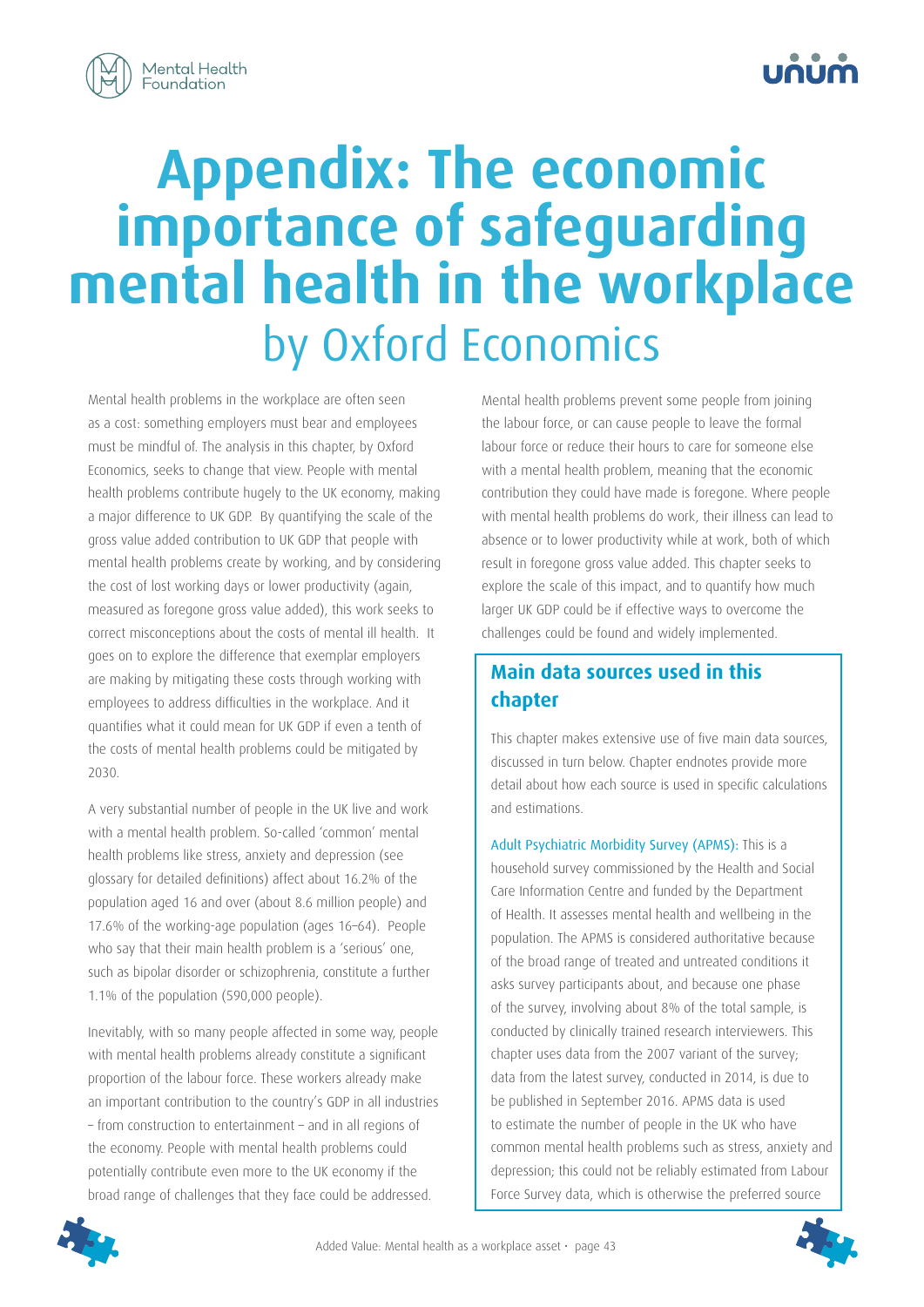<span id="page-44-0"></span>![](_page_44_Picture_0.jpeg)

![](_page_44_Picture_1.jpeg)

of data because of its extensive detail around demographics and labour force status.

Labour Force Survey (LFS): The LFS is conducted by the Office for National Statistics and is the largest household survey in the UK. It asks 100,000 people each quarter about their working status and life circumstances, including general and mental health problems. This chapter analyses the quarterly labour force survey conducted from January to March 2015 and published in 2016, chosen because of the availability of health questions (not all questions are asked in every quarter). LFS data offers a level of detail that other sources do not – such as the demographics, labour force status, industry of employment, and qualifications of people with mental health problems – and is therefore critical to the modelling inputs and descriptions in this chapter.

 Office for National Statistics (ONS): The ONS is the official statistical agency of the UK. It is the source for a wide range of data used in this chapter for comparisons and estimates, including overall UK employment and GDP; employment and gross value added by industry; population estimates; and population forecasts.

 Survey of Carers in Households: This survey was commissioned by the Department of Health and was conducted over 11 months in 2009/10 by the Health and Social Care Information Centre. It is a face-to-face survey of people who care for others conducted among a representative sample of homes in England. Data from this survey provides important modelling inputs, such as carers' labour force status, and whether they are caring for someone with a mental health problem.

### **Economic contribution of people with mental health problems**

Mental health problems are common in the workplace, just as they are common in the population at large. At any one time in 2015, an estimated 4.9 million people were in work with a mental health problem (figure 1.1). That is nearly 16% of the 31.3 million people who were employed in the UK that year, or one in every 6.3 people in the workplace.

![](_page_44_Figure_8.jpeg)

![](_page_44_Figure_9.jpeg)

Source: NHS (2007), OECD (2013), ONS Labour Force Survey (2016)

Indeed, people with common mental health problems are employed more often than they are not. And while people who have serious mental health problems have lower than average employment rates, these rates are far from zero. Some 64% of people with common mental health problems and 26% of people with serious mental health problems are employed (figure 1.2). That is compared with the 74% employment rate for the entire 16–64-year-old population.

![](_page_44_Figure_12.jpeg)

![](_page_44_Figure_13.jpeg)

Most of those in the labour force with a mental health problem are experiencing stress, anxiety or depression. These are so-called common mental health problems and account for 97% of those working with a mental health problem. As many as 17.6% of the working-age population in the UK (those aged between 16 and 64) have a common mental health problem at a given time.

A wide range of skills are brought to the labour force by people who have mental health problems (figure 1.3). According to Labour Force Survey data, of the 5 million people who were employed and had a mental health problem in

![](_page_44_Picture_17.jpeg)

![](_page_44_Picture_19.jpeg)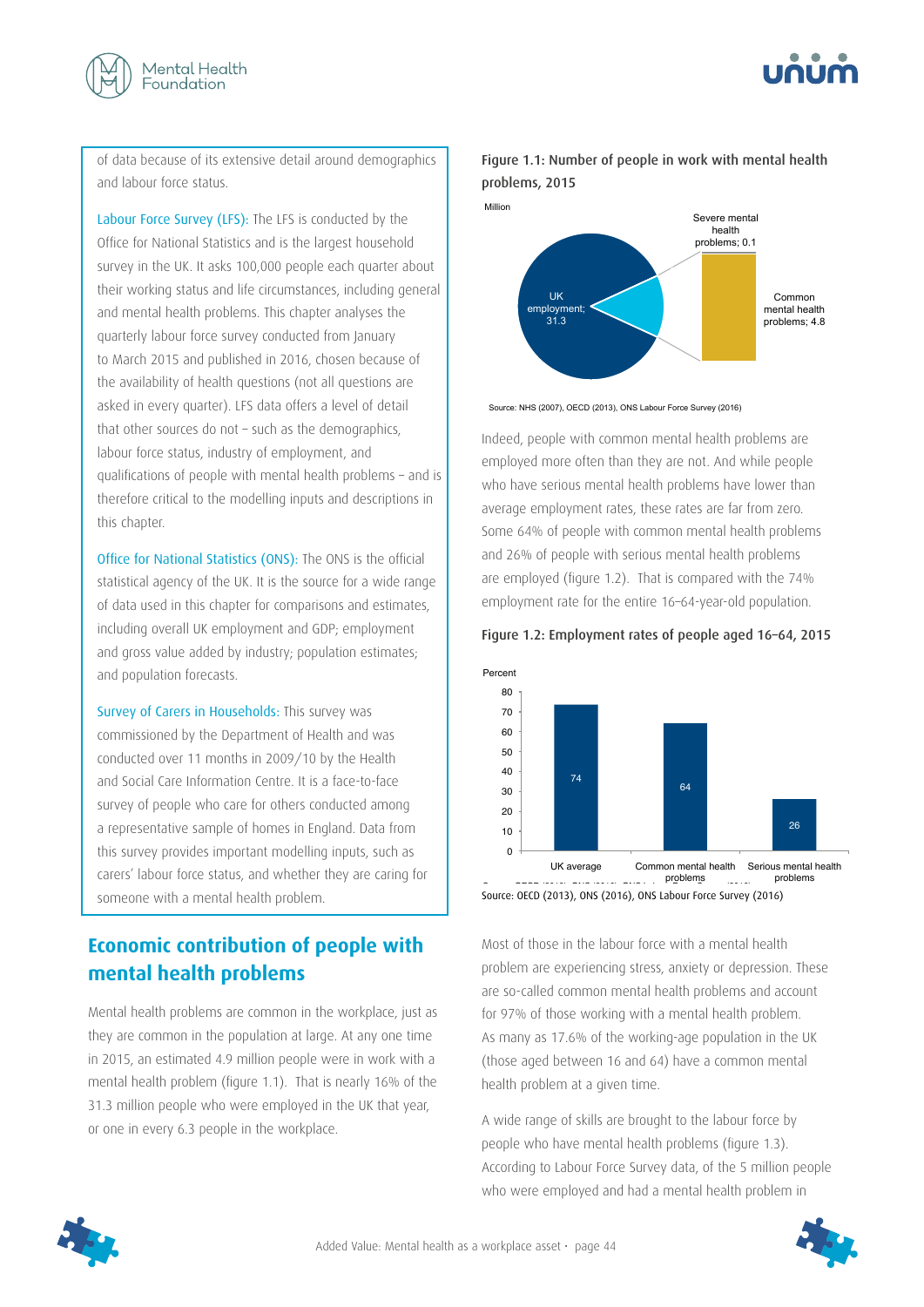![](_page_45_Picture_0.jpeg)

2015, 19% had a first degree or a foundation degree, 14% had O-level/GCSE grade A\*–C or equivalent qualifications, 9% had a higher degree, 8% had a national vocational qualification (NVQ) level 3, and 7% had A-level or equivalent qualifications. Just 5% had no qualifications.

![](_page_45_Figure_2.jpeg)

![](_page_45_Figure_3.jpeg)

People with mental health problems also work in all industrial sectors of the economy, from health and social care to agriculture and forestry (figure 1.4). In 2015, an estimated 880,000 people with mental health problems were employed in the health and social care sector (18% of all people employed with mental health problems), 690,000 were employed in the education sector (14%), 600,000 in wholesale and retail (12%), nearly 400,000 in manufacturing (8%), and 340,000 in government (7%). Combined, these five sectors accounted for 58% of all employment of people with mental health problems, slightly more than the share of employment in those industries overall, at 48%.

Several of these sectors, including health and social care, education and government, have high concentrations of public sector workers. This is consistent with other studies that have found that the public sector has a high prevalence of people employed with mental health problems. It is not clear why, although there are several possibilities. Perhaps these sectors are especially stressful and contribute to mental health problems; they may attract people who are prone to mental health problems, either because of a perception that they offer more support or appealing terms and conditions, or because people with mental health problems are drawn to helping others; or it could be a combination of these effects.

![](_page_45_Figure_6.jpeg)

![](_page_45_Figure_7.jpeg)

Even so, the vast majority of people with mental health problems work in the private sector (figure 1.5). An estimated 3.7 million people were employed in the private sector and had a mental health problem in 2015, or 75% of all employment among people with mental health problems.

Excluding public sector employees then, people with mental health problems are most commonly employed in wholesale and retail (600,000 or 16% of all private sector employment of people with mental health problems), health and social care (520,000 or 14%), manufacturing (400,000 or 11%), hotels and restaurants (330,000 or 9%) and education (300,000 or 8%). Combined, these sectors accounted for 2.2 million people who were employed with mental health problems, which is 57% of the total. For comparison, these sectors make up 49% of all private sector employment. **EVERT TO EXAMPLAIS.** The valuation of the sector same of the sector same of the sector same of the sector same is a section of the sector of experiment and that is a section of the sector (figure 1.5.<br>
Figure 1.5: **Priva** 

## Figure 1.5: Private sector employment by industry for

Source: ONS APMS, ONS Labour Force Survey (2016), Oxford Economics

![](_page_45_Figure_11.jpeg)

![](_page_45_Picture_12.jpeg)

![](_page_45_Picture_13.jpeg)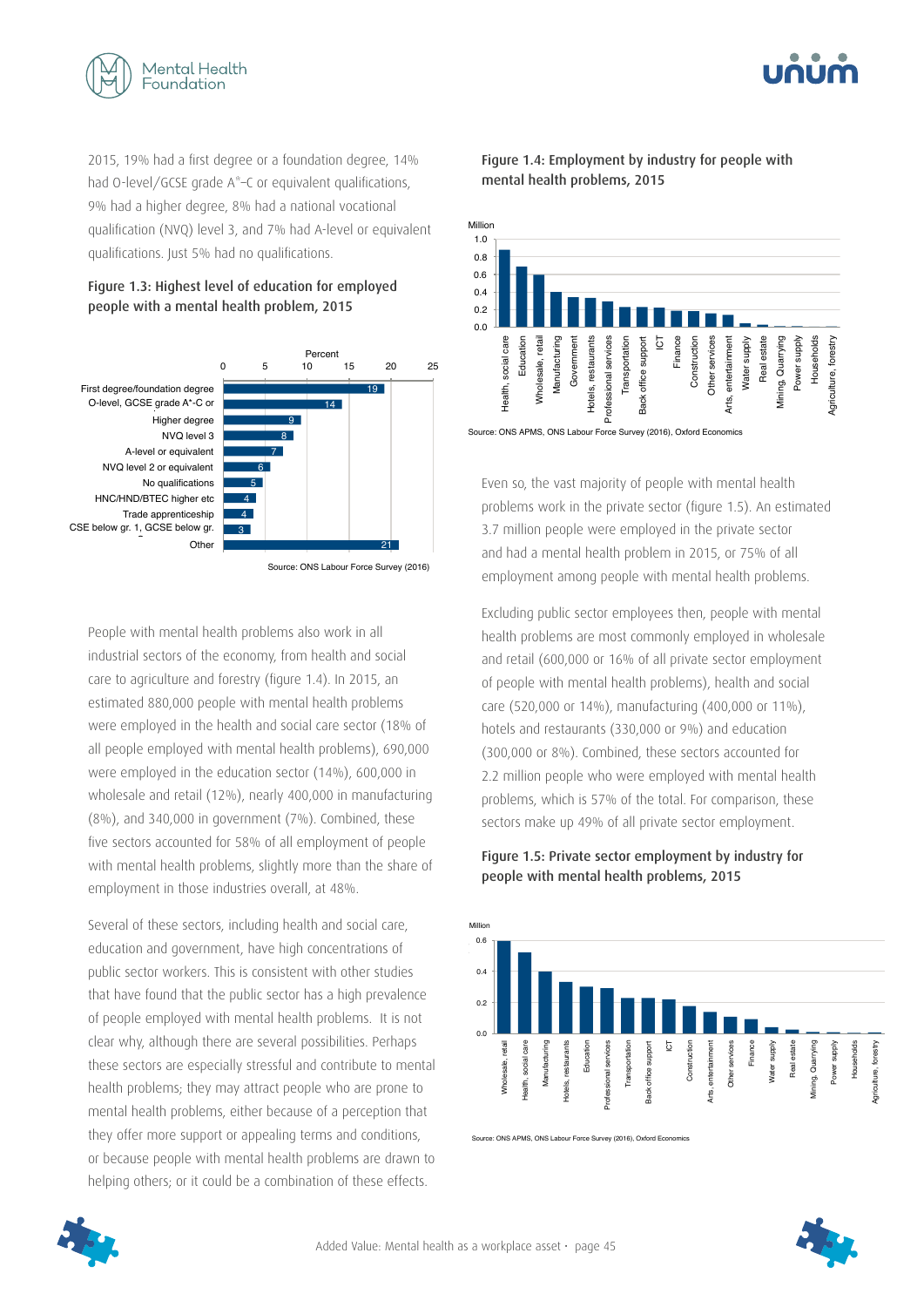<span id="page-46-0"></span>![](_page_46_Picture_0.jpeg)

There are some sectors where people with mental health problems are notably under-represented. These include agriculture, forestry and fishing (where 2.3% of the private sector labour force is estimated to have a mental health problem), real estate (5.4%), back-office support sectors (8.5%) and construction (8.9%). For each of these industries, prevalence is lower than an estimated 14.4% prevalence rate in the private sector overall.

All of these people working with mental health problems made a substantial contribution to the UK economy in 2015. Taking into account the industries in which they work and the rates of full-time and part-time work among those with mental health problems, we estimate that the 5 million people in work with mental health problems made a £226 billion gross value added contribution to UK GDP in 2015, or 12.1% of the total (figure 1.6).

While it is difficult to measure accurately, we estimate that the vast majority of this contribution came from the private sector. By accounting for the distribution of public and private sector employment in each of the 20 industries we analysed, we estimate that people with mental health problems who were working in the private sector generated a £172 billion gross value added contribution to UK GDP in 2015. That is 76% of all gross value added created by those with mental health problems, and 9.2% UK GDP that year.

#### Figure 1.6: Employment and gross value added contribution of people with mental health problems, 2015

![](_page_46_Figure_6.jpeg)

#### **Foregone contributions to UK GDP**

As the previous section conclusively demonstrates, people with mental health problems contribute substantially to the UK economy. But mental health problems also have costs for people and for businesses. For example, mental health problems may prevent people from joining the labour force, may cause people to be absent or less productive at work, or may force them to leave the labour force. This section attempts to estimate the degree to which UK GDP is smaller because of mental health problems, along with their effects on people and businesses. We also acknowledge that many of these losses are difficult to measure, however, and they should therefore be considered only indicative of the scale of the problem.

In total, we estimate that the UK GDP could have been £25 billion higher in 2015 if not for the cost arising from the consequences of mental health problems to both individuals and businesses. This is 1.3% of GDP in that year, or equivalent to the gross value added produced by all people working in Birmingham in 2013. Each element of these losses is discussed in turn below.

#### Mental health problems can prevent people from joining the labour force

The largest of the costs of mental health problems is that the UK economy is smaller than it otherwise would be because some people with mental health problems are unable to work. Labour Force Survey data collected by the Office for National Statistics indicates that 186,100 people wanted to work in 2015 but could not join the labour force because of their mental health problem (figure 1.7). About 161,400 of these people said their mental health problem was a longterm one and the reason they were not searching for a job, while 24,700 said their problem was temporary.

#### 85 21 76 4 Long-term Temporary  $\mathbf{0}$  $20$ 40 60 80 UUS Common mental health problem<br>100 1 Source: ONS Labour Force Survey (2016) 000s

#### Figure 1.7: People not in the labour force due to a mental health problem, 2015

![](_page_46_Picture_15.jpeg)

![](_page_46_Picture_17.jpeg)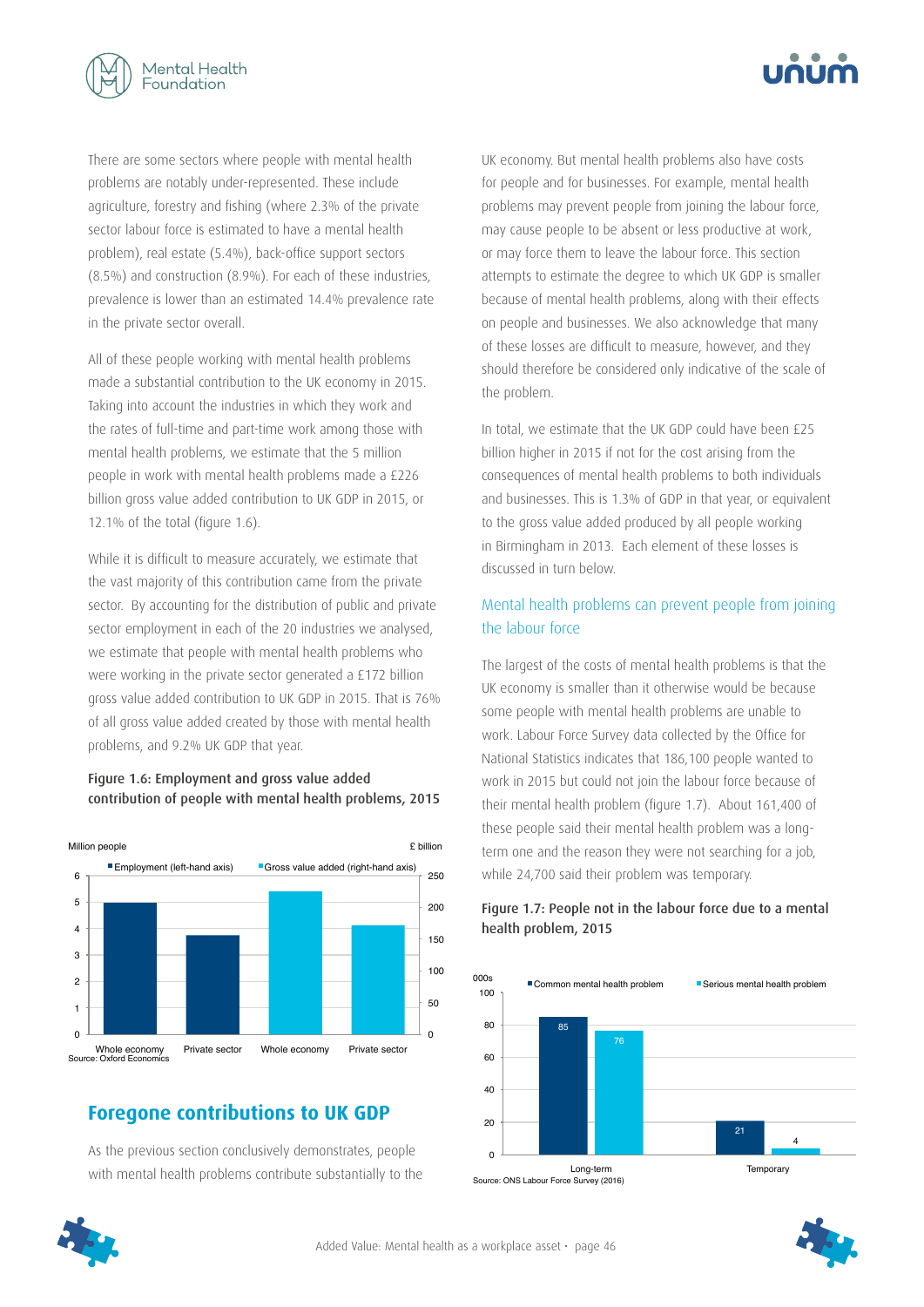![](_page_47_Picture_0.jpeg)

![](_page_47_Picture_1.jpeg)

Many of those who cannot join the labour force because of their mental health problem are nonetheless well-qualified, suggesting a relatively high productivity loss. Over 72% of those who say they would like to work but aren't searching for a job because of their health problem had some sort of qualification (figure 1.8). For example, 18% had O-level or GCSE grade A\*–C or equivalent qualifications and 7% had a degree.

#### Figure 1.8: Highest qualification for people who want a job but are not looking because of their mental health problem, 2015

![](_page_47_Figure_4.jpeg)

It is possible to estimate the scale of the GDP contribution foregone because people with mental health problems are not in the labour force by looking at the productivity of workers with mental health problems. Given the industrial sectors they choose to work in, the average worker with a mental health problem is estimated to make a £45,325 gross value added contribution to UK GDP economy in 2015. Multiplying this figure by the 181,600 people who could not join the labour force because of their mental health problems suggest some £8.4 billion was lost in foregone gross value added. About £7.3 billion of this amount (87% of the total) is from longterm illness, while £1.1 billion (13% of the total) arises from temporary illness. The private sector's share of this lost gross value added is likely around £6.4 billion, or 76% of the total. For context, that is about 0.5% of all private sector gross value added created in the UK in 2015.

#### Mental health problems can cause sickness absence

Where people are able to continue to work, people with mental health problems, just as those with physical health problems, may take days off work due to their illness. These are counted as sickness absences by the Office for National Statistics, and reduce UK GDP.

According to the ONS Labour Force Survey, in 2015, people took 138.7 million working days off because they were ill or in pain (figure 1.9). That is about 4.4 days per person employed. Neck, limb, back and other musculoskeletal problems combined were the most common main cause cited for sickness absences, adding up to 32.4 million working days lost, or 23% of the total. Common and serious mental health problems were the third most important cause, leading to 17.6 million sickness absence days in 2015, or 12.7% of the total.

#### Figure 1.9: Number of working days lost due to sickness absence, 2015 0 10 20 30

![](_page_47_Figure_10.jpeg)

Source: ONS Labour Force Survey (2016), Oxford Economics

The average number of sickness absences per worker has been declining for two decades (figure 1.10). The latest ONS data shows that the number of days absent from work due to sickness per person employed in the UK in 2015 was 4.4, which is 60% of the number of days taken per person employed in 1993, at 7.2. And while it is beyond the scope of this study to determine the causes, the observed data is striking, and suggests that some combination of the following has been occurring: people have grown healthier, are more often attending work while ill, or are taking fewer illegitimate sickness absences.

#### Figure 1.10: Number of sickness absence days taken for all reasons, 1993–2015

![](_page_47_Figure_14.jpeg)

![](_page_47_Picture_15.jpeg)

![](_page_47_Picture_17.jpeg)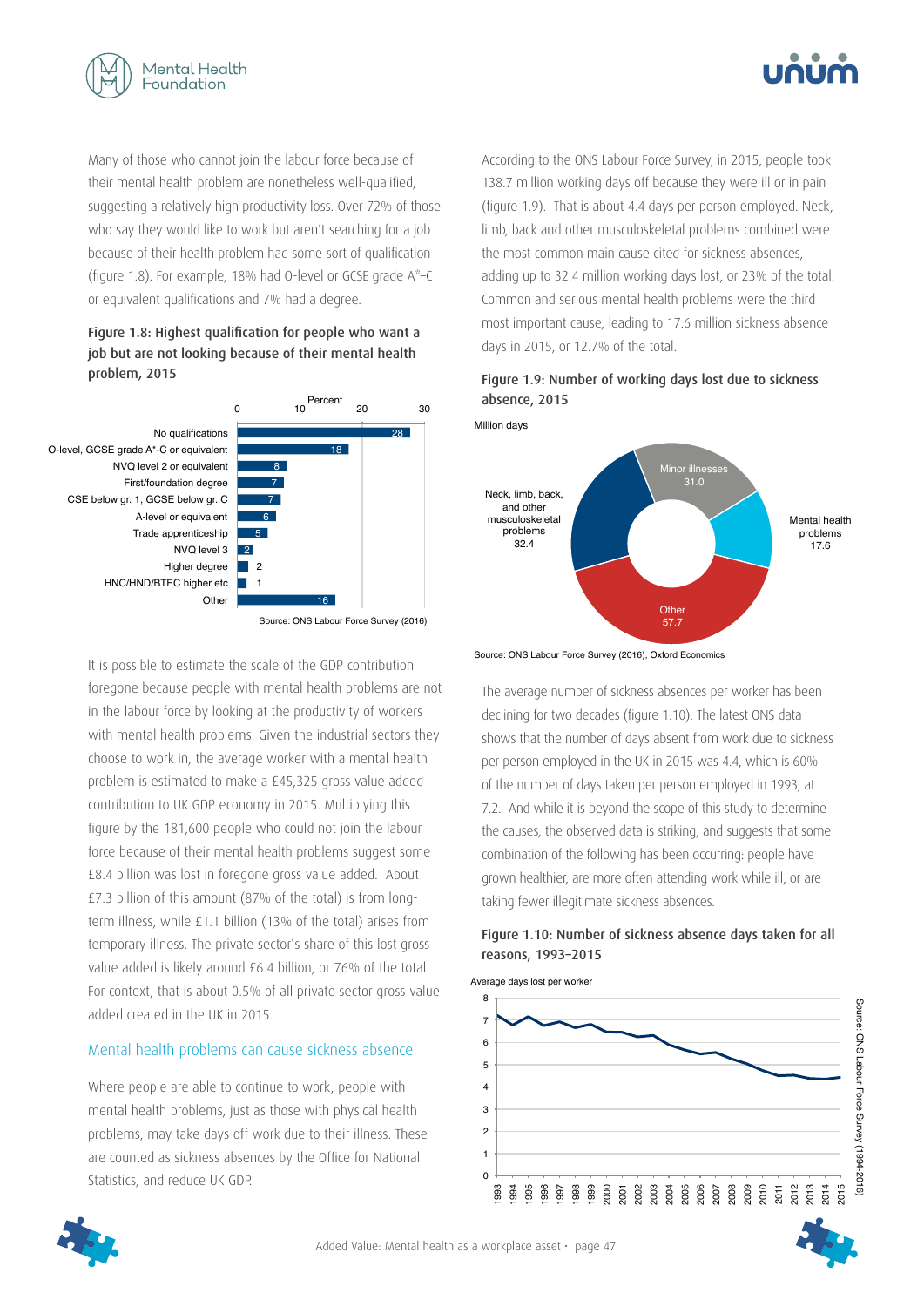![](_page_48_Picture_0.jpeg)

Less historical data is available about sickness absences due to mental health problems. In 2015, slightly more than three sick days per person employed with mental health problems were taken because of those mental health problems, up slightly from previous years (figure 1.11). It is not clear from this relatively short time-series that this is part of a genuine, long-term trend or if it is merely a short-term fluctuation.

![](_page_48_Figure_3.jpeg)

![](_page_48_Figure_4.jpeg)

Most absences taken because of mental health problems – 17 million, or 97% of all sickness days taken due to mental health problems – were a result of common mental health problems like stress, depression and anxiety (figure 1.12). The remaining 600,000 days, or 3%, were due to serious mental health problems like bipolar disorder and schizophrenia.

#### Figure 1.12: Number of sickness absence days taken due to mental health problems, 2015

![](_page_48_Figure_7.jpeg)

Source: ONS Labour Force Survey (2016)

![](_page_48_Picture_9.jpeg)

Based on the same productivity estimate used in the section discussing workers who cannot join the labour force because of mental illness (£45,325 per employee per year for those who have mental health problems), we estimate that these sickness absences resulted in a foregone gross value added contribution to UK GDP of about £4.3 billion in 2015.

#### Mental health problems can reduce productivity

In addition to sickness absences, those who are in work and experiencing a mental health problem may experience reduced productivity, often called 'presenteeism'. Considering there are an estimated 5 million people in the UK who are in work with a mental health problem, the foregone productivity from presenteeism could be significant.

It is difficult to accurately measure the foregone economic contribution from reduced productivity, as few, if any, estimates exist for how much less productive staff are when they turn up for work when unwell. Therefore, this report, following Sainsbury Centre for Mental Health (2007), adopts findings from an international academic literature review to produce a conservative estimate. The literature suggests that presenteeism could cause between 1.9 and 6.8 times as many working days lost as absenteeism. Because the estimates vary widely, it is sensible to err on the side of caution. Therefore, taking the same conservative approach as the Sainsbury Centre (2007) report, we assume that presenteeism results in 1.5 times as many working days lost as absenteeism, which is slightly lower than the lowest estimate found in the literature review.

Using that rule of thumb, the foregone gross value added contribution to UK GDP due to the productivity costs that mental health problems impose is estimated to have been around £6.5 billion in 2015 (figure 1.13). To put that in context, it is nearly 12% of the estimated cost of presenteeism to the UK economy across all types of employees, at £55.3 billion (3% of UK GDP in 2015).

![](_page_48_Picture_15.jpeg)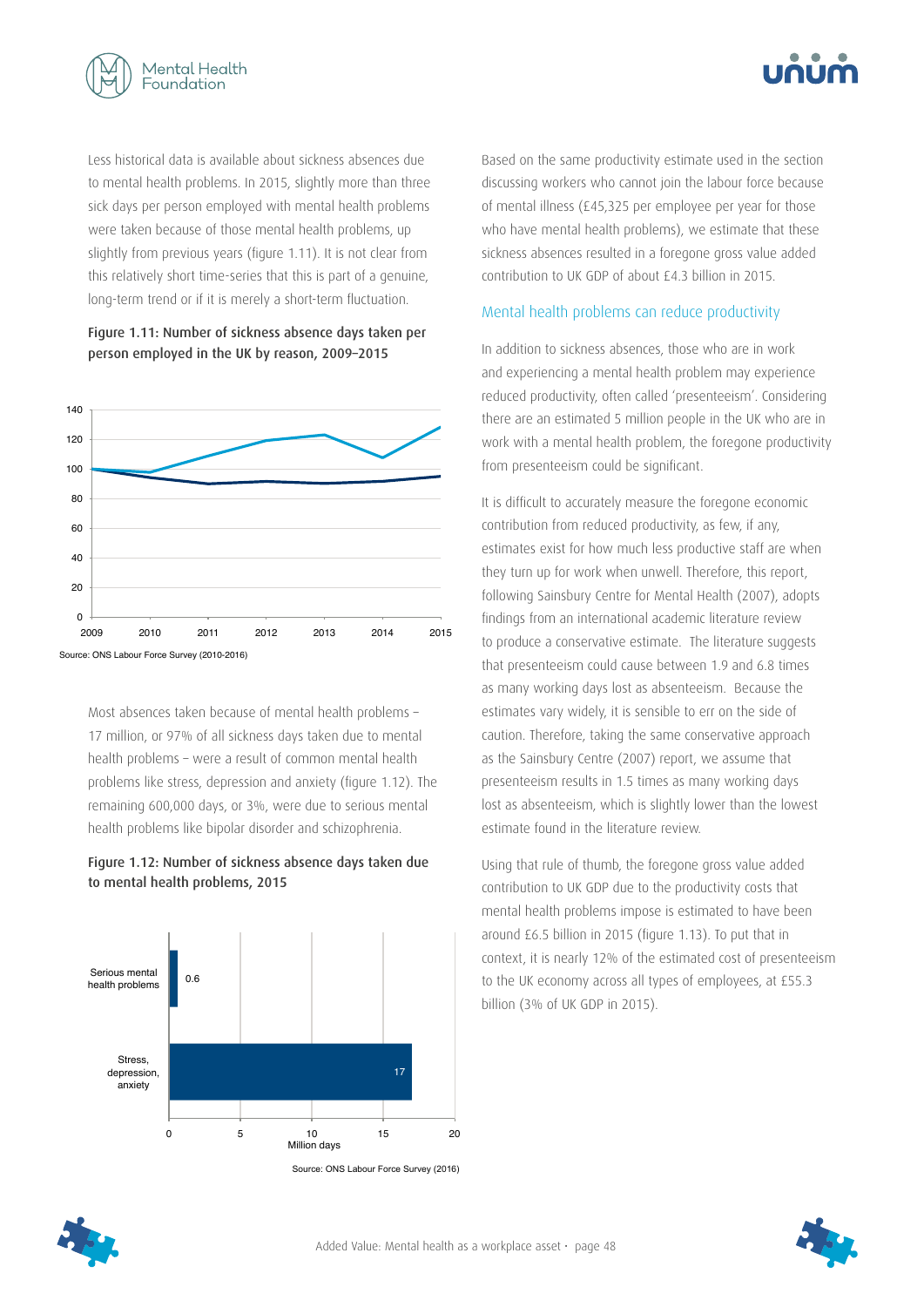![](_page_49_Picture_0.jpeg)

![](_page_49_Picture_1.jpeg)

Figure 1.13: Cost of presenteeism for the UK economy of those with mental health problems and of all other people in work

![](_page_49_Figure_3.jpeg)

Source: ONS Labour Force Survey (2016), Sainsbury Centre (2007)

#### Wider, knock-on effects of mental health problems

Mental health problems may also have a range of wider, knock-on effects for the UK economy. Not all are easily quantifiable. One example is the number of people who leave the labour force or reduce their hours to care for those with mental health problems. Informally caring for others is immensely valuable to society, but because it is not a marketbased activity this social contribution is difficult to measure and is not counted as part of GDP.

However, it seems intuitive that if mental health problems were less prevalent then more people could participate in the formal labour force rather than caring for relatives or friends, and this would contribute to measured GDP in the UK. The foregone gross value added contribution to UK GDP from carers leaving the labour force is one indicator, albeit imperfect, of the scale of the costs of mental health problems in the UK. In 2015, an estimated 93,100 people were out of the labour force because they were caring for someone with a mental health problem (figure 1.14). A further 27,800 people were working reduced hours in order to care for someone with a mental health problem.

Assuming the people who needed to leave the labour force to care for relatives or friends with mental health problems are as productive as the average UK worker, and assuming that those who reduced their hours to provide such care became part-time workers (in the absence of better data), UK GDP

may have been £5.4 billion smaller in 2015 than if those carers could have continued with their original jobs or hours. The vast majority of this amount (£4.9 billion, or over 91%) was due to people leaving the labour force entirely to care for someone with a mental health problem.

Figure 1.14: Number of people who left the labour force or reduced their hours in order to care for someone with a mental health problem, and foregone gross value  $\alpha$ dded, 2015

![](_page_49_Figure_11.jpeg)

Those with mental health problems and carers leaving the labour force can result in lost productivity and training costs for employers. Employers may need to hire temporary replacements, then find and train permanent replacements. This can be costly. Oxford Economics has previously estimated that the cost to businesses and the economy from lost gross value added of the time that new employees take to reach optimal productivity is £25,200 per worker who leaves. Businesses then bear a cost of about £5,500 per employee to find and train a new employee (figure 1.15).

Based on Labour Force Survey data, we estimate that about 16,000 people whose main health problem is a mental health problem left their jobs for health reasons in 2015. And assuming that carers are equally likely to leave the labour force at any age, an estimated 1,900 may have left in 2015 alone. If so, this would mean a foregone gross value added contribution of about £460 million that year as replacement workers take time to reach optimal productivity.

![](_page_49_Picture_14.jpeg)

![](_page_49_Picture_15.jpeg)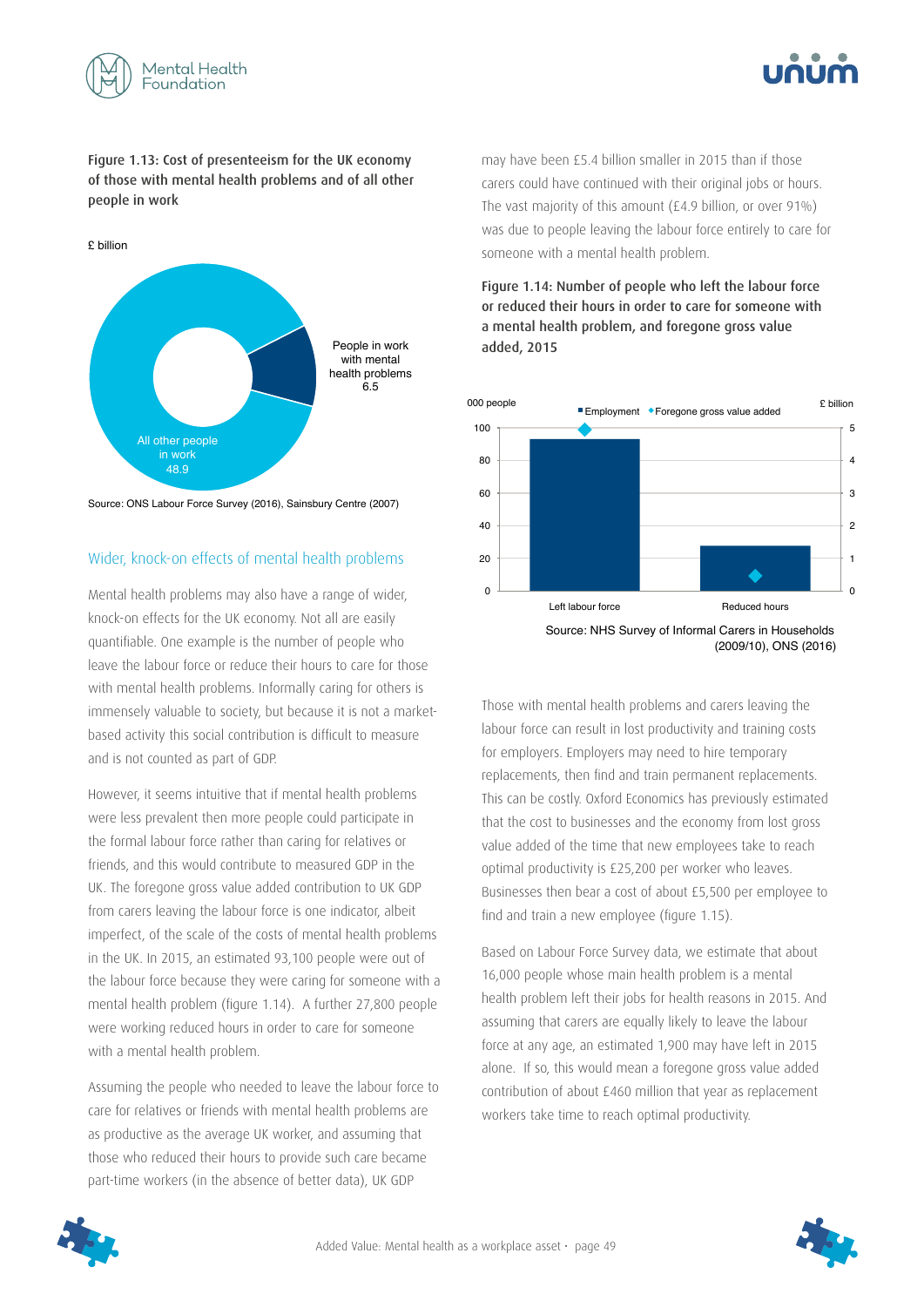![](_page_50_Picture_0.jpeg)

#### Figure 1.15: Lost productivity and hiring and training cost when an employee leaves his or her job, 2015

![](_page_50_Figure_3.jpeg)

#### Total foregone contribution to UK GDP due to mental health problems in the UK, 2015

Evidence presented in this chapter shows that mental health problems impose substantial costs on people and businesses. Including people who can't join the labour force, carers leaving the labour force or reducing hours, sickness absence, and employee turnover, we estimate that mental health problems are responsible for about £25 billion in foregone gross value added (figure 1.16). For comparison, that is equivalent to 1.3% of UK GDP in the UK in 2015.

About 34% of this total amount is accounted for by economic activity foregone because people with mental health problems do not join the labour force, 26% by reduced worker productivity (presenteeism), 22% by people who left the labour force to care for relatives or friends with mental health problems, 17% by sickness absence caused by mental health problems, and 2% by employee turnover.

#### Figure 1.16: Total costs to individuals and business arising from mental health problems, 2015

![](_page_50_Figure_8.jpeg)

The private sector's share of the total foregone gross value added is likely to have been around £19 billion, an estimate that takes into account the industrial sectors in which people with mental health problems work in.

There have been a handful of other studies that have assessed the costs of mental health problems in the UK. These are discussed in the box below. Because of methodological and measurement differences, none are directly comparable to the estimates presented in this chapter.

#### Findings from similarly-themed studies

 The Sainsbury Centre for Mental Health (2003) report examined three types of costs: quality of life costs, costs to businesses and the economy (termed 'output' costs) and healthcare costs. The study found that mental health problems imposed quality of life costs worth £41.8 billion on individuals in 2002/3 (this and other pound values in this box have not been adjusted for inflation); at the same time, businesses, the economy and the unpaid sector experienced costs or foregone output worth £23.1 billion; and the NHS, local authorities and informal carers bore costs of £12.5 billion due to mental health problems. The cost to businesses and the economy are variously measured as lost productivity, foregone employee compensation, or other, unspecified costs. Elsewhere in this study, all foregone contributions to the UK economy are measured as gross value added. Because of these measurement differences, the Sainsbury Centre for Mental Health estimates cannot be compared directly to the estimates presented elsewhere in this report.

 Sainsbury Centre for Mental Health (2007) assessed the costs businesses experienced due to mental health problems and did not assess healthcare or quality of life costs, as in the 2003 report. The 2007 report found that reduced productivity due to mental health problems may impose a £15.1 billion annual cost on businesses; sickness absences a further £8.4 billion; and staff turnover another £2.4 billion. These estimates are not directly comparable to  $\parallel$  those presented elsewhere in this report because costs to  $\frac{du}{dt}$  businesses are not synonymous with foregone gross value  $\parallel$  added. In addition, there is a large methodological difference between Sainsbury Centre for Mental Health (2007) estimates and Oxford Economics estimates of the number of sick days that can be attributed to mental health problems. Labour Force Survey data suggests that 12.7% of all sickness health problems not  $\begin{bmatrix} 1 & 1 \\ 1 & 1 \end{bmatrix}$ 

![](_page_50_Picture_14.jpeg)

![](_page_50_Picture_16.jpeg)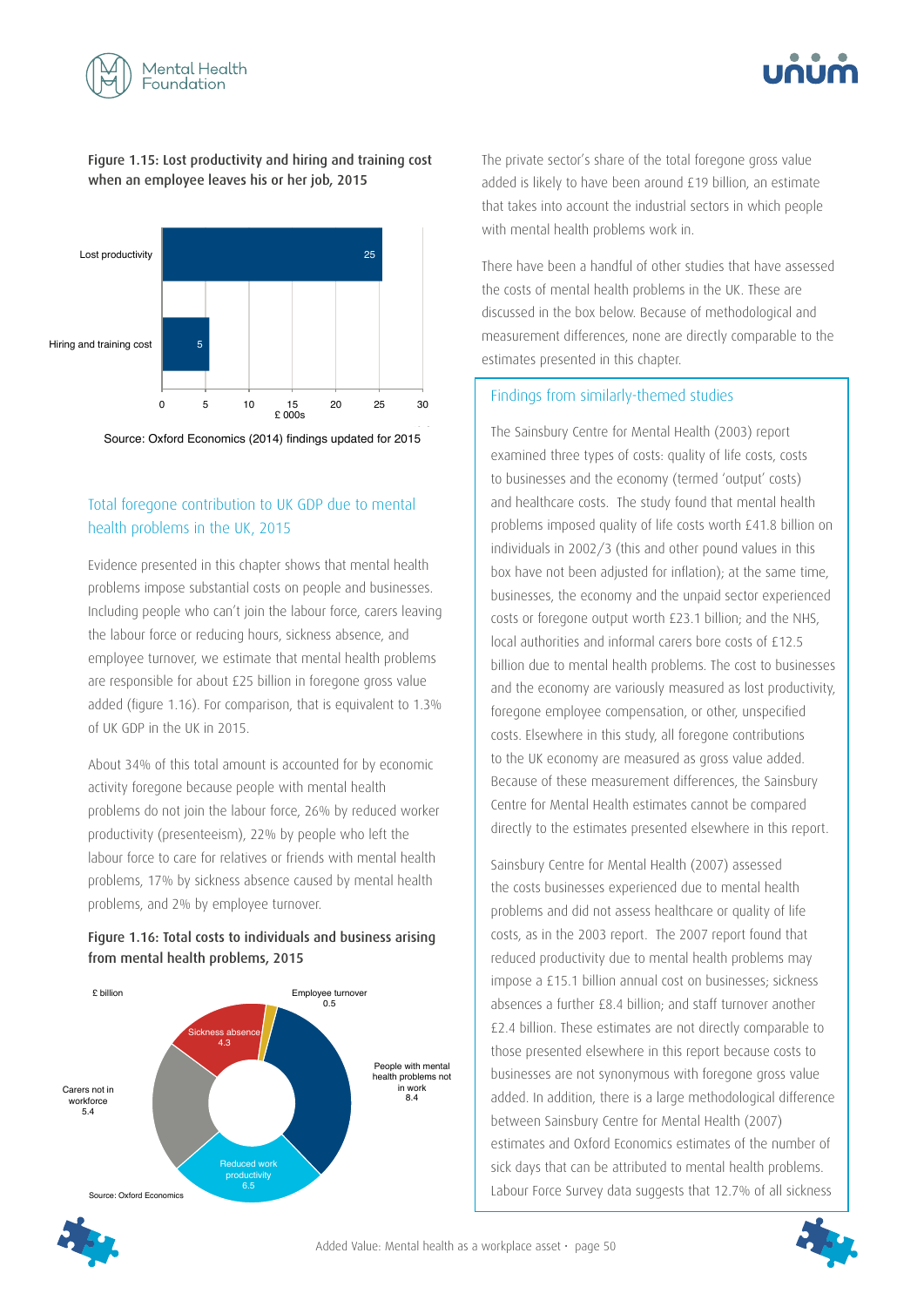<span id="page-51-0"></span>![](_page_51_Picture_0.jpeg)

absences in 2015 were due to mental illness, or about 17.6 million working days. In contrast, Sainsbury Centre for Mental Health (2007) estimated that 40% of all sickness days taken in 2007 were due to mental health problems, which was estimated at the time to amount to 70 million working days. We could not find evidence to support such a high figure in the literature at the time or since then.

 The Centre for Mental Health (2010) was an update to the Sainsbury Centre for Mental Health (2003) report. The former used changes in employee compensation, GDP and expenditure on adult mental health services by the NHS and local authorities to extrapolate earlier findings. The updated report found that quality of life costs had grown to £53.6 billion (up 28% from 2002/3), costs to businesses and the economy rose to £30.3 billion (up 31%), and health and social care costs rose to £21.3 billion (up 70%). For the same reasons as discussed for Sainsbury Centre for Mental Health (2003), Centre for Mental Health (2010) estimates are not directly comparable to the foregone gross value added estimates presented elsewhere in this report.

### **How mental health problems will affect the UK economy in 2030**

In the context of the opportunity foregone to boost UK GDP by enabling more people with mental health problems to remain in the labour force or by reducing the impact of absenteeism or presenteeism, it is instructive to consider how UK GDP might change if these patterns could be altered, even if only a little. This section of the report forecasts the number of people who will have a mental health problem in the UK in 2030, and how they will affect the economy. We will then consider the potential benefits if 10% of the costs of mental health problems were eliminated.

We expect the number of people with mental health problems to grow in proportion to the population, with little to no contribution from increasing prevalence. That is because, at present, there appears to be no evidence that the prevalence of mental health problems is increasing. The King's Fund, an English health charity, found in 2008 that 'there is no evidence that we are becoming more anxious or depressed or that many more of us are suffering from serious conditions such as schizophrenia and severe personality disorders'. We are not aware of any evidence to the contrary, including findings

in the 2000 and 2007 versions of the Adult Psychological Morbidity Survey.

The Office for National Statistics (2015) expects the UK population to get bigger and older between now and 2030 (figure 1.17). Based on these population projections, the number of people with mental health problems is expected to grow from 9.2 million to 9.9 million, an increase of 7.7%. This increase is slightly less than the population growth rate (which is forecast to be 9.6% between now and 2030) because older people have a lower prevalence of mental health problems than younger people (perhaps because they are less affected by workplace and child-rearing stresses) and the older population is expected to grow faster than the younger population.

![](_page_51_Figure_8.jpeg)

![](_page_51_Figure_9.jpeg)

Holding the prevalence of mental health problems and employment by age constant at 2015 rates and allowing population by age to grow according to Office for National Statistics projections, the number of people who are in work and have a mental health problem is expected to increase from 5 million in 2015 to 5.2 million in 2030, an increase of 3.6%. Based on this, and an estimate of how UK workers' productivity is likely to increase over the next 15 years, we forecast that people with mental health problems will make a £294 billion gross value added contribution to UK GDP in 2030. That is up from £226 billion in 2015, a 30% increase due mostly to expected productivity growth.

Mental health problems could by that time result in UK GDP being £33 billion lower than it otherwise would be by 2030, by preventing people from joining the labour force, requiring

![](_page_51_Picture_12.jpeg)

![](_page_51_Picture_14.jpeg)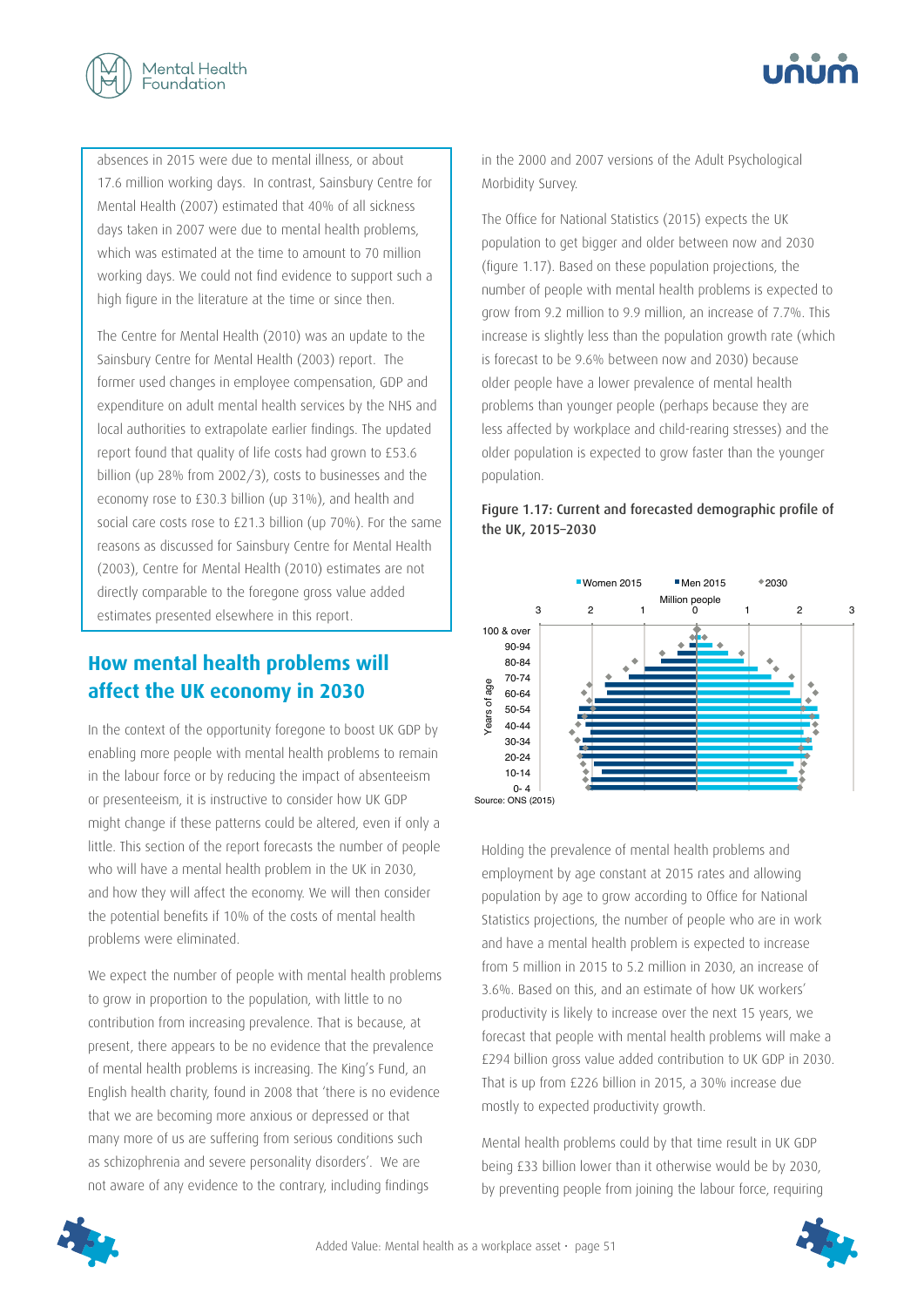![](_page_52_Picture_0.jpeg)

![](_page_52_Picture_1.jpeg)

they take sick days off work, reducing productivity while at work, and causing employee turnover (for both those with mental health problems and carers). These costs, like the benefits above, are expected to be 30% higher than the equivalents in 2015, due mostly to expected productivity growth in the next 15 years.

#### The potential benefits of a reduction in the costs of mental health problems

Some businesses have successfully reduced the costs of mental health problems among their workers, particularly by improving productivity and work satisfaction (see the case study on mitigating the cost of mental health problems below). If more businesses did so, the UK economy could benefit substantially. For example, if just 10% of the forecasted, foregone gross value added contribution to UK GDP were mitigated by 2030, it would result in an increase in UK GDP of £3.3 billion (0.1% of forecasted UK GDP in 2030).

 Case study: mitigating the cost of mental health problems

 Can any of the costs that mental health problems impose on people and businesses be mitigated?

 The Organization for Economic Cooperation and Development (OECD) recently discussed some examples of good practices by UK companies that may have mitigated some of the costs of mental health problems.

 For example, BT, the telecommunications company, has programmes to promote wellbeing and mental health as well as to identify distress and intervene early using an online stress assessment; it even provides a CBT service for 'mild-to-moderate' mental health problems. The OECD report notes that BT's programmes have, according to BT, reduced sickness absences attributable to poor mental health by 30% and helped 75% of people who had been absent for more than six months return to work.

 The OECD also mentioned EDF, the energy company, which has said it was losing about £1.4 billion per year from reduced productivity among employees with mental health problems. The company responded by offering psychological support to employees and training for managers to help them recognise and manage the effects of mental health

problems. The company has estimated that its initiatives saved nearly £230,000 from productivity improvements, while increasing job satisfaction from 36% to 58%.

#### **Conclusion**

This chapter assessed the economic contribution that people in work with a mental health problem made in 2015, as well as the foregone gross value added caused by mental health problems.

The results are important because they clearly show that the 5 million people who had a mental health problem in 2015 contributed about nine times more to UK GDP than their mental health problems cost the economy. In 2015, people with mental health problems contributed an estimated £226 billion gross value added contribution to UK GDP, while the economy was likely smaller by about £25 billion because of the challenges mental health problems pose.

A forecast based on the prevalence of mental health problems and population growth by age suggests that people with mental health problems will make important gross value added contributions to the economy for years to come, growing to an estimated £294 billion by 2030.

Furthermore, some companies have shown that the costs of mental health problems can be mitigated, illustrated in two case studies. Economy-wide, eliminating just 10% of foregone gross value added due to mental health problems could increase UK GDP by £3.3 billion, or 0.1% of forecasted total GDP in 2030.

![](_page_52_Picture_16.jpeg)

![](_page_52_Picture_17.jpeg)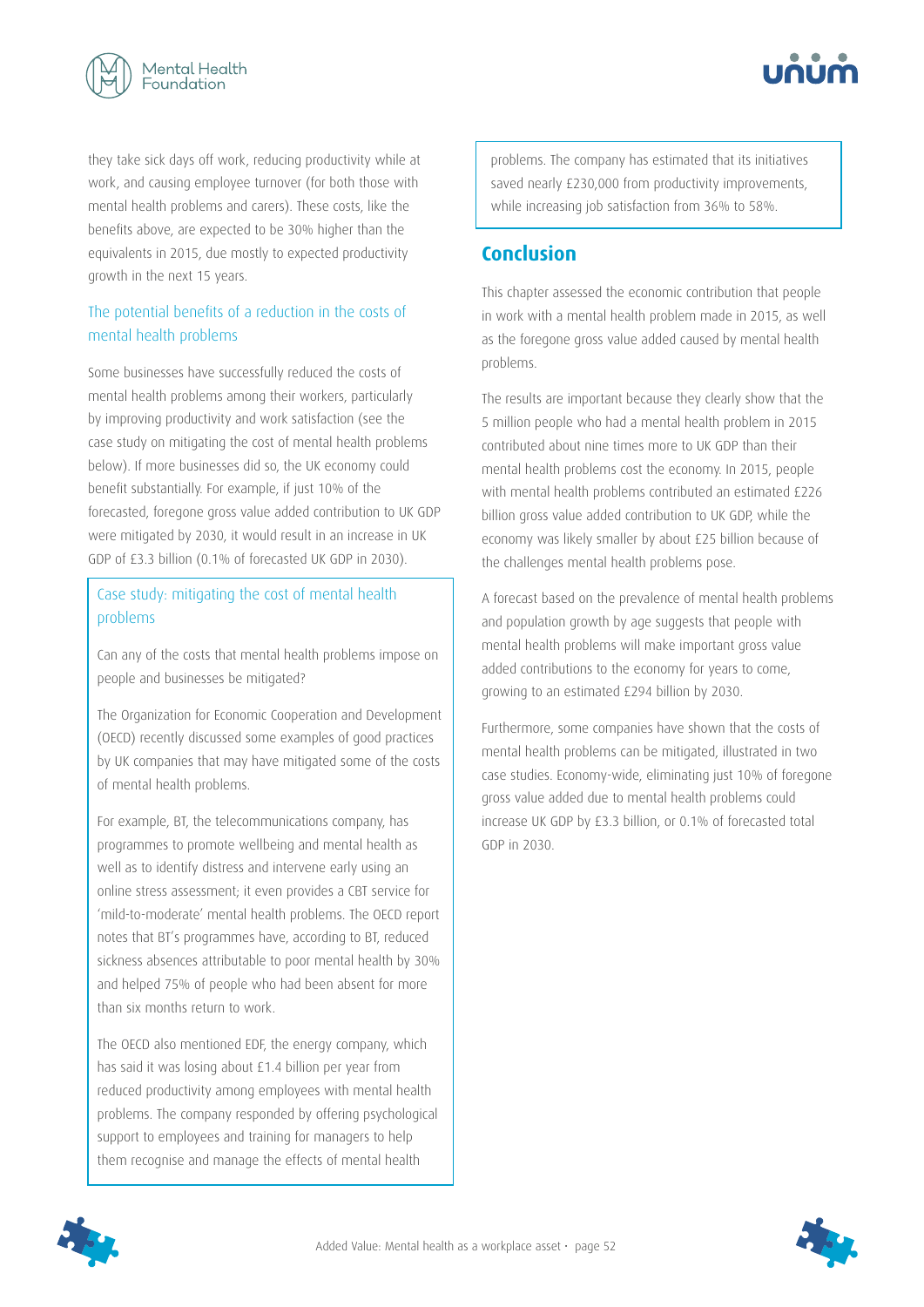<span id="page-53-0"></span>![](_page_53_Picture_0.jpeg)

![](_page_53_Picture_1.jpeg)

### **Sources and endnotes**

Centre for Mental Health. (2010). The Economic and Social Costs of Mental Health Problems in 2009/10.

Collins, J. J. (2005). The Assessment of Chronic Health Conditions on Work Performance, Absence, and Total Economic Impact for Employers.

Department for Business, Innovation and Skills. (2015). Business Population Estimates for the UK and Regions 2015.

Department of Health. (2011). Survey of Carers in Households, 2009–2010. Retrieved 2016.

Dewa, C. S., & Lin, E. (2000). Chronic Physical Illness, Psychiatric Disorder and Disability.

Goetzel, R. Z. (2004). Health, Absence, Disability, and Presenteeism Cost Estimates of Certain Physical and Mental Health Conditions Affecting U.S. Employers.

Health and Safety Executive. (2015). Work-Related Stress, Anxiety and Depression Statistics in Great Britain 2015 .

King's Fund. (2008). Paying the Price: The Cost of Mental Health Care in England in 2026. London: King's Fund.

Labour Force Survey (via ONS). (2016). UK Labour Market: July 2016. Retrieved 9 August 2016, from http://www.ons.gov.uk/ employmentandlabourmarket/peopleinwork/employmentandemployeetypes/bulletins/uklabourmarket/july2016

NHS Information Centre for Health and Social Care. (2007). Adult Psychiatric Morbidity in England, 2007: Results of a Household Survey.

OECD. (2014). Mental Health and Work: United Kingdom.

Office for National Statistics. (2014). Sickness Absence in the Labour Market: February 2014.

Office for National Statistics. (2016). Annual Business Survey 2014 Results.

Office for National Statistics. (2016). EMP03: Public Sector Employment by Industry.

Office for National Statistics. (2016). Estimate of the Number of Days of Sickness Absence Taken by Reason, UK, 2013 to 2015. Retrieved from https://www.ons.gov.uk/employmentandlabourmarket/peopleinwork/employmentandemployeetypes adhocs/005914estimateofthenumberofdaysofsicknessabsencetakenbyreasonuk2013to2015

Office for National Statistics. (2016). Labour Market Statistics Time Series Dataset (LMS).

Office for National Statistics. Social Survey Division. (2016). Quarterly Labour Force Survey, January–March, 2015.

ONS. (2016). Quarterly National Accounts: Quarter 1 (Jan to Mar) 2016.

Oxford Economics. (2014). The Cost of Brain Drain: Understanding the Financial Impact of Staff Turnover.

Ozminkowski, R. (2004). The Application of Two Health and Productivity Instruments at a Large Employer.

Ronald, K. C. (2006). The Prevalence and Effects of Mood Disorders on Work.

Sainsbury Centre for Mental Health. (2003). The Economic and Social Costs of Mental Illness.

Stewart, W. F. (2003). Lost Productive Time and Cost Due to Common Pain Conditions in the US Workforce.

The Sainsbury Centre for Mental Health. (2007). Mental Health at Work: Developing the Business Case.

![](_page_53_Picture_27.jpeg)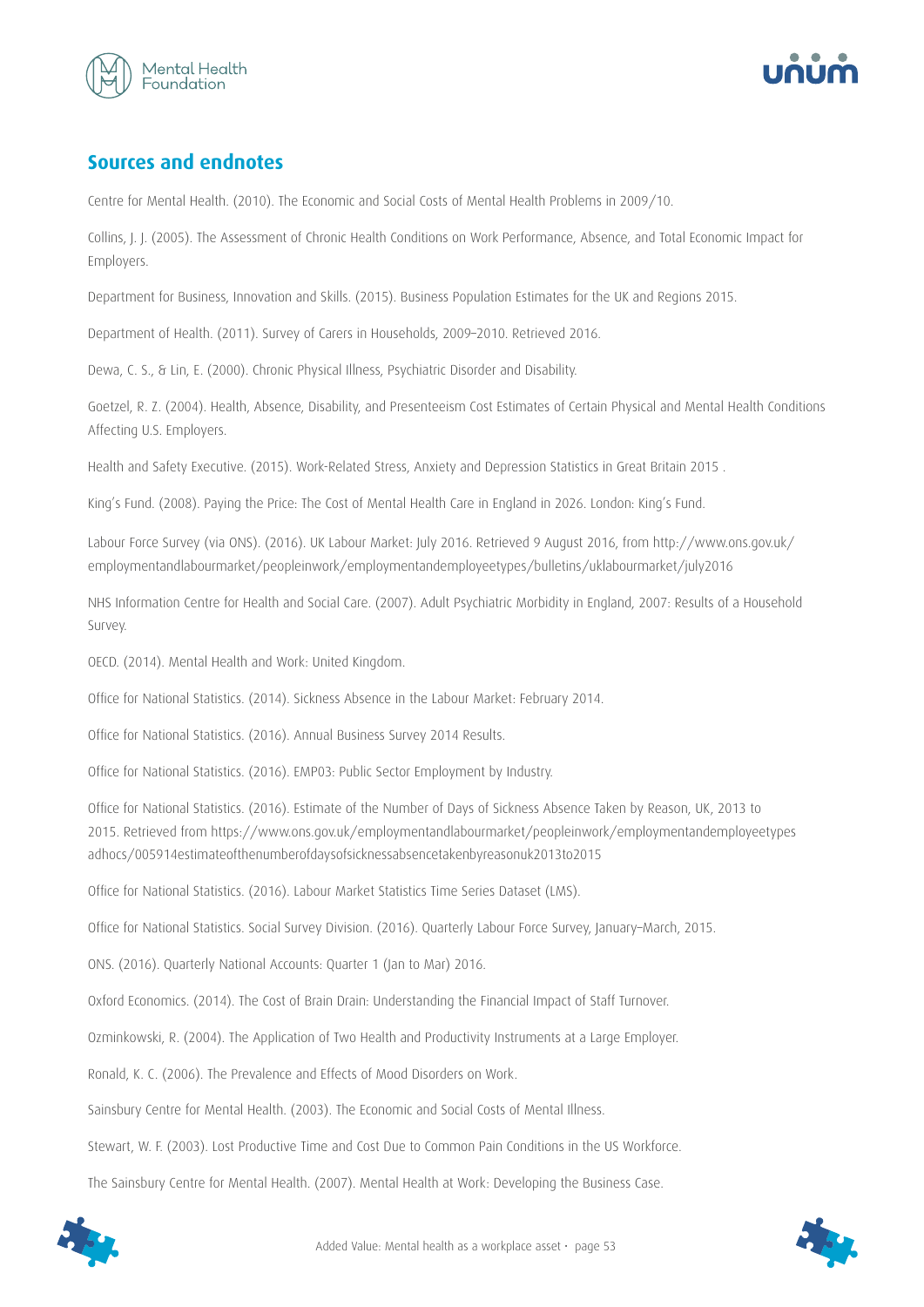![](_page_54_Picture_0.jpeg)

![](_page_54_Picture_1.jpeg)

Tilse, M. E., & Sanderson, D. K. (2005). Health and Wellbeing: Summary Report of Baseline Data.

i GDP is the most commonly used statistic to measure the health of the UK economy and whether the economy is entering or exiting a recession. It is all revenue earnt by UK companies and industries minus the value of the goods and services used while generating that revenue (with minor adjustments for taxes and subsidies).

iiGross value added is most simply understood at the firm level as the difference between turnover and bought-in costs used up in the creation of that turnover. Summed across all businesses and industries in the UK, gross value added is equal to GDP (after minor adjustments for taxes and subsidies).

iii(NHS Information Centre for Health and Social Care, 2007)

iv(Office for National Statistics. Social Survey Division, 2016)

v The structure of the Labour Force Survey questionnaire is such that the most accurate results are available for respondents' 'main' health problem rather than all listed health problems; unfortunately, results for peoples' main health problem are not suitable for estimating the prevalence of common mental health disorders, as the latter can coexist with more pressing health problems.

viDefinitions of mental health problems, including common vs serious mental health problems, were adopted from the ONS Labour Force Survey and the Adult Psychiatric Morbidity Survey.

vii(Office for National Statistics, 2016)

viii(OECD, 2014) and (Office for National Statistics. Social Survey Division, 2016).

ix(Labour Force Survey (via ONS), 2016)

x (NHS Information Centre for Health and Social Care, 2007).

xi(Health and Safety Executive, 2015)

xiiFull-time and part-time rates of employment were derived from (Office for National Statistics. Social Survey Division, 2016). About 64% of employed people with common mental health problems and 56% of people with serious mental health problems work full-time, while the remainder work part-time. In the UK on average, 73% of employed people work full-time.

xiiiPrivate sector employment by industry was estimated by subtracting public sector employment by industry from total employment by industry (Office for National Statistics, 2016). Gross value added in the private sector was estimated by multiplying employment in the private sector by gross value added per employee in each industry in the UK overall. This assumes that private sector and public sector employees are equally productive, which may not be the case.

xiv(ONS, 2016). Birmingham is defined as the NUTS3 region coded 'UKG31'. NUTS is the nomenclature of territorial units for statistics used widely in official statistics.

xvEstimates are based on the number of people in the Labour Force Survey who said that they wanted to work but were not looking for a job because of a short-term or long-term illness and they stated elsewhere that their main health problem was a mental health condition.

xviThis assumption may not hold if those who cannot join the labour force because of their mental health condition are more seriously ill than those who are in the labour force. In addition, this may be an overestimate to the extent that this group of people is more likely to have no qualifications than the group who is employed (28% compared to 5%). However, the estimates presented may underestimate the true figures because it includes only those whose main health problem is a mental health condition and does not count those who may have a mental health problem that is secondary to another health problem. We used

![](_page_54_Picture_19.jpeg)

![](_page_54_Picture_21.jpeg)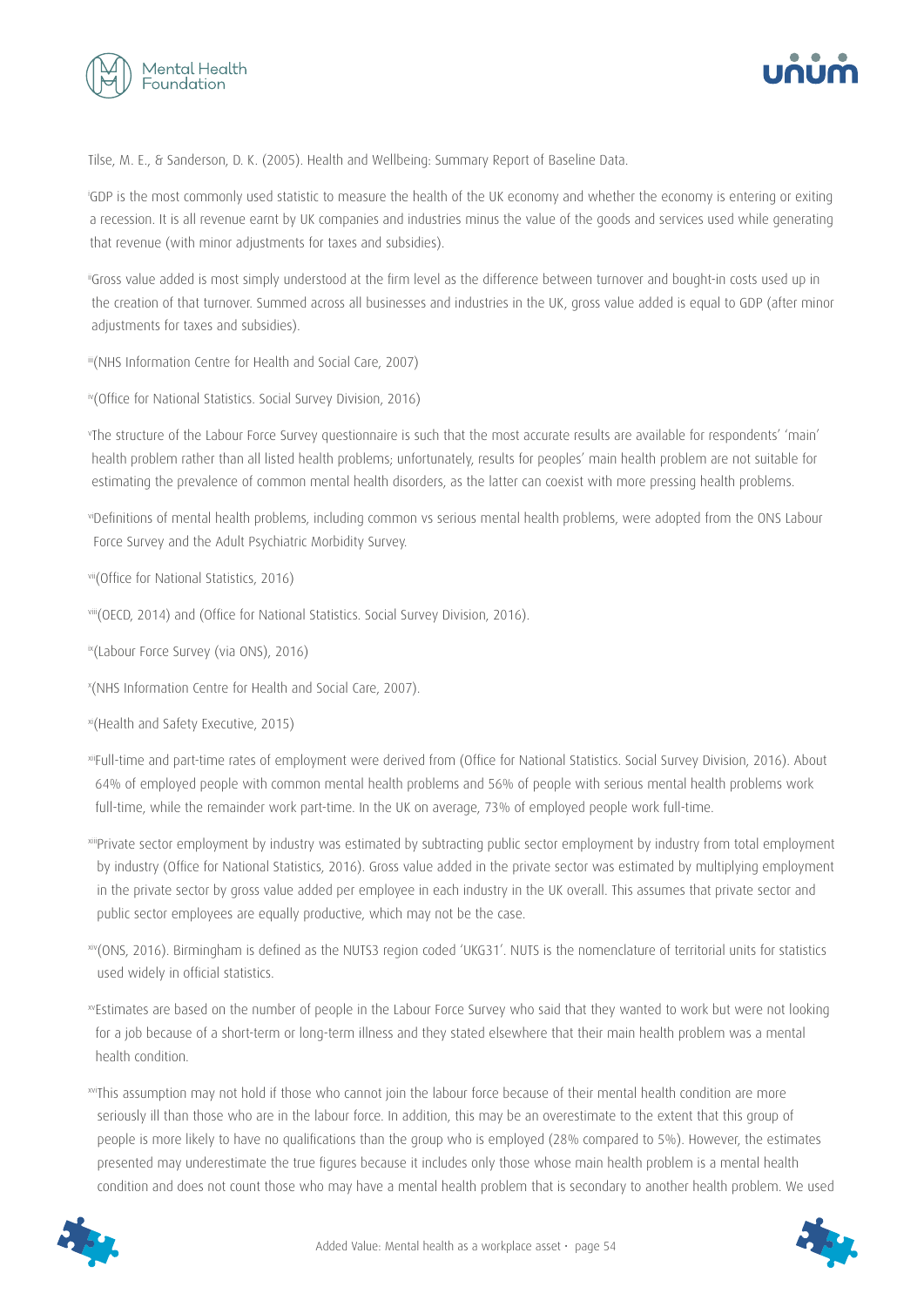![](_page_55_Picture_0.jpeg)

![](_page_55_Picture_1.jpeg)

the Labour Force Survey variable coded 'HEALTH' that asks about the main health problem because the Labour Force Survey's usage notes advise: 'For more accurate results always use the variable HEALTH as it gives the respondent's main/most significant health problem and not a general problem.'

xviiThis assumes that people who are not in the labour force due to a mental health condition would otherwise be employed in the public and private sector, by industry, and in full-time vs part-time capacities in the same proportions as those who have mental health problems and are employed.

xviii(Department for Business, Innovation and Skills, 2015) and (Office for National Statistics, 2016)

xix(Office for National Statistics, 2016). A working day is defined as 7.5 hours.

xxThe Labour Force Survey asks 'What was the main condition that caused you to take this sickness absence?'

xxi(Office for National Statistics, 2016)

xxii(Office for National Statistics, 2014), which analyses sickness absences in the UK using Labour Force Survey data, gives schizophrenia and bipolar disorder as examples of serious mental health problems.

xxiii(The Sainsbury Centre for Mental Health, 2007)

- xxiv(Tilse & Sanderson, 2005) was a study of 10 call centres in Australia. It found that presenteeism may have cost 1.9 times the cost of absenteeism. (Collins, 2005) looked at presenteeism and absenteeism in the US firm Dow Chemical Company. (Ozminkowski, 2004) studied productivity at a large telecommunications firm in the US. (Stewart, 2003) analysed the American Productivity Audit, a national survey of the US workforce, to determine the absenteeism and presenteeism costs of painful conditions. (Ronald, 2006) looked at absenteeism and presenteeism in the US using The National Comorbidity Survey Replication data. (Goetzel, 2004) studied absenteeism and presenteeism in the US using productivity surveys and the Medstat MarketScan Health and Productivity Management database. And (Dewa & Lin, 2000) studied absenteeism and presenteeism in Canada using the Ontario Health Survey's 1990/91 Mental Health Supplement dataset.
- xxvPresenteeism costs are based on sickness days taken due to back pain; neck and upper limb problems; other musculoskeletal problems; stress, depression, anxiety; serious mental health problems; minor illnesses; respiratory conditions; gastrointestinal problems; headaches and migraines; genito-urinary problems; heart, blood pressure, circulation problems; eye, ear, nose & mouth/ dental problems; diabetes; and 'other', including those who prefer not to say (Office for National Statistics, 2016). The analysis multiplies the number of sickness absence days by a factor of 1.5 times and average UK productivity.
- xxvi(Department of Health, 2011)
- xxviiThis implicitly assumes that those who leave the workforce to care for others have the same propensity to work full-time or parttime as the rest of the workforce, and the same employment distribution across UK industries as the rest of the workforce. There is no reason to believe that this under- or over-estimates the result.
- xxviii(Oxford Economics, 2014). The report looked at the financial costs of employee turnover in the IT/tech, accounting, legal, media/ advertising and retail sectors.
- xxix Oxford Economics' 2014 estimates were updated for 2015 using the ratio of gross value added per employee between the two years (applied to the productivity loss) and the ratio of the GDP deflator between the two years (applied to the hiring and training cost).

![](_page_55_Picture_16.jpeg)

![](_page_55_Picture_17.jpeg)